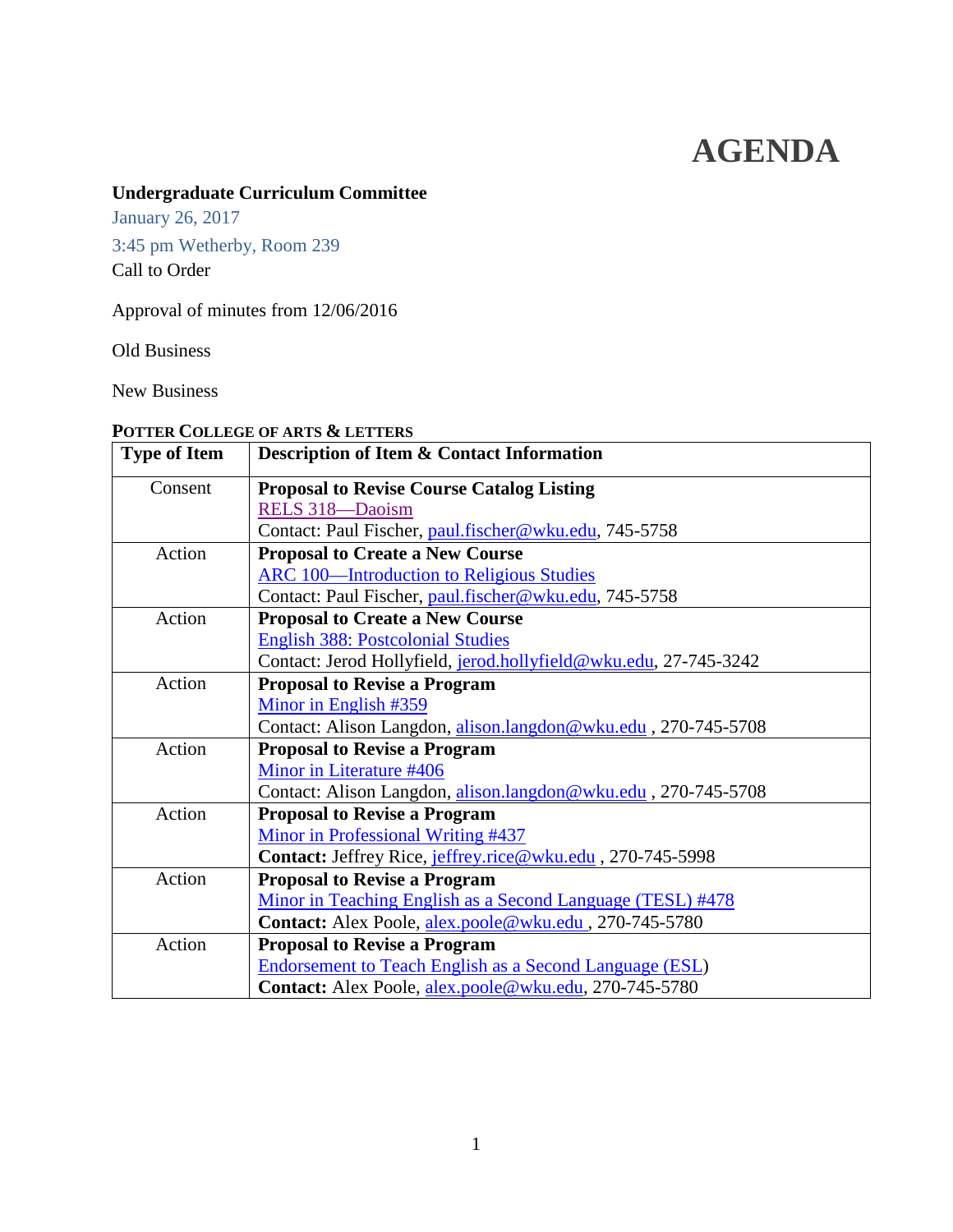# <span id="page-1-1"></span>**UNIVERSITY COLLEGE**

| <b>Type of Item</b> | <b>Description of Item and Contact Information</b>        |
|---------------------|-----------------------------------------------------------|
| Action              | Proposal to Create a New Course                           |
|                     | Item: LEAD 465                                            |
|                     | Contact: Kristie Guffey, kristie.guffey@wku.edu, 745-3966 |
|                     |                                                           |

#### <span id="page-1-2"></span>**COLLEGE OF EDUCATION AND BEHAVIORAL SCIENCES**

<span id="page-1-0"></span>

| <b>Type of Item</b> | <b>Description of Item &amp; Contact Information</b>            |  |
|---------------------|-----------------------------------------------------------------|--|
| Action              | Proposal to Create a New Course                                 |  |
|                     | Item: IECE 320, Introduction to Early Childhood Assessment      |  |
|                     | Contact: Kristi Godfrey-Hurrell                                 |  |
|                     | Email: kristi.godfrey-hurrell@wku.edu                           |  |
|                     | Phone: (270) 745-4924                                           |  |
| Action              | Proposal to Revise a Program                                    |  |
|                     | Item: 526, Major in Interdisciplinary Early Childhood Education |  |
|                     | <b>Contact: Kristy Godfrey-Hurrell</b>                          |  |
|                     | Email: kristy.godfrey-hurrell@wku.edu                           |  |
|                     | Phone: (270) 745-4924                                           |  |
|                     | <b>GORDON FORD COLLEGE OF BUSINESS</b>                          |  |

<span id="page-1-3"></span>

| <u>SONDON I OND COLLEGE OF DOORNESS</u> |                                                               |  |
|-----------------------------------------|---------------------------------------------------------------|--|
| <b>Type of Item</b>                     | <b>Description of Item and Contact Information</b>            |  |
| Action                                  | Proposal to Create a New Course                               |  |
|                                         | Games and Strategy $-$ ECON 451                               |  |
|                                         | Contact: Susane Leguizamon, susane.leguizamon@wku.edu, 5-2635 |  |
|                                         |                                                               |  |
|                                         |                                                               |  |

# <span id="page-1-4"></span>**OGDEN COLLEGE OF SCIENCE AND ENGINEERING**

| <b>Type of item</b>                                     | <b>Description of Item &amp; Contact Information</b>           |  |  |
|---------------------------------------------------------|----------------------------------------------------------------|--|--|
| Consent                                                 | <b>Proposal to Revise Course Title</b>                         |  |  |
|                                                         | AMS 329, Foundations of Industrial, Voc & Career Educ., 3 hrs. |  |  |
|                                                         | Contact: Brent Askins, brent.askins@wku.edu, x3251             |  |  |
| Consent                                                 | <b>Proposal to Suspend a Program</b>                           |  |  |
|                                                         | Ref. 599, Technology Education option only, 120 hrs.           |  |  |
|                                                         | Contact: Brent Askins, brent.askins@wku.edu, x3251             |  |  |
| Consent                                                 | <b>Proposal to Delete a Course</b>                             |  |  |
| BIOL 280, Introduction to Environmental Science, 3 hrs. |                                                                |  |  |
|                                                         | Contact: Scott Grubbs, scott.grubs@wku.edu, x5048              |  |  |
| Consent                                                 | <b>Proposal to Revise Course Catalog Listing</b>               |  |  |
|                                                         | BIOL 326, Ornithology, 3 hrs.                                  |  |  |
|                                                         | Contact: Scott Grubbs, scott.grubs@wku.edu, x5048              |  |  |
| Consent                                                 | <b>Proposal to Revise Course Prerequisites/Corequisites</b>    |  |  |
|                                                         | BIOL 327, Genetics, 3 hrs.                                     |  |  |
|                                                         | Contact: Scott Grubbs, scott.grubs@wku.edu, x5048              |  |  |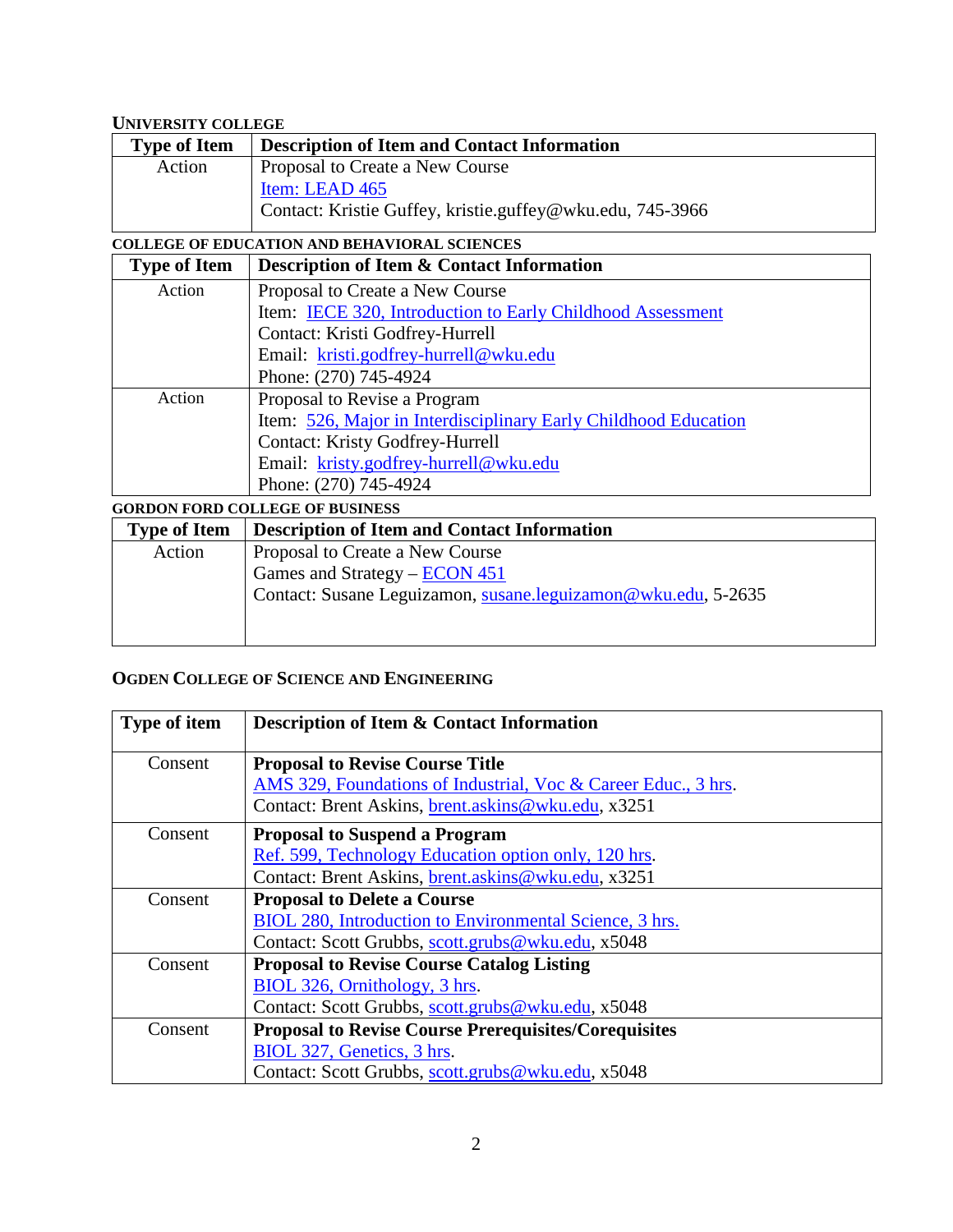<span id="page-2-0"></span>

| Consent | <b>Proposal to Revise Course Prerequisites/Corequisites</b> |  |  |
|---------|-------------------------------------------------------------|--|--|
|         | BIOL 456, Ichthyology, 3 hrs.                               |  |  |
|         | Contact: Philip Lienesch, philip.Lienesch@wku.edu, x6006    |  |  |
| Consent | <b>Proposal to Revise Course Prerequisites/Corequisites</b> |  |  |
|         | CE 461, Hydrology, 3 hrs.                                   |  |  |
|         | Contact: Warren Campbell, warren.campbell@wku.edu, x8988    |  |  |
| Action  | <b>Proposal to Make Multiple Revisions to a Course</b>      |  |  |
|         | AMS 310, Work Design/Ergonomics, 3 hrs.                     |  |  |
|         | Contact: Bryan Reaka, bryan.reaka@wku.edu, x7032            |  |  |
| Action  | <b>Proposal to Revise a Program</b>                         |  |  |
|         | Ref. 533, Construction Management, 67 or 68 hrs.            |  |  |
|         | Contact: Bryan Reaka, bryan.reaka@wku.edu, x7032            |  |  |
| Action  | <b>Proposal to Create a New Course</b>                      |  |  |
|         | BIOL 285, Introduction to Field Biology, 1-4 hrs.           |  |  |
|         | Contact: Scott Grubbs, scott.grubs@wku.edu, x5048           |  |  |
| Action  | <b>Proposal to Create a New Course</b>                      |  |  |
|         | BIOL 355, Ecology Lab, 2 hrs.                               |  |  |
|         | Contact: Scott Grubbs, scott.grubs@wku.edu, x5048           |  |  |
| Action  | <b>Proposal to Create a New Course</b>                      |  |  |
|         | MATH 270, The Mathematics of Social Justice, 3 hrs.         |  |  |
|         | Contact: Patrick Brown, patrick.brown@wku.edu, x6247        |  |  |

#### <span id="page-2-1"></span>**COLLEGE OF HEALTH AND HUMAN SERVICES**

| <b>Type of Item</b> | <b>Description of Item and Contact Information</b>                      |  |  |
|---------------------|-------------------------------------------------------------------------|--|--|
| Consent             | <b>Revise Course Prerequisites/Co-Requisites</b>                        |  |  |
|                     | FACS 295 Curriculum Development for Infants and Toddlers                |  |  |
|                     | Contact: D'Lee Babb, dlee.babb@wku.edu, 270-745-6943                    |  |  |
| Consent             | <b>Revise Course Prerequisites/Co-Requisites</b>                        |  |  |
|                     | FACS 296 Curriculum Development for Preschool and Kindergarten Children |  |  |
|                     | Contact: D'Lee Babb, dlee.babb@wku.edu, 270-745-6943                    |  |  |
| Consent             | <b>Revise Course Prerequisites/Co-Requisites</b>                        |  |  |
|                     | FACS 299 Administration of Early Childhood Programs                     |  |  |
|                     | Contact: D'Lee Babb, dlee.babb@wku.edu, 270-745-6943                    |  |  |
|                     | Darbi Haynes-Lawrence, Darbi.Haynes-Lawrence@wku.edu, 270-745-2525      |  |  |
| Action              | <b>Create a New Course</b>                                              |  |  |
|                     | FACS 282 Introduction to Family and Consumer Sciences Education         |  |  |
|                     | Contact: Doris Sikora, doris.sikora@wku.edu, 745-3993                   |  |  |

# **Academic Policy Subcommittee**:

# **Steering Subcommittee**:

Announcements: The next meeting is will be February 23, 2017. All proposals must be submitted by **February 9, 2017.**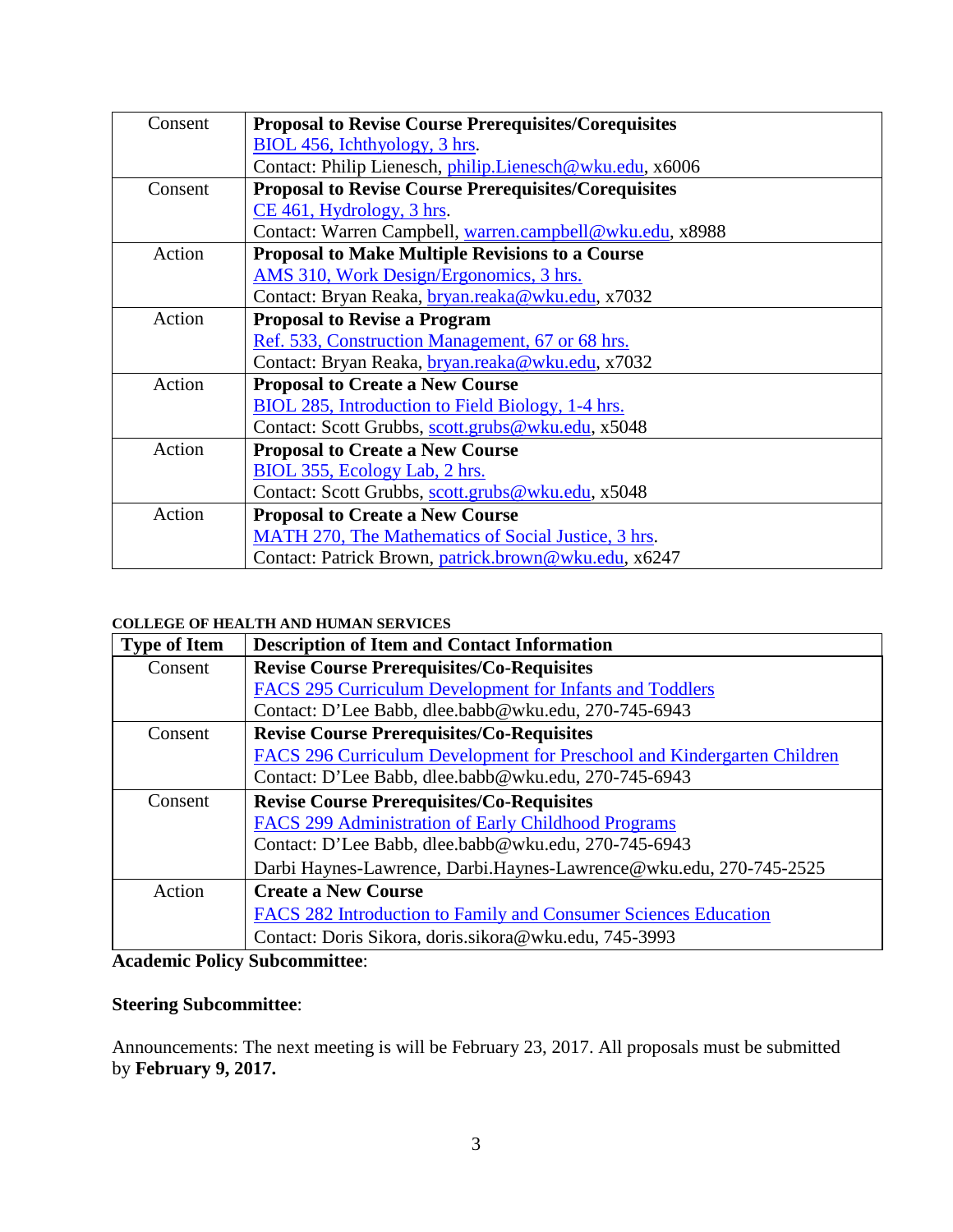# <span id="page-3-0"></span>**[Potter College of Arts & Letters](#page-0-1) Department of Philosophy and Religion Proposal to Revise Course Catalog Listing (Consent Item)**

Contact Person: Paul Fischer, [paul.fischer@wku.edu,](mailto:paul.fischer@wku.edu) 745-5758

#### **1. Identification of course:**

- 1.1. Course prefix (subject area) and number: RELS 318 -- Daoism
- 1.2. **Current course catalog listing:** Survey of the evolution of Chinese Daoism, from its appearance as a philosophical school c. 400 BCE, through its later iterations in a variety of religious organizations.
- **2. Proposed course catalog listing:** Survey of classical texts of Daoism, including an examination of the role of these texts in the development of Daoist thought and practice.
- **3. Rationale for revision of the course catalog listing:** The two 300-level East Asian "traditions" courses currently offered are Confucianism (RELS 317) and Daoism (RELS 318). While the former is a historical survey covering 2,500 years, the latter, this course, is a more in-depth exploration of foundational ideas (found in certain classical texts). The proposed course catalog listing above more accurately depicts class content and goals.
- **4. Proposed term for implementation:** Spring 2017

| Department of Philosophy and Religion          | <b>April 1, 2016</b>    |
|------------------------------------------------|-------------------------|
| Potter College Curriculum Committee            | <b>December 1, 2016</b> |
| Professional Education Council (if applicable) |                         |
| General Education Committee (if applicable)    |                         |
| Undergraduate Curriculum Committee             |                         |
| <b>University Senate</b>                       |                         |
|                                                |                         |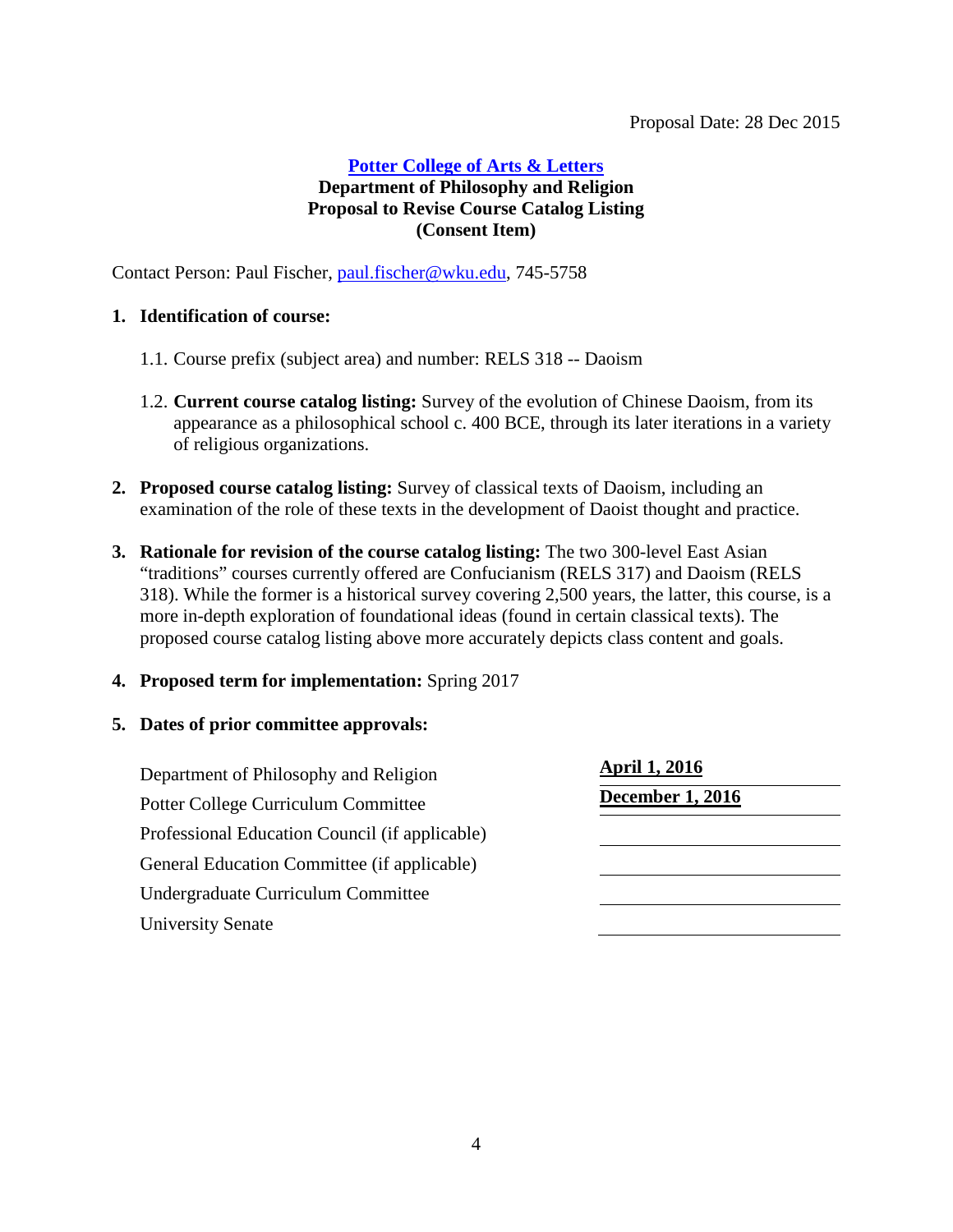#### <span id="page-4-0"></span>Proposal Date: May 5, 2016

### **[Potter College of Arts & Letters](#page-0-1) Department of Philosophy and Religion Proposal to Create a New Course (Action Item)**

Contact Person: Paul Fischer [paul.fischer@wku.edu](mailto:paul.fischer@wku.edu)

#### **1. Identification of proposed course:**

- 1.1 Course prefix (subject area) and number: ARC 100
- 1.2 Course title: Introduction to Asian Studies
- 1.3 Abbreviated course title: Introduction to Asian Studies
- 1.4 Credit hours: 3.0 Variable credit: (**no**)
- 1.5 Grade type: Standard letter grade
- 1.6 Prerequisites/corequisites: None
- 1.7 Course description: Survey of the cultures of one or more regions in Asia.

#### **2. Rationale:**

2.1 Reason for developing the proposed course:

An introduction to the study of Asia fits with WKU's aspiration to provide "global reach" to its students, will provide an excellent point of entry for the Asian Studies and Asian Religions and Cultures programs, and will provide introductory content for WKU's several Asian language courses.

Asian Studies is an important interdisciplinary field of study, and understanding the continent and its people is increasingly critical for anyone who seeks to be a global citizen. The development of courses in this area in recent years has been a significant way in which WKU has globalized its curriculum. However, the curriculum at WKU lacks an introduction to Asian Studies such as this course. While other courses may introduce students to specific approaches to the study of Asia (history, geography, politics, etc.), none of these approach the study of Asia from an explicitly multidisciplinary perspective. Thus, this course will be unique among the current university offerings.

Currently, Asian Religions and Cultures is the largest major (in terms of enrollment) in the department. While there is a capstone senior seminar in which students can bring multiple disciplinary perspectives to bear on a specific research topic, there is not a single introductory course that helps to introduce students to the broad geographical and cultural expanse of Asia and the study of its people. Students certainly can take introductory courses about Asia in a number of different disciplines, but the ARC major does not require such courses (RELS 103 and HIST 110, for example, are only options, not requirements) and none of those courses are explicitly multidisciplinary. This course fills that critical gap in the curriculum, and thus provides the Asian Religions and Cultures major with more coherence.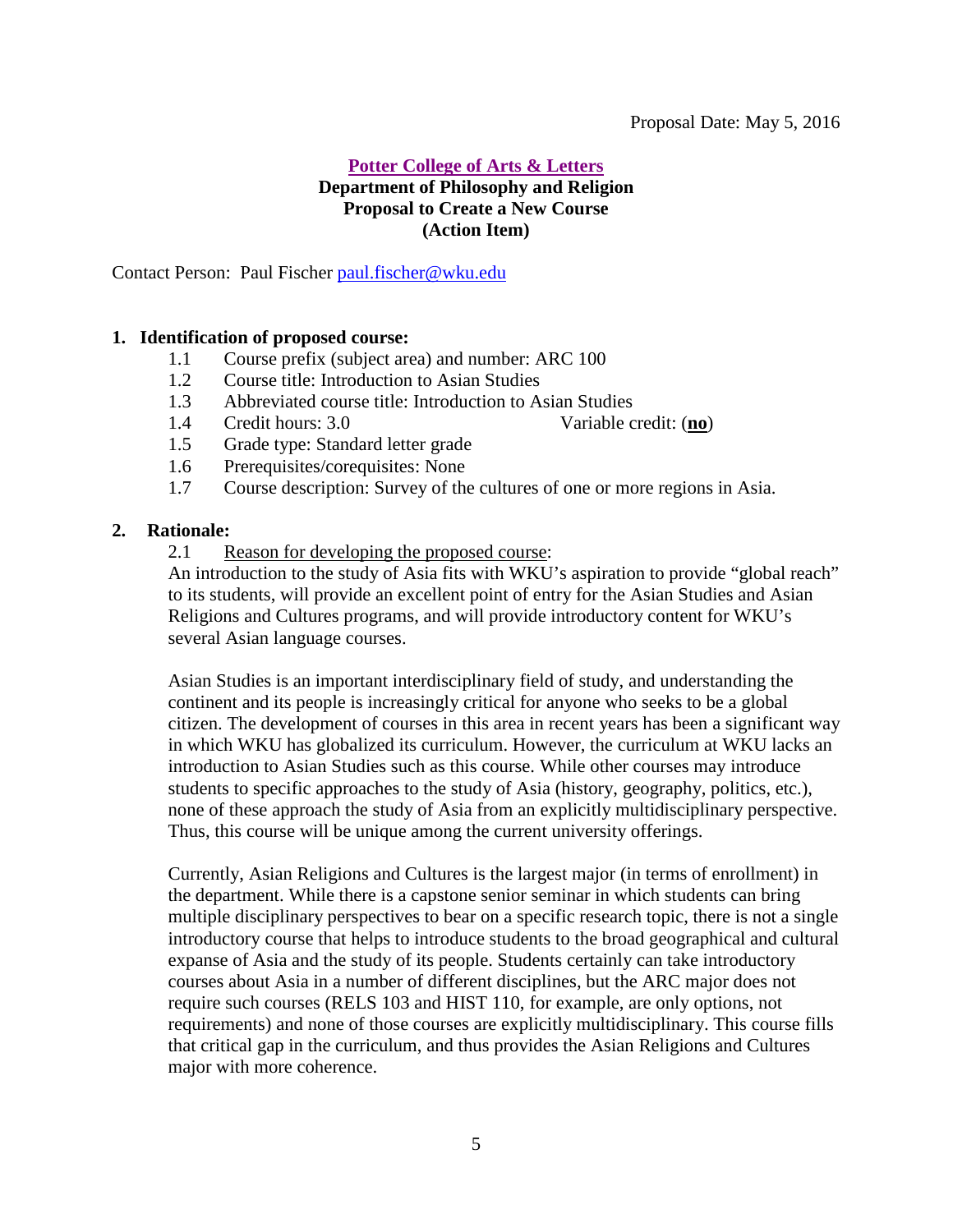Recent years have witnessed a dramatic increase in the number of Asian languages taught at WKU (e.g., Arabic, Chinese, and others). ARC 100 will provide these language students with an introduction to the continent that will supplement the work they are doing in their language courses. Data on current ARC majors show that many of them combine the major with the study of language (for example, we have students who are ARC/Arabic double majors as well as ARC/Chinese double majors). In addition, we have students in the Chinese Flagship program who major in ARC. This course provides these students and potentially other language students with an important introductory course about Asia that is not simply from one disciplinary perspective.

Finally, the study of Asia is integral to the first of WKU's "Guiding Principles": "Knowledge of human cultures... including an informed acquaintance with major achievements in the arts and humanities [and] an appreciation of the complexity and variety of the world's cultures." (WKU Colonnade Program, p.26).

- 2.2 Projected enrollment in the proposed course: 10-40, based on the current (and growing) number of Asian Religions and Cultures (ARC) majors, Chinese majors, and Chinese Flagship students.
- 2.3 Relationship of the proposed course to courses now offered by the department: This course will provide an introduction to the Asian Religions and Cultures program in the Philosophy and Religion department, and will complement RELS 302 (Buddhism), RELS 303 (Hinduism), RELS 317 (Confucianism), RELS 318 (Daoism).
- 2.4 Relationship of the proposed course to courses offered in other departments: This course will provide content that is complementary to all of the language courses offered in the Chinese major, the Japanese major and the Honors College Chinese Flagship program. It will also complement HIST 460 (Traditional East Asia), HIST 461 (Modern East Asia), HIST 471 (Modern China), HIST 472 (Modern Japan). It will differ from HIST 110 (Introduction to Asian Civilization) insofar as it will survey a much broader variety of cultural facets, including art, literature, philosophy, religion, geography, and technology.
- 2.5 Relationship of the proposed course to courses offered in other institutions: This course is identical to courses in other major universities. Examples from WKU's benchmark schools include: University of North Carolina, Greensboro: IGS 210: Introduction to Asian Studies Examples of courses with this same title from non-benchmark schools include: Macalester College: Asia 111: Introduction to Asian Studies College of Charleston: ASST 101: Introduction to Asian Studies St. Mary's College of Maryland: Asia 200: Introduction to Asian Studies Lafayette College: Asia 101: Introduction to Asian Studies University of Maryland, Baltimore: Asia 100: Introduction to Asian Studies University of Hawaii: ASAN 202: Introduction to Asian Studies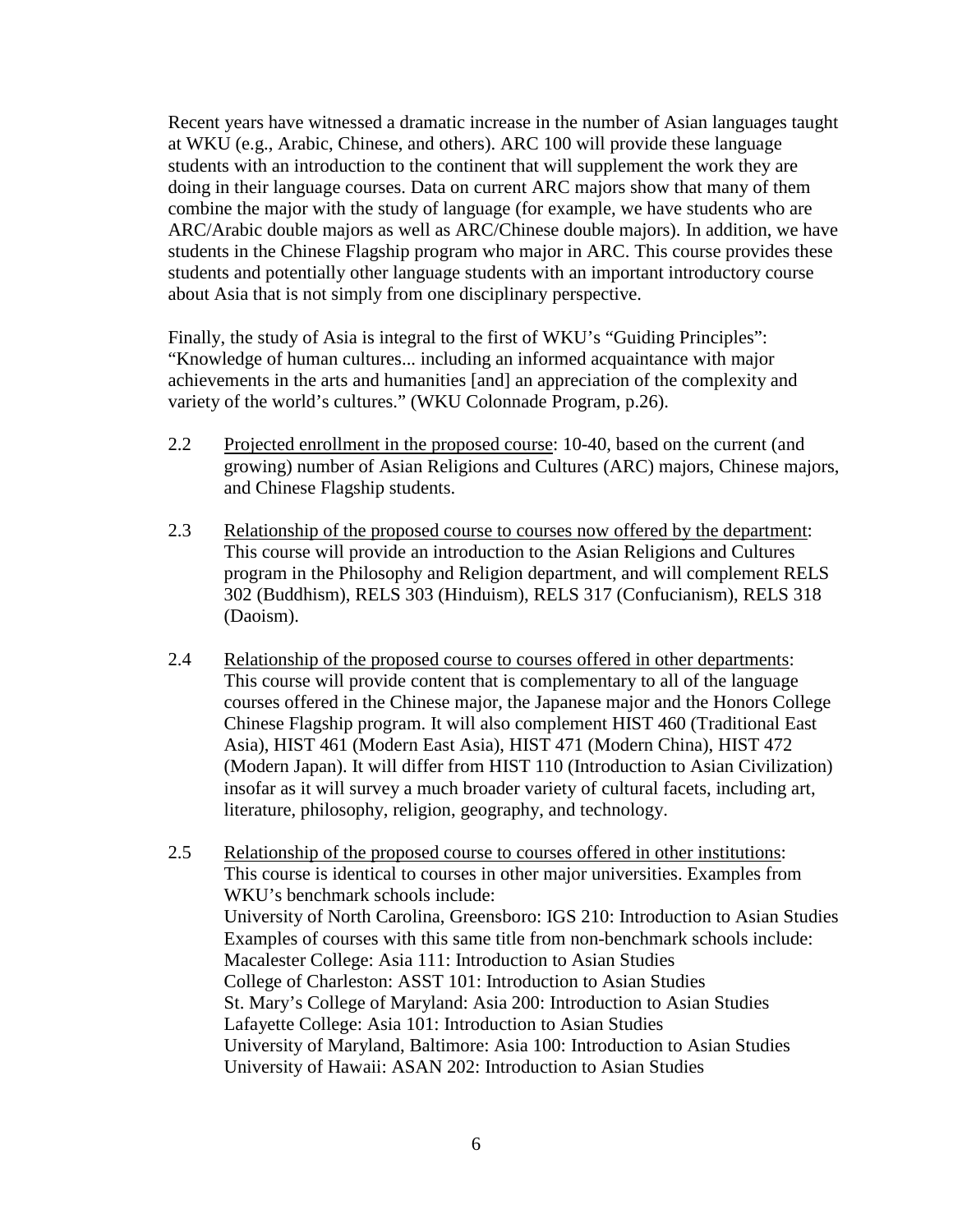#### **3. Discussion of proposed course:**

- 3.1 Schedule type: L
- 3.2 Learning Outcomes:

Students who earnestly engage with this course should, upon completion, attain: An informed acquaintance with some of the major achievements in the arts;

An appreciation of the complexity and variety of the world's cultures. They should also attain or increase the ability to:

Utilize basic formal elements, techniques, concepts and vocabulary of Asian Studies;

Demonstrate how social, cultural, and historical contexts influence creative expression;

Evaluate the significance of human expression and experience in shaping larger social, cultural, and historical contexts;

Evaluate enduring and contemporary issues of human experience.

#### 3.3 Content outline:

The content of this course may vary according to the instructor; typical regions include Central Asia, South Asia, East Asia, and/or Southeast Asia. One example for a semester may look like the following:

Week 1: India: Languages & States

- Week 2: India: Philosophy & Religion
- Week 3: India: Temples & Arranged Marriages

Week 4: India: Epics & Bollywood

Week 5: China: Dynasties & Provinces

Week 6: China: Philosophy & Religion

Week 7: China: Monuments & Gardens

Week 8: China: Opium Wars & WWI

Week 9: China: War with Japan & Cultural Revolution

Week 10: Japan: Religion & Meiji Restoration

Week 11: NE Asia: Mongolia & Korea

Week 12: SE Asia: Cambodia & Vietnam

Week 13: SE Asia: Malaysia & Thailand

#### 3.4 Student expectations and requirements:

Assessment methods may include:

i. Participation

- ii. Argument paper (to combine primary and secondary sources in an academic argument)
- iii. Analysis essay (to analyze disparate ideas in a comparative essay)
- iv. Test(s) (this/these will cover the salient ideas from the entire course)

3.5 Tentative texts and course materials:

Example textbooks: Arthur Cotterell, *Asia: A Concise History* (Wiley: 2011). Rhoads Murphey, *A History of Asia* (Routledge: 7<sup>th</sup> ed., 2013)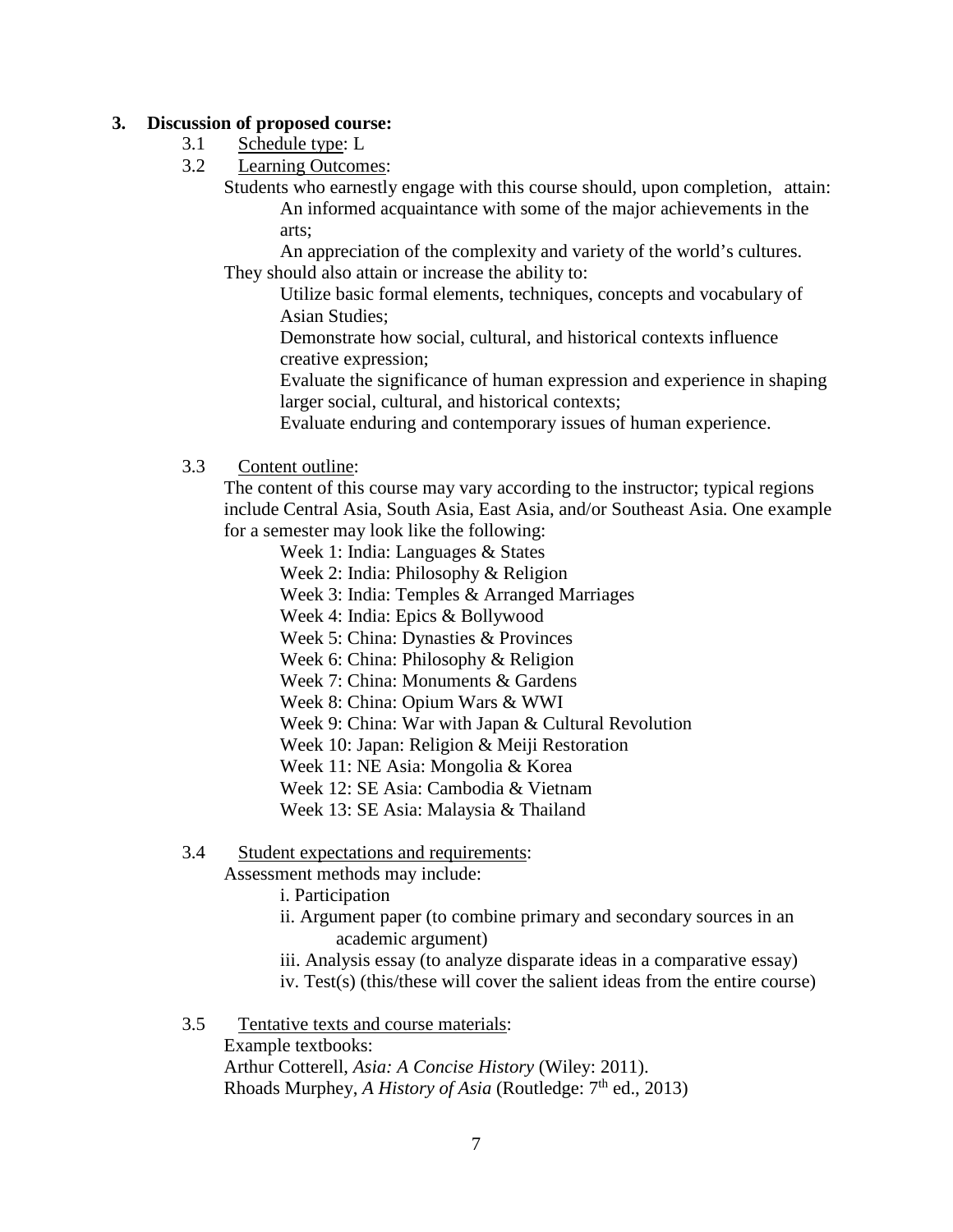Patrick Bresnan, *Awakening: An Introduction to the History of Eastern Thought* (Routledge:  $5<sup>th</sup>$  ed., 2012) Stewart Gordon, *When Asia Was the World* (Da Capo Press, 2007). Peter Frankopan, *The Silk Roads: A New History of the World* (Knopf, 2016).

#### **4. Resources:**

- 4.1 Library resources: Sufficient
- 4.2 Computer resources: Sufficient

# **5. Budget implications:**<br>5.1 **Proposed me**

- 5.1 Proposed method of staffing: Current staffing is sufficient.
- 5.2 Special equipment needed: None.
- 5.3 Expendable materials needed: None.
- 5.4 Laboratory materials needed: None.

#### **6. Proposed term for implementation: Fall 2017**

| <b>Religious Studies program</b>               | <b>August 29, 2016</b>    |
|------------------------------------------------|---------------------------|
| Department of Philosophy and Religion          | <b>September 28, 2016</b> |
| Potter College Curriculum Committee            | <b>December 1, 2016</b>   |
| Professional Education Council (if applicable) |                           |
| General Education Committee (if applicable)    |                           |
| Undergraduate Curriculum Committee             |                           |
| <b>University Senate</b>                       |                           |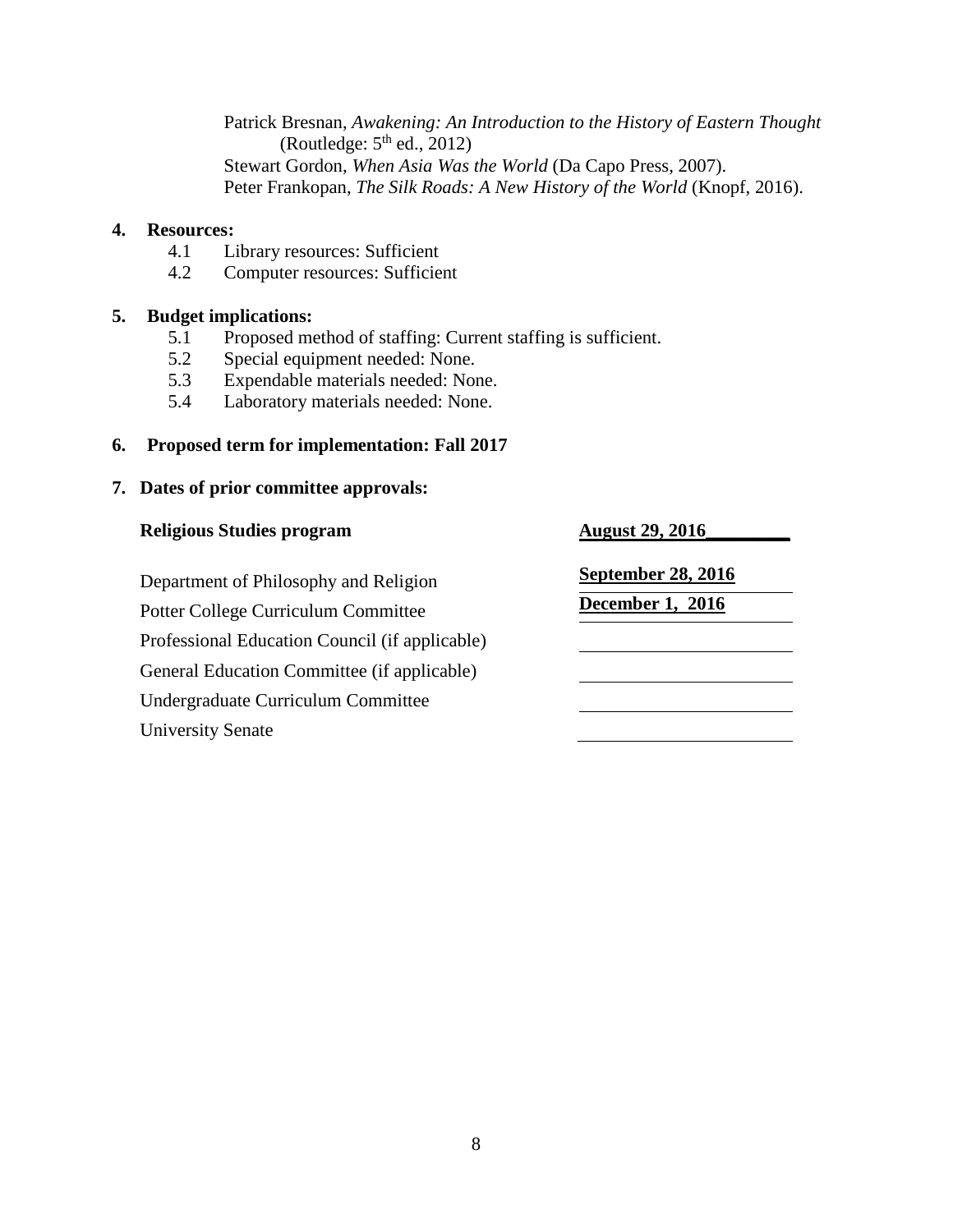#### **[Potter College of Arts & Letters](#page-0-1)**

# <span id="page-8-0"></span>**Department of English Proposal to Create a New Course (Action Item)**

Contact Person: Dr. Jerod Ra'Del Hollyfield, [jerod.hollyfield@wku.edu,](mailto:jerod.hollyfield@wku.edu) 270-745-3242

#### **1. Identification of proposed course:**

- 1.1 Course prefix (subject area) and number: ENG 388
- 1.2 Course title: Postcolonial Studies
- 1.3 Abbreviated course title: Postcolonial Studies
- 1.4 Credit hours: 3 Variable credit No
- 1.5 Grade type: Standard Letter Grade
- 1.6 Prerequisites/corequisites: Colonnade Category F-AH and 21 overall hours of Colonnade Foundations and Exploration Courses.
- 1.7 Course description: A survey of postcolonial literature and theory, including works from Australia, India, Africa, the Caribbean, and Middle East.

#### **2. Rationale:**

- 2.1 Reason for developing the proposed course: The postcolonial studies course will survey postcolonial literature and theory, including works from Australia, India, Africa, the Caribbean, and Middle East and bring much-needed diversity to our curriculum. Many of WKU's peer institutions have this course on the books, and a postcolonial studies course is necessary to keep our department current with trends in English studies. In recent years, literary scholars have focused attention on how problems of colonialization and decolonization are reflected in literature by subjugated peoples. The courses we currently offer could not adequately include sufficient postcolonial literature along with current material, and focusing on literature from these regions and with postcolonial theory will help our students compare work from emerging cultures to traditional British and American literature. Some of the most significant contemporary writers (Rushdie, Smith, Coetzee) are considered post-colonial. The course is also directly related to the university's mission of increasing WKU's international reach and will expose student to unfamiliar but important literature and cultures.
- 2.2 Projected enrollment in the proposed course: We intend to cap the course at 30 students and expect it to reach this cap because of interest from our majors as well as other majors interested in taking it for Connections credit.
- 2.3 Relationship of the proposed course to courses now offered by the department: While some aspects of postcolonial literature could be included as part of our Introduction to Literature, British Literature II, and World Literature courses, and specific graduate seminars, such inclusion is up to the discretion of the instructor. This course will allow students to make connections between related courses such as African-American Literature, World Literature, and British Literature II and apply these connections to their understanding of literature in a globalized world.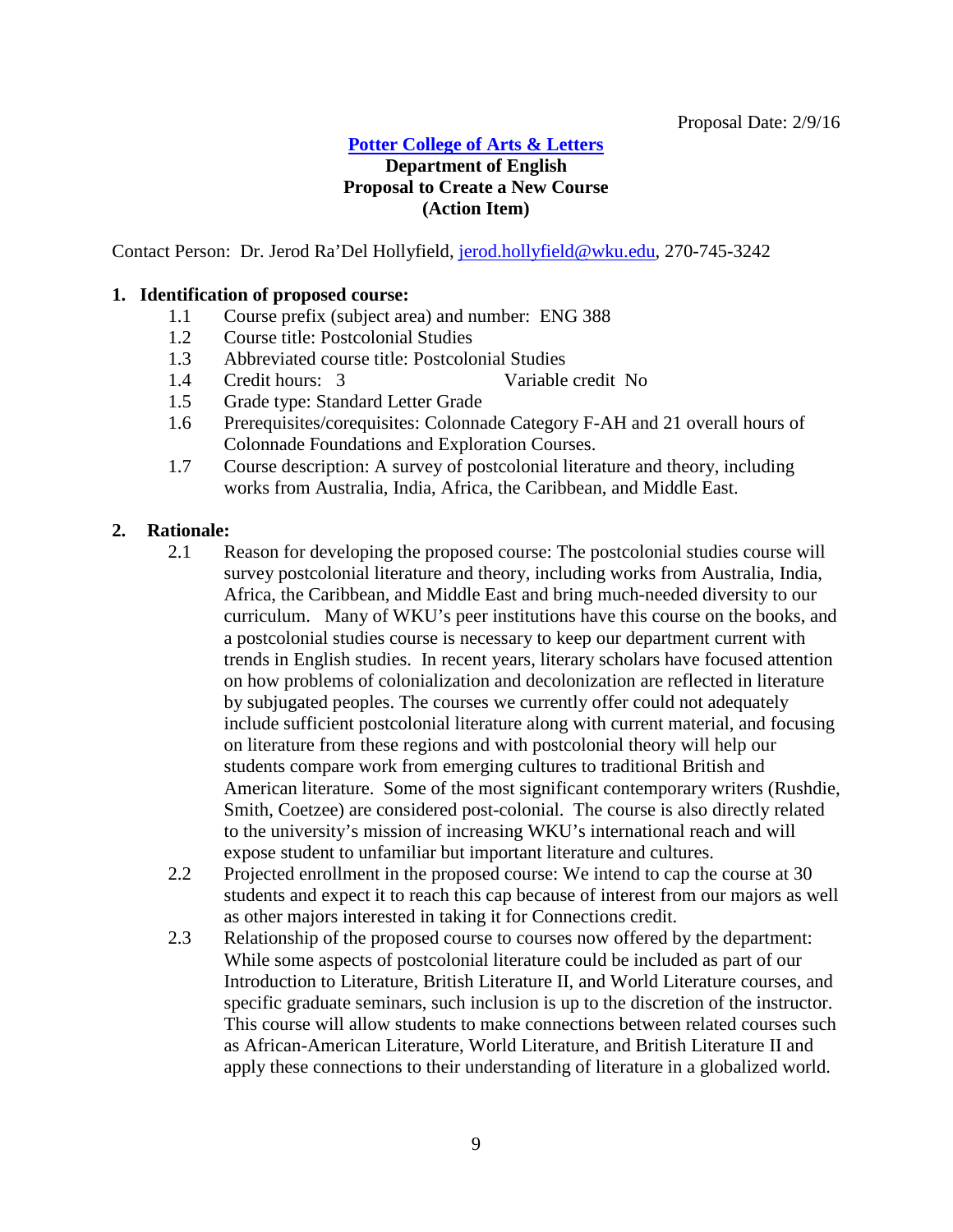- 2.4 Relationship of the proposed course to courses offered in other departments: A postcolonial studies course will dovetail nicely with upper-division courses in the History Department on Asia, Africa, and the Middle East in addition to history surveys that discuss European colonialism. It could also relate to courses offered in Political Science and Religious Studies on foreign policy, comparative politics, and international religions. Since postcolonial theory has its basis in deconstruction and feminist theory, it would also correlate well with various Philosophy and Gender & Women's Studies courses with applicable content.
- 2.5 Relationship of the proposed course to courses offered in other institutions: The majority of our peer institutions already have at least one postcolonial literature course in place. Schools such as Armstrong Atlantic State in Savannah, Georgia, offer an undergraduate course entitled: "ENGL 5200U – Postcolonial Literature" while the University of Central Arkansas offers "ENGL 2323: Survey of Modern British, Irish, and Postcolonial Literature." Within the commonwealth, Eastern Kentucky University offers several postcolonial courses by country including English 360: "Literature of Africa" and English 367: "African Caribbean Literatures." The University of Louisville offers ENGL 417: "Contemporary British/Post Colonial Writings." While the University of Kentucky does not offer a specific undergraduate postcolonial course, the topic is covered in its undergraduate literary theory and contemporary British literature courses. Many R1 schools such as the University of Tennessee-Knoxville offer courses such as English 454: "20th-Century International Novel." By creating a course specifically labelled postcolonial studies, WKU would offer a clear, concise path of study that would allow us to provide an offering similar to that of peer institutions and showcase it as part of the Connections Course initiative.

# **3. Discussion of proposed course:**

- 3.1 Schedule type: L Lecture
- 3.2 Learning Outcomes: By the end of the course students will be able to **Colonnade Connections Student Learning Outcomes:** 
	- Analyze issues on local and global scales.
	- Examine the local and global interrelationships of one or more issues.
	- Evaluate the consequences of decision-making on local and global scales.

#### **Course Learning Outcomes:**

• Determine similarities and distinctions between the postcolonial contexts of various nations.

• Evaluate how the United States and its policies relate to the postcolonial world.

• Analyze how personal positions and local politics relate to the globalized world.

Further develop the skills of analysis and argumentation.

**3.3** Content outline: The course will consist of three units. **Unit I: Making Colonial Discourse** will investigate the ideologies of colonial discourse by focusing on how postcolonial nations were depicted in Empire literature by authors such as Christopher Columbus, Joseph Conrad, Rudyard Kipling, and George Orwell. This unit will also include contemporary theoretical readings about concepts such as Orientalism as well as study of historical documents. **Unit II: Writing Back**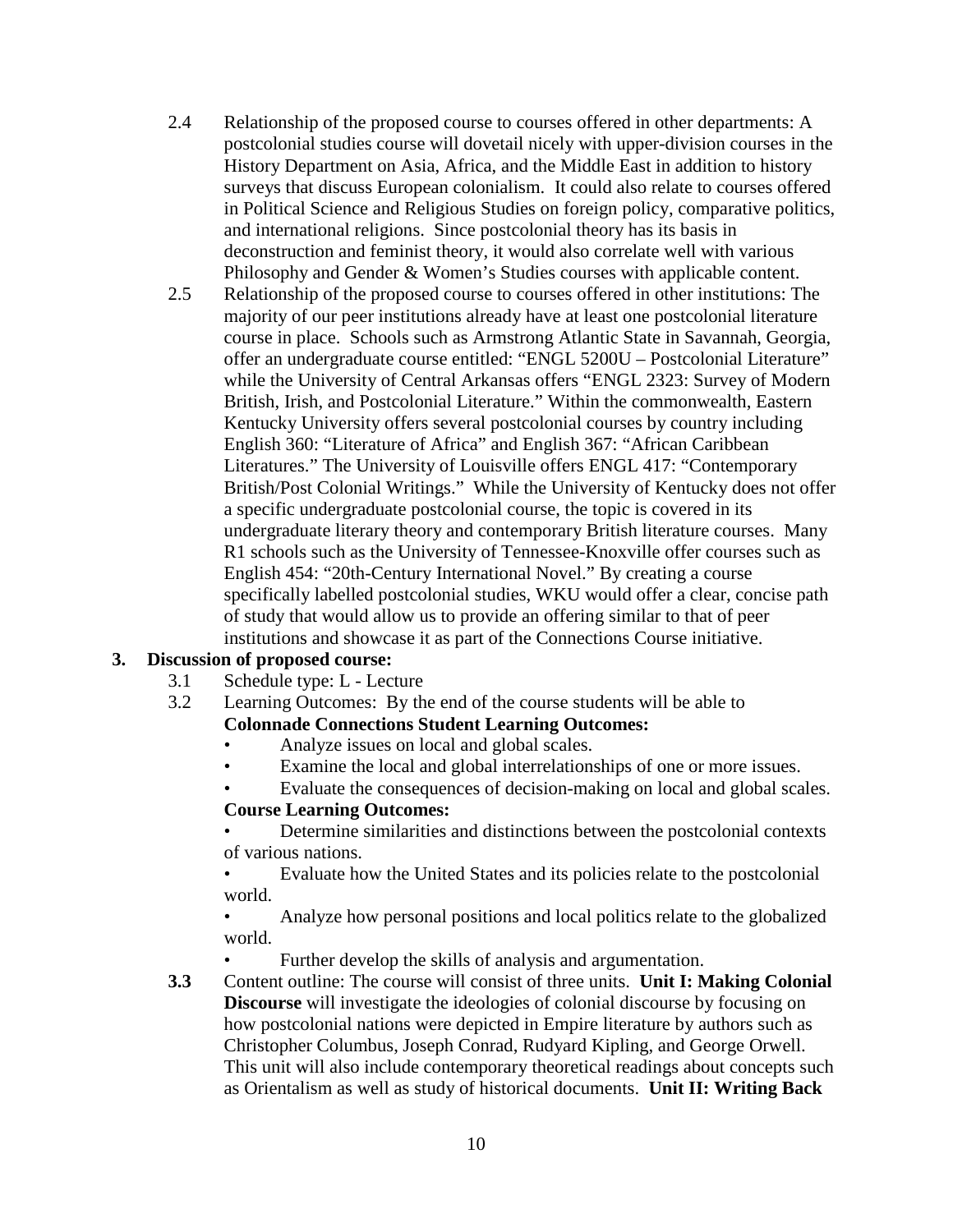**and Resistance** will focus on novels, plays, poetry, and short stories from various postcolonial writers and discuss methods of resistance, including rewriting classic texts of colonial literature, creating a localized national literature, and grappling with colonial legacies. **Unit III: Cultural Imperialism and the Neocolonial World** discusses how postcolonialism engages with globalization at international and local levels and how literary texts and films represent issues such as migrancy, multinational corporations, NGO influence, immigration policy, and Hollywood representation of marginalized populations.

- 3.4 Student expectations and requirements: Students will be required to write short Blackboard discussion posts about reading assignments twice a week as a way to evaluate understanding and facilitate class discussion. Students will also give a 10-minute presentation that asks them to apply a postcolonial concept to a local issue as way to demonstrate their application of course material to topics beyond the syllabus. This assignment will also require a 1-2-page reflection essay. In addition to a final exam, students will be required to apply course content to their own research in two essay writing assignments. At midterm, students will turn in a 6-7-page literary analysis paper that takes a researched stance on a contemporary debate within postcolonial studies and applies it to analysis of a literary work. At the end of the semester, students will write an argumentative, 7- 8-page academic research paper that uses at least six academic sources. The paper should look at a local issue through the lens of postcolonial theory and articulate a specific action plan to address the issue.
- 3.5 Tentative texts and course materials:
	- *Postcolonialisms: An Anthology.* Eds. Gaurav Desai and Supriya Nair. New Brunswick, NJ: Rutgers UP, 2005.
	- Achebe, Chinua. *Things Fall Apart* (1958).
	- Césaire, Aimé. *Notebook of a Return to My Native Land* (1947).
	- Coetzee, J.M. *Disgrace* (1999).
	- Conrad, Joseph. *Heart of Darkness* (1899)
	- Rushdie, Salman. *Shame* (1983).
	- Said, Edward. *Covering Islam: How the Media and the Experts Determine How We See the Rest of the World*. New York: Vintage, 1997.
	- Salih, Tayeb. *Season of Migration to the North* (1966).
	- Smith, Zadie. *White Teeth* (2000).

# **4. Resources:**

- 4.1 Library resources: Current library holdings are more than sufficient to handle needs of this course. The library databases also contain sufficient resources for students and provide access to necessary publications.
- 4.2 Computer resources: The university's smart classrooms will be more than sufficient to address the course's technological demands.

# **5. Budget implications:**

- 5.1 Proposed method of staffing: Dr. Jerod Ra'Del Hollyfield will teach one section of the course a year. He was hired to create and teach this new course.
- 5.2 Special equipment needed: None beyond what we currently have.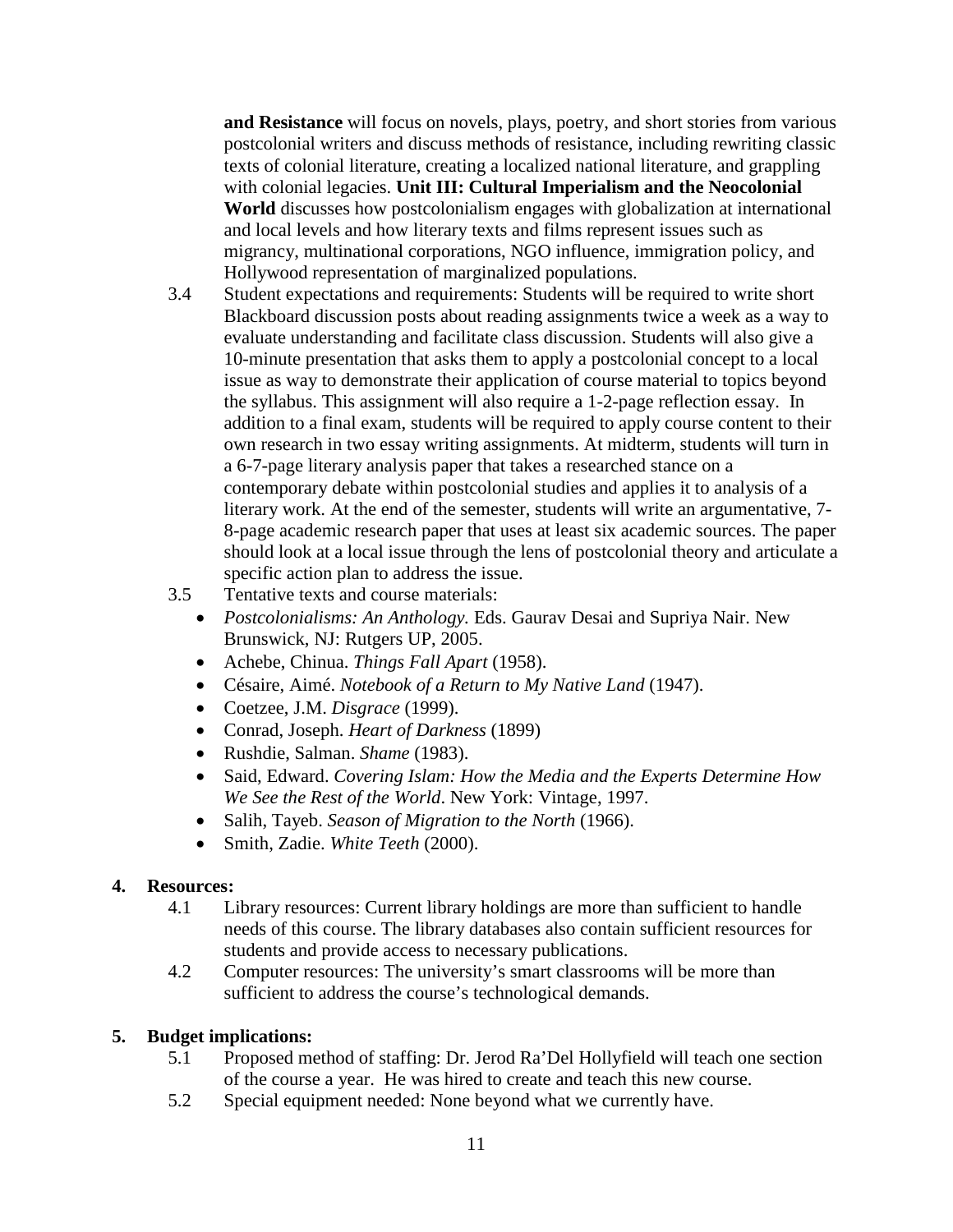- 5.3 Expendable materials needed: None<br>5.4 Laboratory materials needed: None.
- Laboratory materials needed: None.

# **6. Proposed term for implementation: Fall 2017**

| <b>English Department</b>                             | March 23, 2016  |  |
|-------------------------------------------------------|-----------------|--|
| Potter College of Arts & Letters Curriculum Committee | 1 December 2016 |  |
| Professional Education Council (if applicable)        |                 |  |
| General Education Committee (if applicable)           |                 |  |
| Undergraduate Curriculum Committee                    |                 |  |
| <b>University Senate</b>                              |                 |  |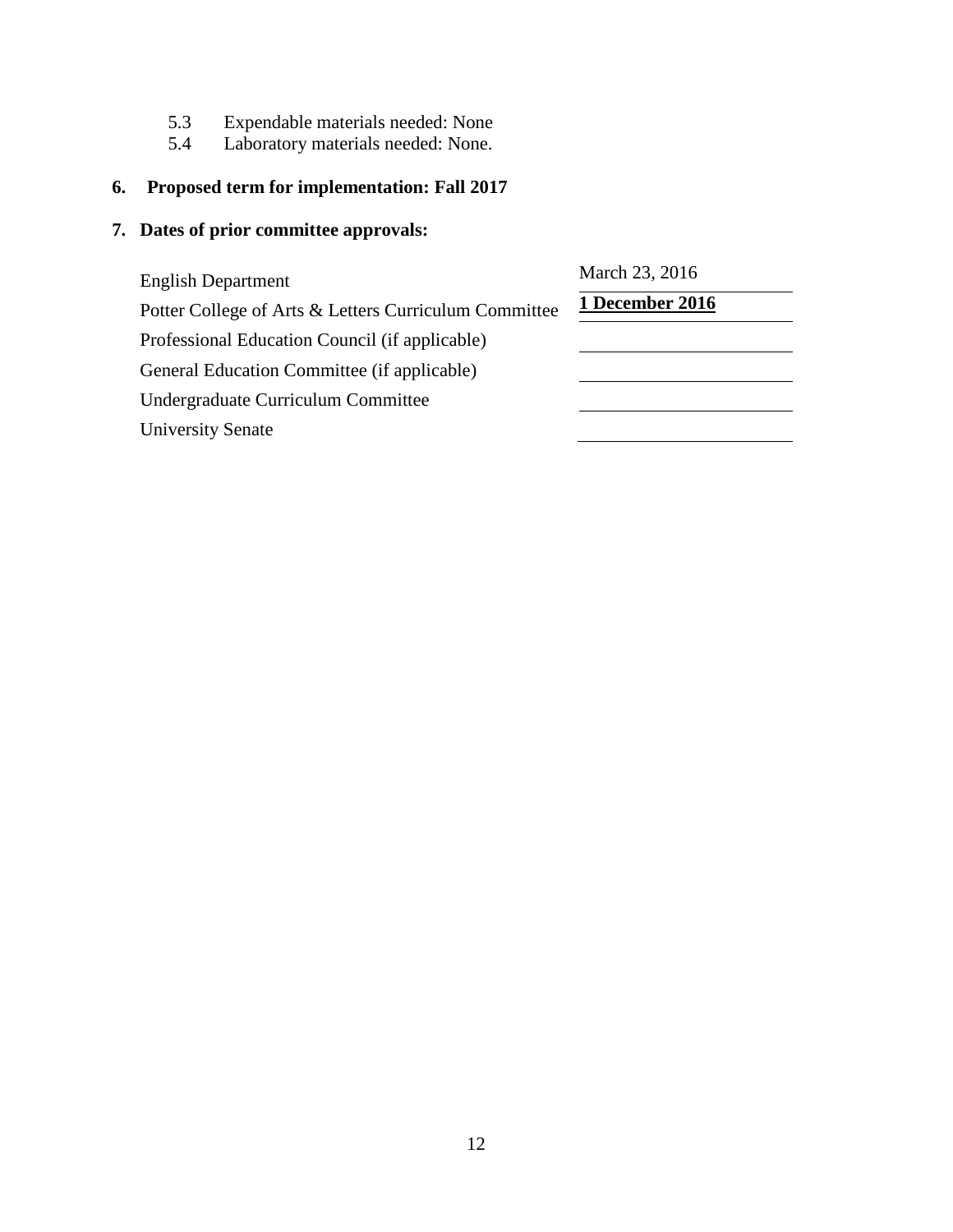#### Proposal Date: 10/12/16

# **[Potter College of Arts & Letters](#page-0-1)**

#### <span id="page-12-0"></span>**Department of English Proposal to Revise A Program (Action Item)**

Contact Person: Alison Langdon, alison.langdon@wku.edu, 270-745-5708

#### **1. Identification of program:**

- 1.1 Current program reference number: 359<br>1.2 Current program title: Minor in English
- Current program title: Minor in English
- 1.3 Credit hours: 21

#### **2. Identification of the proposed program changes:**

- Replace ENG304 with new course number ENG204
- Replace one required survey with a writing elective from select menu
- Replace one required survey with an English elective
- Limit open writing elective to select menu

# **3. Detailed program description:**

| <b>Current program:</b>                      | <b>Proposed program:</b>                      |
|----------------------------------------------|-----------------------------------------------|
| Catalog description:                         | Catalog description:                          |
| The minor in English requires a minimum of   | The minor in English requires a minimum of    |
| 21 semester hours as follows: ENG 304, 381,  | 21 semester hours as follows: ENG 304 204,    |
| 382, 391, 392, plus 3 hours of upper-level   | 381, 382, 391, 392, six hours of literature   |
| literature and 3 hours of writing beyond the | surveys (either 381 and 392 OR 382 and        |
| composition requirements.                    | 391), plus 3 hours of upper-level literature, |
|                                              | and 3 hours of writing beyond the             |
|                                              | composition requirements, three hours from    |
|                                              | EACH of the following groups (203, 306,       |
|                                              | 307, 401, 410) AND (212, 301, 412), and 3     |
|                                              | hours of English electives.                   |

- **4. Rationale for the proposed program change:** The proposed changes would bring the minor in English in alignment with the revised English department core curriculum for the major.
- **5. Proposed term for implementation and special provisions:** Fall 2017

| <b>English Department</b>           | 10/12/2016 |
|-------------------------------------|------------|
| Potter College Curriculum Committee | 12/01/2016 |
| Undergraduate Curriculum Committee  |            |
| <b>University Senate</b>            |            |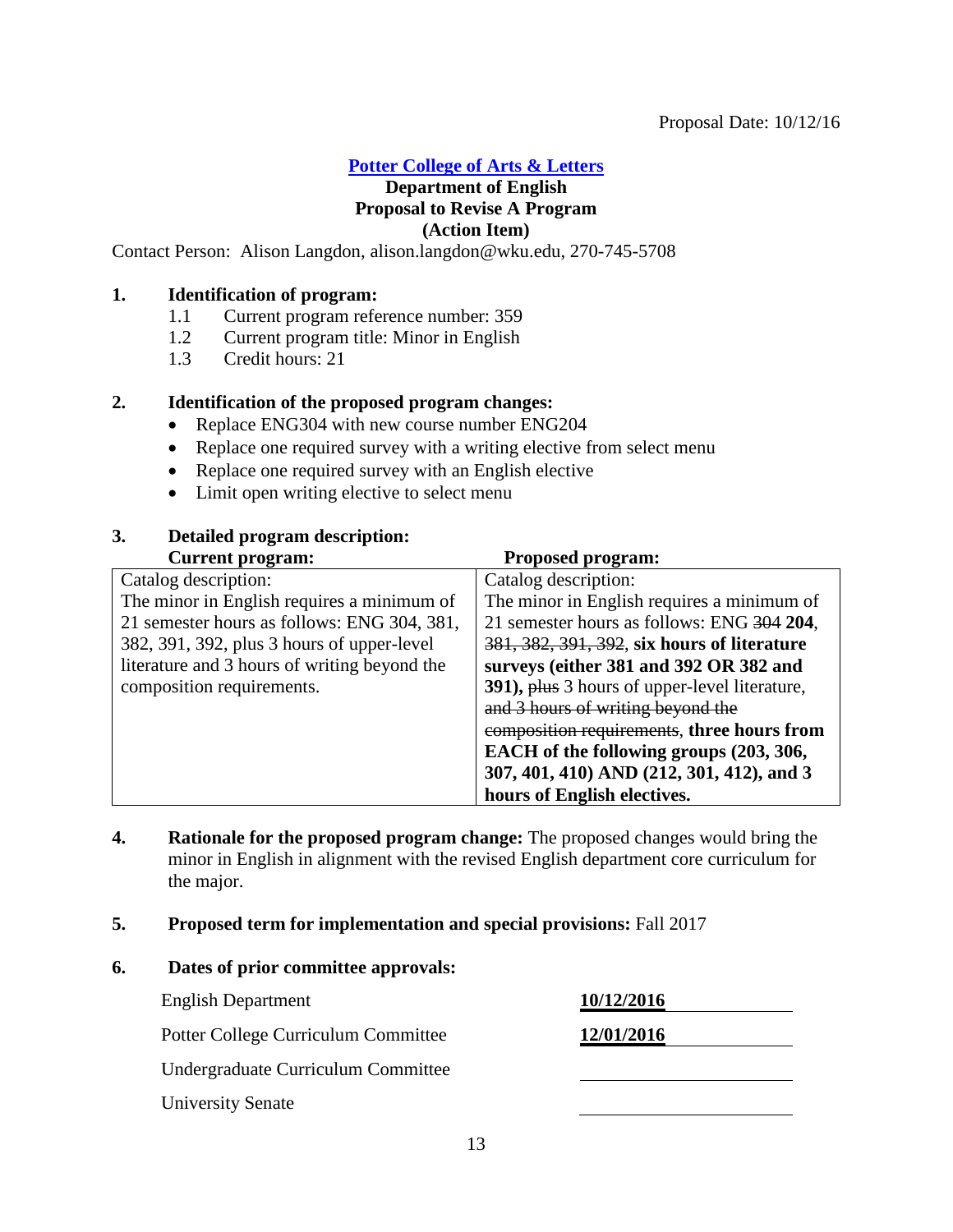#### Proposal Date: 10/12/16

# **[Potter College of Arts & Letters](#page-0-1)**

### <span id="page-13-0"></span>**Department of English Proposal to Revise A Program (Action Item)**

Contact Person: Alison Langdon, alison.langdon@wku.edu, 745-5708

#### **1. Identification of program:**

- 1.1 Current program reference number: 406
- 1.2 Current program title: Minor in Literature
- 1.3 Credit hours: 21

#### **2. Identification of the proposed program changes:**

- Replace one literature elective with one English elective to provide flexibility
- Limit choice of literature surveys to prevent duplication in the CW and PW major
- Open literature minor to all majors
- Allow one upper-level literature course from another department instead of two

#### **3. Detailed program description:**

| <b>Current program:</b>                          | <b>Proposed program:</b>                       |
|--------------------------------------------------|------------------------------------------------|
| Catalog description:                             | Catalog description:                           |
| The minor in literature requires a minimum of    | The minor in literature requires a minimum of  |
| 21 semester hours. Requirements include 15       | 21 semester hours. Requirements include 45     |
| hours of upper-level literature electives and 6  | 12 hours of upper-level literature electives,  |
| hours of upper-level English electives. The      | six hours of literature surveys (either 381    |
| minor is designed specifically for English       | and 392 OR 382 and 391), and 6 3 hours of      |
| majors with a concentration in Creative          | upper-level English electives. Students        |
| Writing (662CW) or Professional Writing          | majoring in English with a concentration       |
| (662PW), or for English for Secondary            | in Creative Writing or Professional            |
| Teachers (561) majors. English majors with a     | Writing may not duplicate 381, 382, 391, or    |
| concentration in literature (662L) cannot take   | 392 from the major. The minor is designed      |
| this minor. Non-English majors who wish to       | specifically for English majors with a         |
| minor in English must complete the English       | concentration in Creative Writing (662CW) or   |
| minor (359). No more than 6 hours in the         | Professional Writing (662PW), or for English   |
| English major may apply toward the literature    | for Secondary Teachers (561) majors.           |
| minor, for a total of at least 54 unduplicated   | English majors with a concentration in         |
| hours between the major and minor. Up to         | literature (662L) cannot take this minor. Non- |
| six hours of literature courses offered in other | English majors who wish to minor in English    |
| departments (e.g. Folk Studies, Library Media    | must complete the English minor (359). No      |
| Education) may be counted toward the             | more than 6 hours in the English major may     |
| literature minor with prior approval by the      | apply toward the literature minor, for a total |
| English department.                              | of at least 54 unduplicated hours between the  |
|                                                  | major and minor. Up to six three hours of      |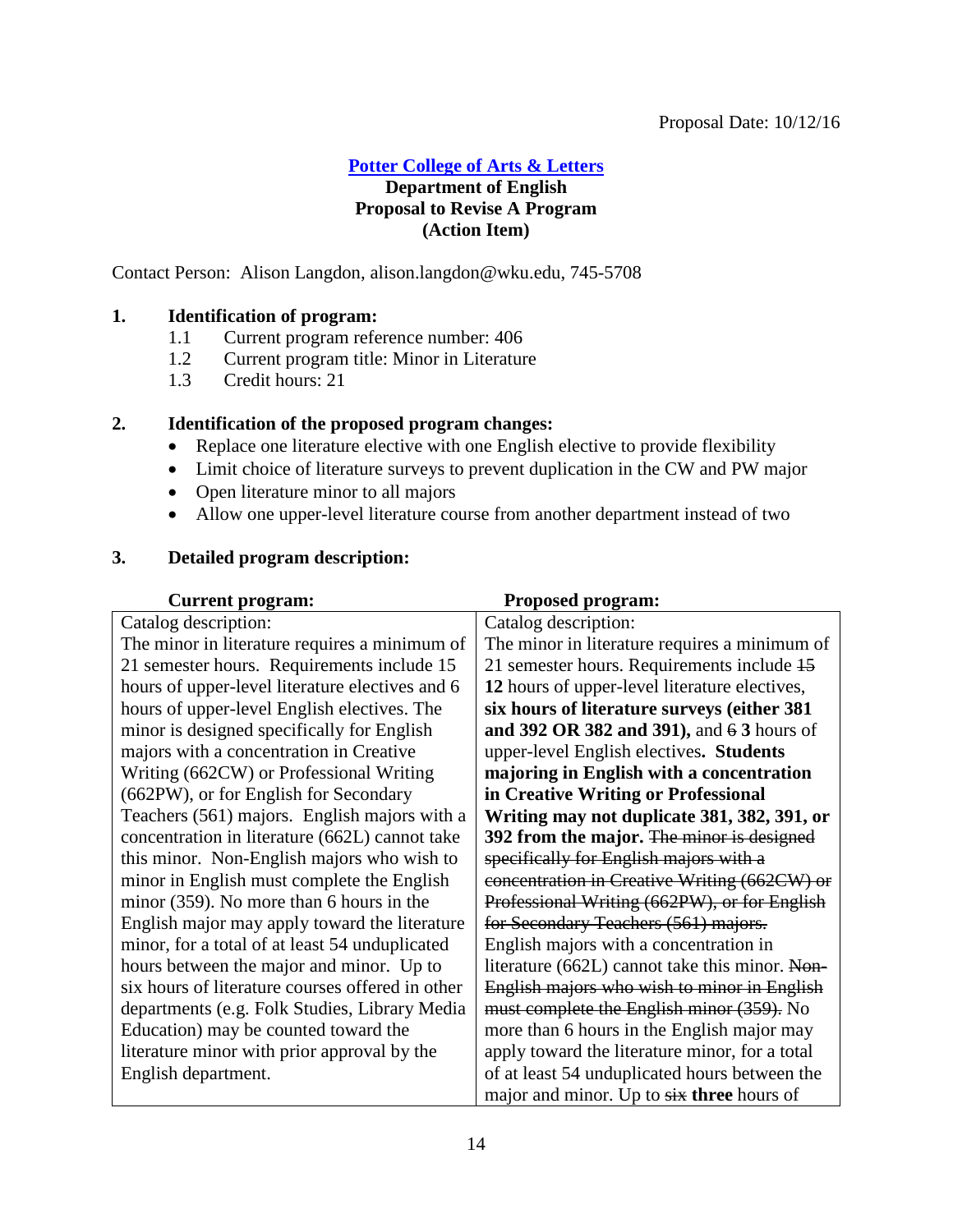| <b>upper-level</b> literature courses offered in other |
|--------------------------------------------------------|
| departments (e.g. Folk Studies, Library Media          |
| Education) may be counted toward the                   |
| literature minor with prior approval by the            |
| English department.                                    |

**4. Rationale for the proposed program change:** The proposed changes would align the literature minor with the revised English department core curriculum and open the minor to non-English majors.

# **5. Proposed term for implementation and special provisions:** Fall 2017

| <b>English Department</b>           | 10/12/2016 |
|-------------------------------------|------------|
| Potter College Curriculum Committee | 12/01/2016 |
| Undergraduate Curriculum Committee  |            |
| <b>University Senate</b>            |            |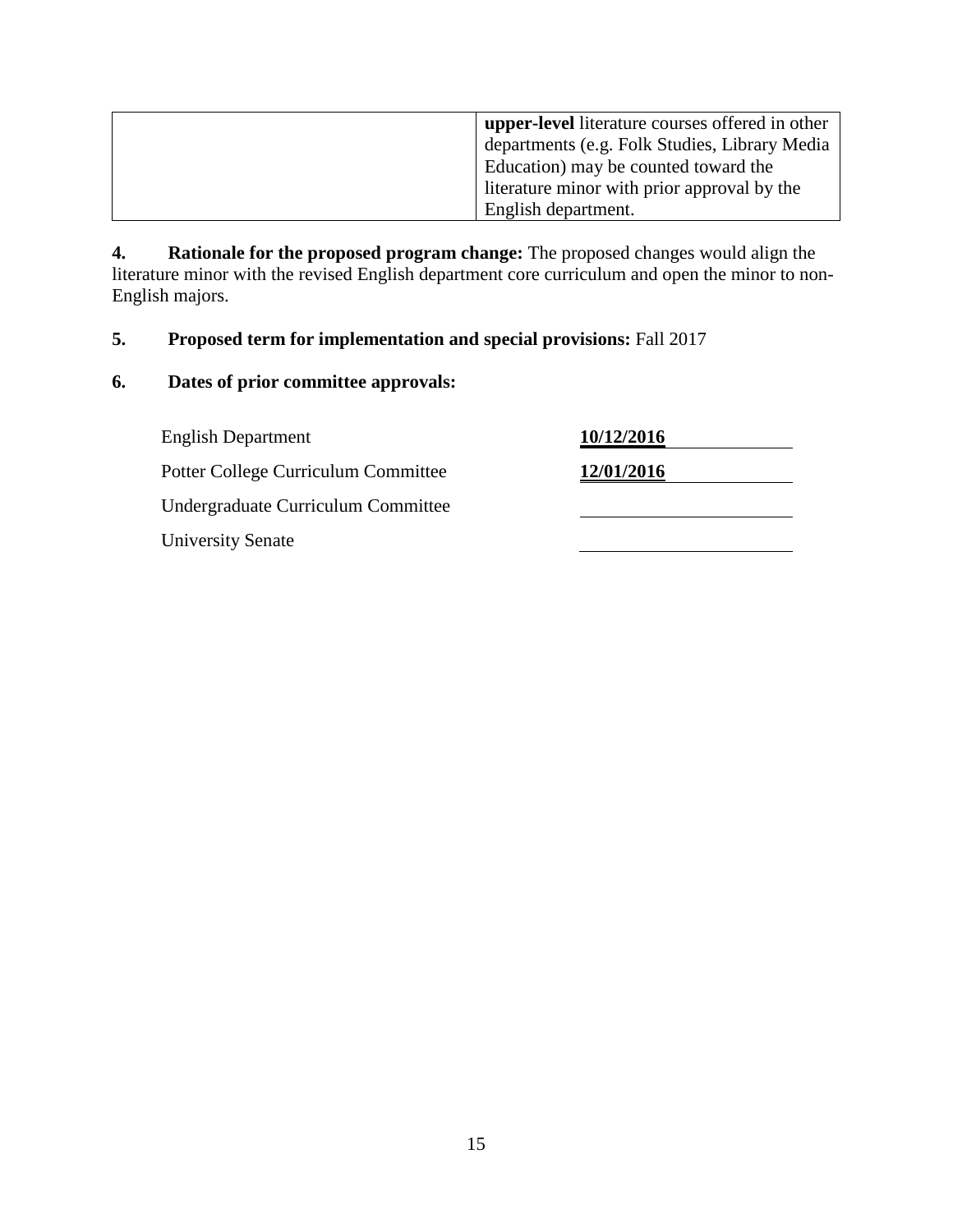#### Proposal Date: 10/12/16

**[Potter College of Arts & Letters](#page-0-1)**

# **Department of English Proposal to Revise A Program (Action Item)**

Contact Person: Jeffrey Rice, jeffrey.rice@wku.edu, 745-5998

### **1. Identification of program:**

- 1.1 Current program reference number: 437
- 1.2 Current program title: Minor in Professional Writing
- 1.3 Credit hours: 21

#### **2. Identification of the proposed program changes:**

- Add option for ENG212 (new course)
- Add option for ENG349
- Remove option for ENG411
- Clarify timing of when ENG 349 can be taken

#### **3. Detailed program description:**

| <b>Current program:</b>                      | <b>Proposed program:</b>                          |
|----------------------------------------------|---------------------------------------------------|
| Catalog description:                         | Catalog description:                              |
| The minor in professional writing requires a | The minor in professional writing requires a      |
| minimum of 21 semester hours.                | minimum of 21 semester hours.                     |
| Requirements include either ENG 306 or 307;  | Requirements include either ENG 306 or 307;       |
| ENG 401, 402, 412, 414, and 415; and one of  | ENG 401; 402; 412; 414; 212 or 415; and one       |
| the following courses: ENG 301, 369, or 411. | of the following courses: ENG 301, 349, or        |
| <b>ENG 414 Professional Writing Capstone</b> | 369 444. ENG 414 Professional Writing             |
| should not be taken before completion of at  | Capstone should not be taken before               |
| least 12 hours toward the minor. No more     | completion of at least 12 hours toward the        |
| than 6 hours in the English major may apply  | minor. be taken after completing at least 12      |
| toward the professional writing minor, for a | hours toward the minor. No more than 6            |
| total of at least 54 unduplicated hours      | hours in the English major may apply toward       |
| between the major and minor.                 | the professional writing minor, for a total of at |
|                                              | least 54 unduplicated hours between the           |
|                                              | major and minor.                                  |

**4. Rationale for the proposed program change:** The proposed changes would better reflect professional writing course offerings and align the minor with the revised English department core curriculum.

# **5. Proposed term for implementation and special provisions:** Fall 2017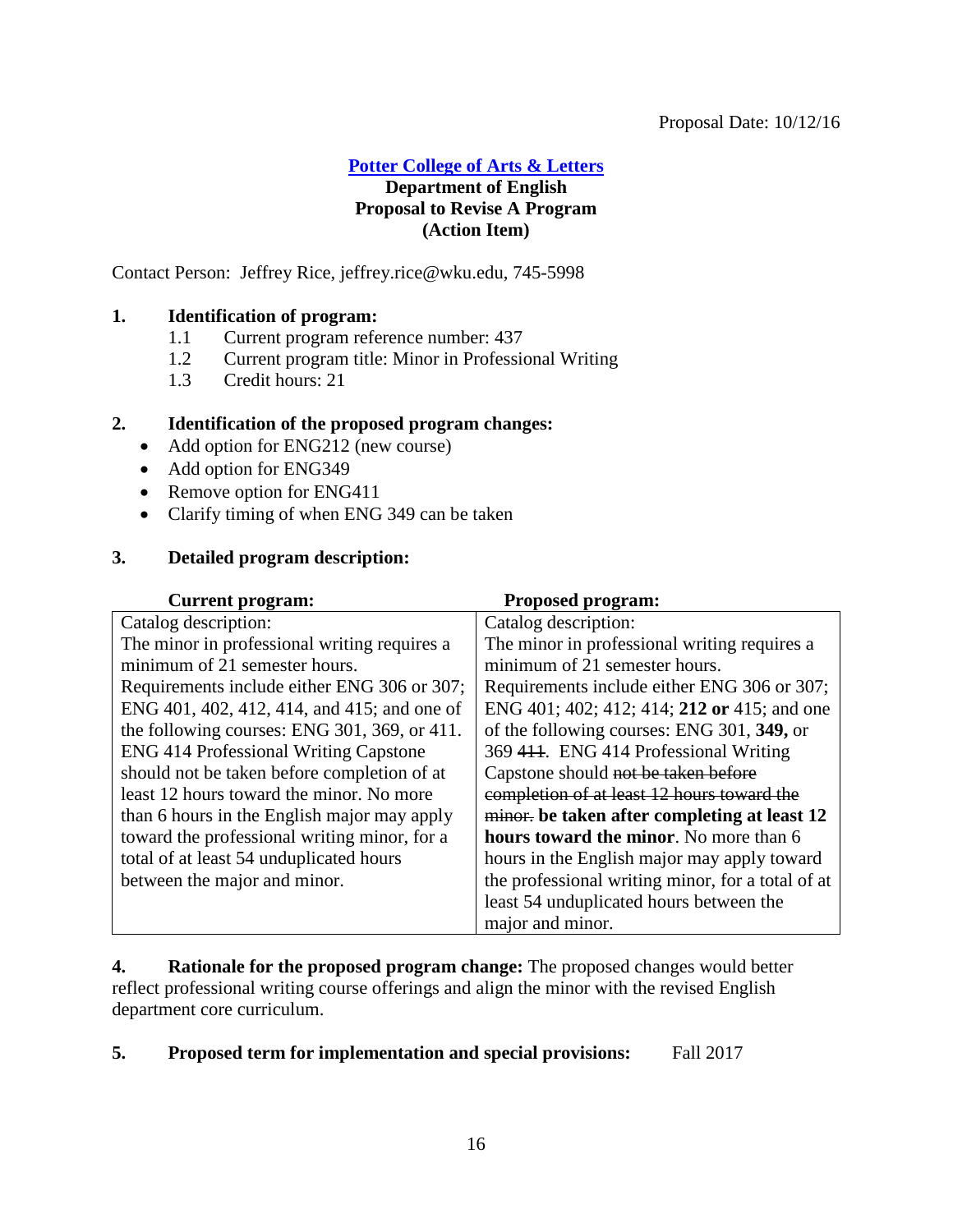# **6. Dates of prior committee approvals:**

English Department **10/12/2016** Potter College Curriculum Committee **12/01/2016** Undergraduate Curriculum Committee University Senate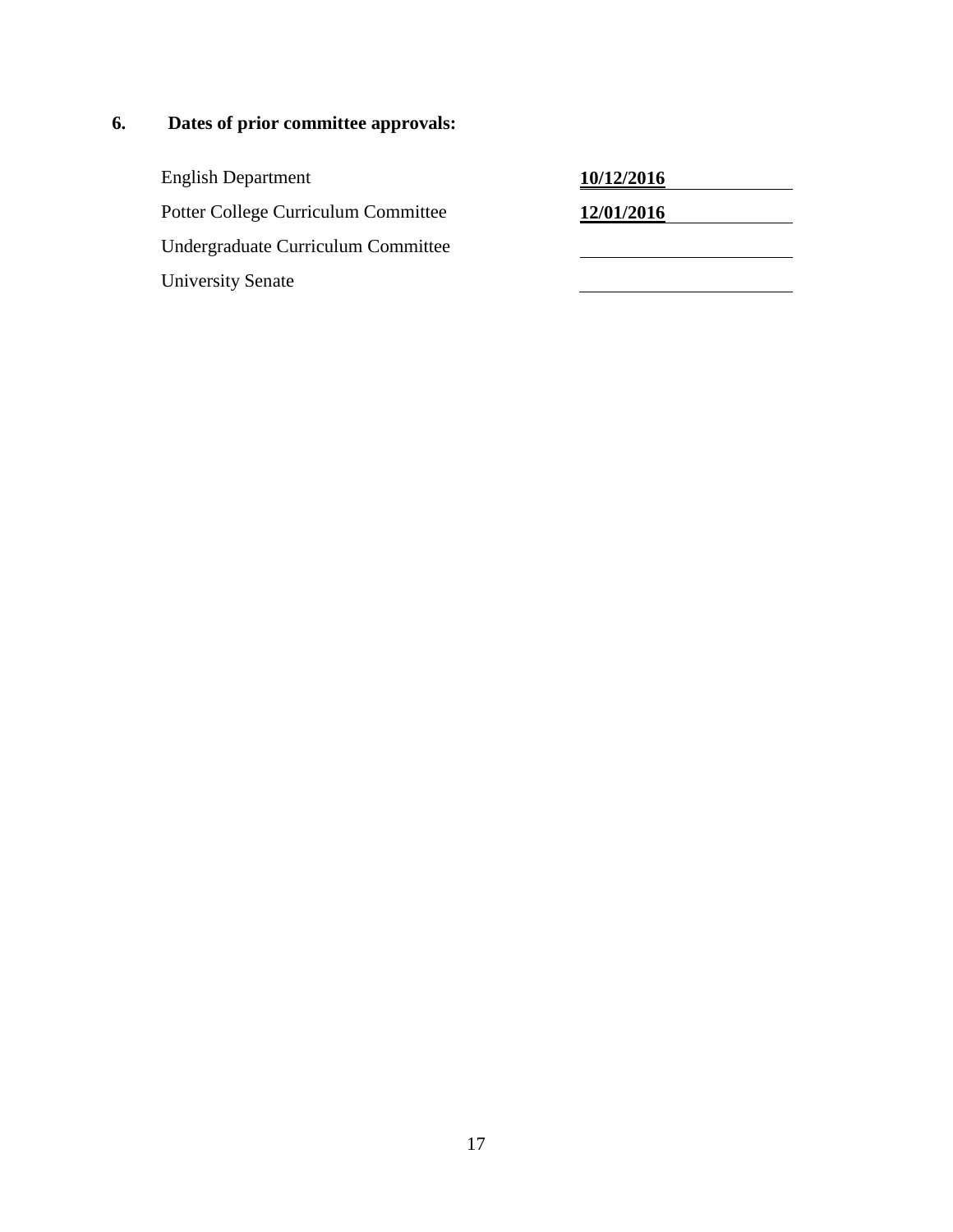# **[Potter College of Arts & Letters](#page-0-1)**

# <span id="page-17-0"></span>**Department of English Proposal to Revise A Program (Action Item)**

Contact Person: Alex Poole, [alex.poole@wku.edu,](mailto:alex.poole@wku.edu) 270-745-5780

# **1. Identification of program: Minor in Teaching English as a Second Language (TESL)**

- 1.1 Current program reference number: 478
- 1.2 Current program title: **Minor in Teaching English as a Second Language (TESL)**
- 1.3 Credit hours: 19-25

# **2. Identification of the proposed program changes:**

- Revise number of English 304 to 204.
- Clarify foreign language requirements for the ESL Endorsement (undergraduate).

# **3. Detailed program description:**

| The minor in teaching English as a second       | The minor in teaching English as a second       |
|-------------------------------------------------|-------------------------------------------------|
| language (TESL) will prepare students           | language (TESL) will prepare students           |
| interested in linguistics and language teaching | interested in linguistics and language teaching |
| to pursue teaching opportunities in private     | to pursue teaching opportunities in private     |
| corporations or overseas in both corporations   | corporations or overseas in both corporations   |
| and public schools. The minor in teaching       | and public schools. The minor in teaching       |
| English as a second language requires a         | English as a second language requires a         |
| minimum of 19 credit hours, including either    | minimum of 19 credit hours, including either    |
| ENG 104, 302 or 304 (or the equivalent), and    | ENG 104, 204 or 302 or 304 (or the              |
| ENG 407, 408, 469, 470, and 471. In             | equivalent), and ENG 407, 408, 469, 470, and    |
| addition, all students will be required to      | 471. In addition, all students will be required |
| complete two semesters of the same              | to complete two semesters of the same           |
| international language at the college level.    | international language at the college level or  |
| ENG 104, 302 or 304 (or equivalent) is a        | the language requirements of the                |
| prerequisite for ENG 407. ENG 407 is the        | Colonnade Program. ENG 104, 204 or 302          |
| prerequisite for 408. ENG 471 must be           | (or equivalent) is a prerequisite for ENG 407.  |
| completed at the end of coursework. Students    | ENG 407 is the prerequisite for 408. ENG        |
| who complete the TESL minor and also            | 471 must be completed at the end of             |
| qualify for teacher certification may also      | coursework. Students who complete the TESL      |
| qualify for the TESL endorsement.               | minor and also qualify for teacher              |
|                                                 | certification may also qualify for the TESL     |
|                                                 | endorsement.                                    |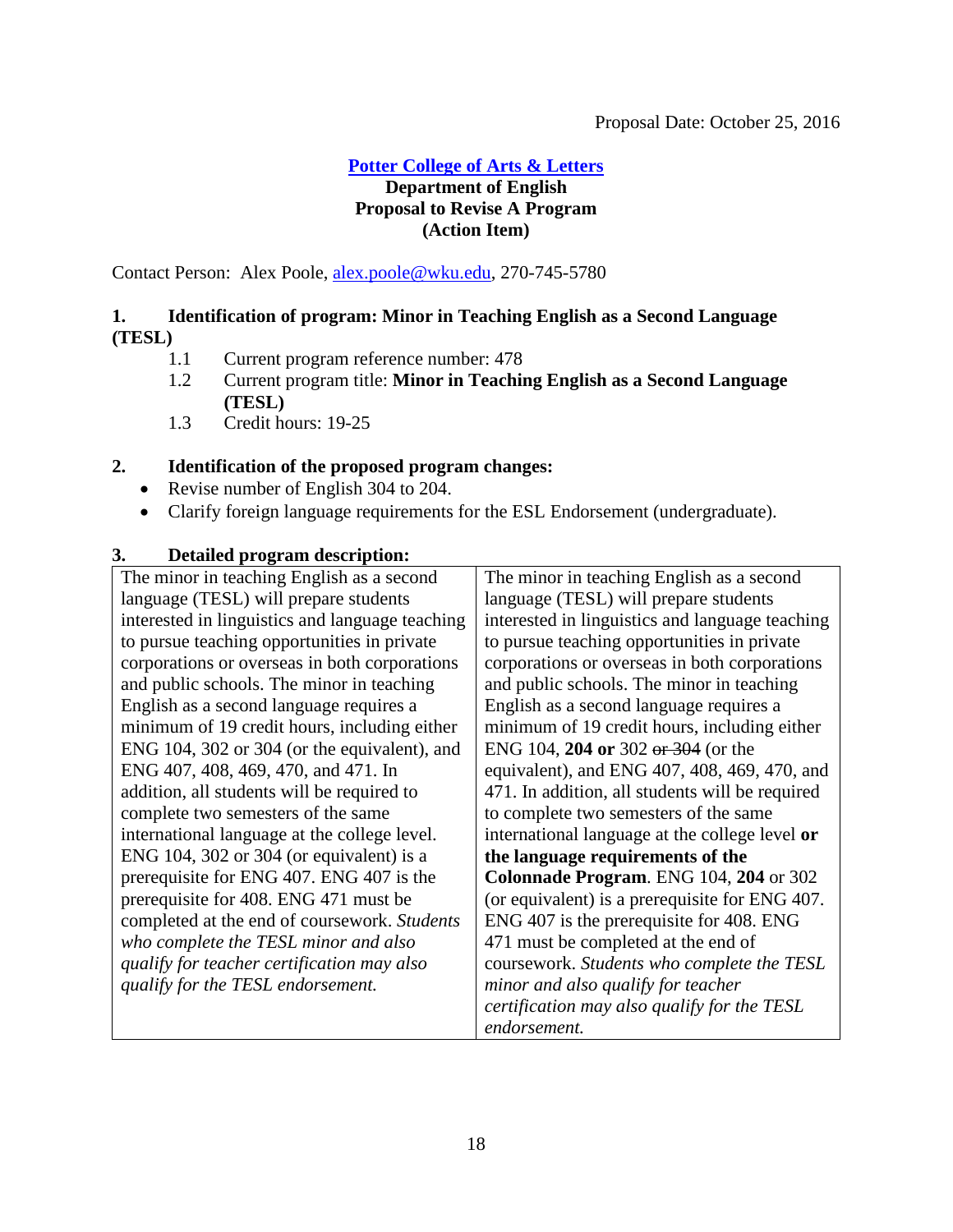**4. Rationale for the proposed program change:** (1) We are changing the number of English 304 to 204. (2) We want to remove confusion around whether the program requires more hours of modern language coursework than general education requirements. It does not.

# **5. Proposed term for implementation and special provisions (if applicable):** Fall 2017

| <b>English Department</b>                      | 10/12/2016 |
|------------------------------------------------|------------|
| Potter College Curriculum Committee            | 12/01/2016 |
| Professional Education Council (if applicable) |            |
| Undergraduate Curriculum Committee             |            |
| <b>University Senate</b>                       |            |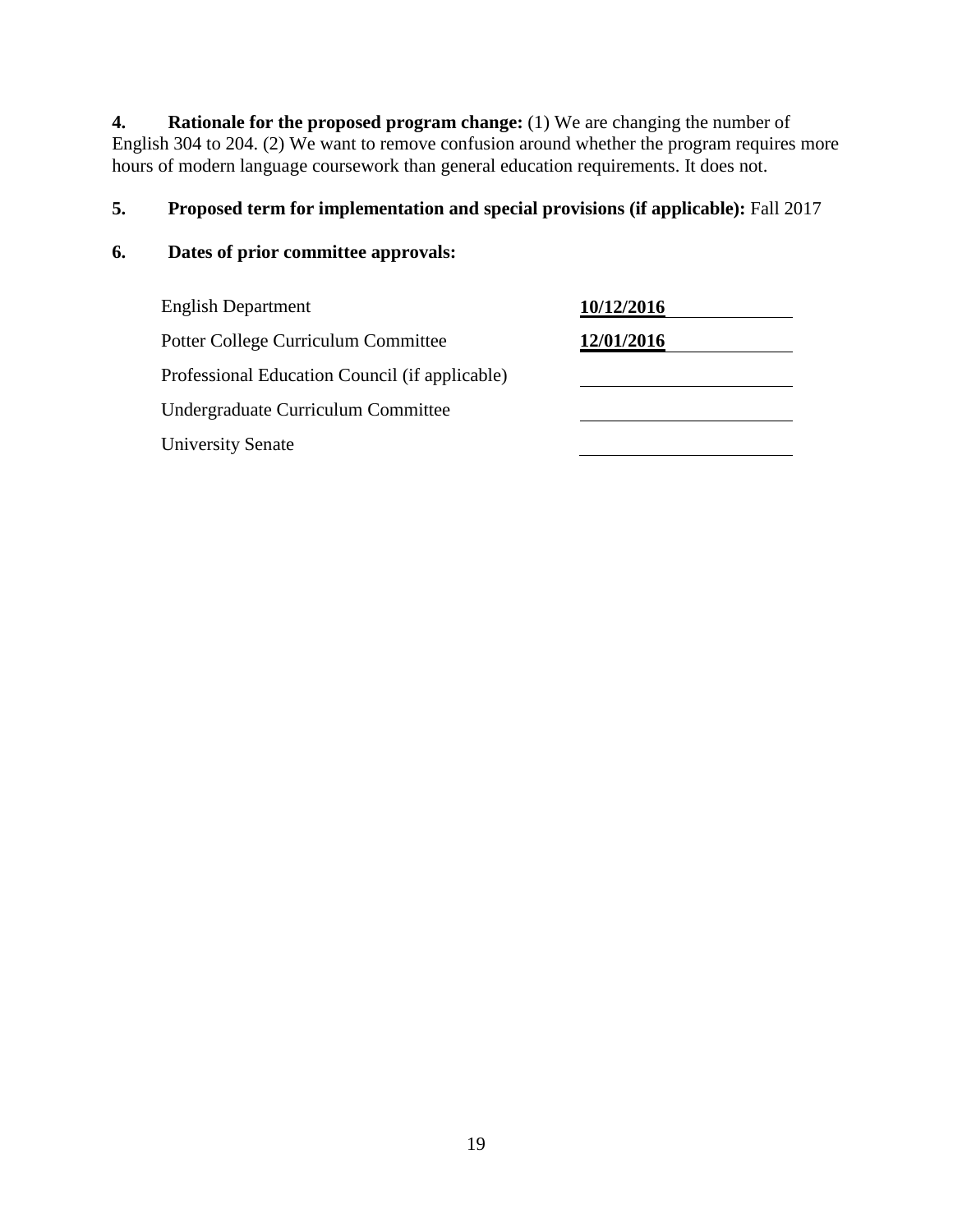**[Potter College of Arts & Letters](#page-0-1)**

# <span id="page-19-0"></span>**Department of English Proposal to Revise A Program (Action Item)**

Contact Person: Alex Poole, [alex.poole@wku.edu,](mailto:alex.poole@wku.edu) 270-745-5780

#### **1. Identification of program: Endorsement to Teach English as a Second Language (ESL)**

- 1.1 Current program reference number: NA
- 1.2 Current program title: **Endorsement to Teach English as a Second Language (ESL)**
- 1.3 Credit hours: 19-25

#### **2. Identification of the proposed program changes:**

- Revise number of English 304 to 204.
- Clarify foreign language requirements for the ESL Endorsement (undergraduate).

#### **3. Detailed program description:**

| Persons who have certification to teach in the | Persons who have certification to teach in the     |
|------------------------------------------------|----------------------------------------------------|
| elementary, middle, or secondary grades can    | elementary, middle, or secondary grades can        |
| add on to that certification an endorsement in | add on to that certification an endorsement in     |
| teaching English as a Second Language by       | teaching English as a Second Language by           |
| completing the following courses: ENG 104,     | completing the following courses: ENG 104,         |
| 302 or 304, 407, 408, 469, 470, 471 and six    | 204 or 302 or 304, 407, 408, 469, 470, 471         |
| hours of a foreign language. The student must  | and six hours of a foreign language or the         |
| also complete the ESL Praxis test with a       | language requirements of the Colonnade             |
| minimum score of 157.                          | <b>Program.</b> The student must also complete the |
|                                                | ESL Praxis test with a minimum score of 157.       |
|                                                |                                                    |

**4. Rationale for the proposed program change:** (1) We are changing the number of English 304 to 204. (2) We want to remove confusion around whether the program requires more hours of modern language coursework than general education requirements. It does not.

#### **5. Proposed term for implementation and special provisions (if applicable):** Fall 2017

| <b>English Department</b>                      | 10/12/2016 |
|------------------------------------------------|------------|
| <b>Potter College Curriculum Committee</b>     | 12/01/2016 |
| Professional Education Council (if applicable) |            |
| Undergraduate Curriculum Committee             |            |
| <b>University Senate</b>                       |            |
|                                                |            |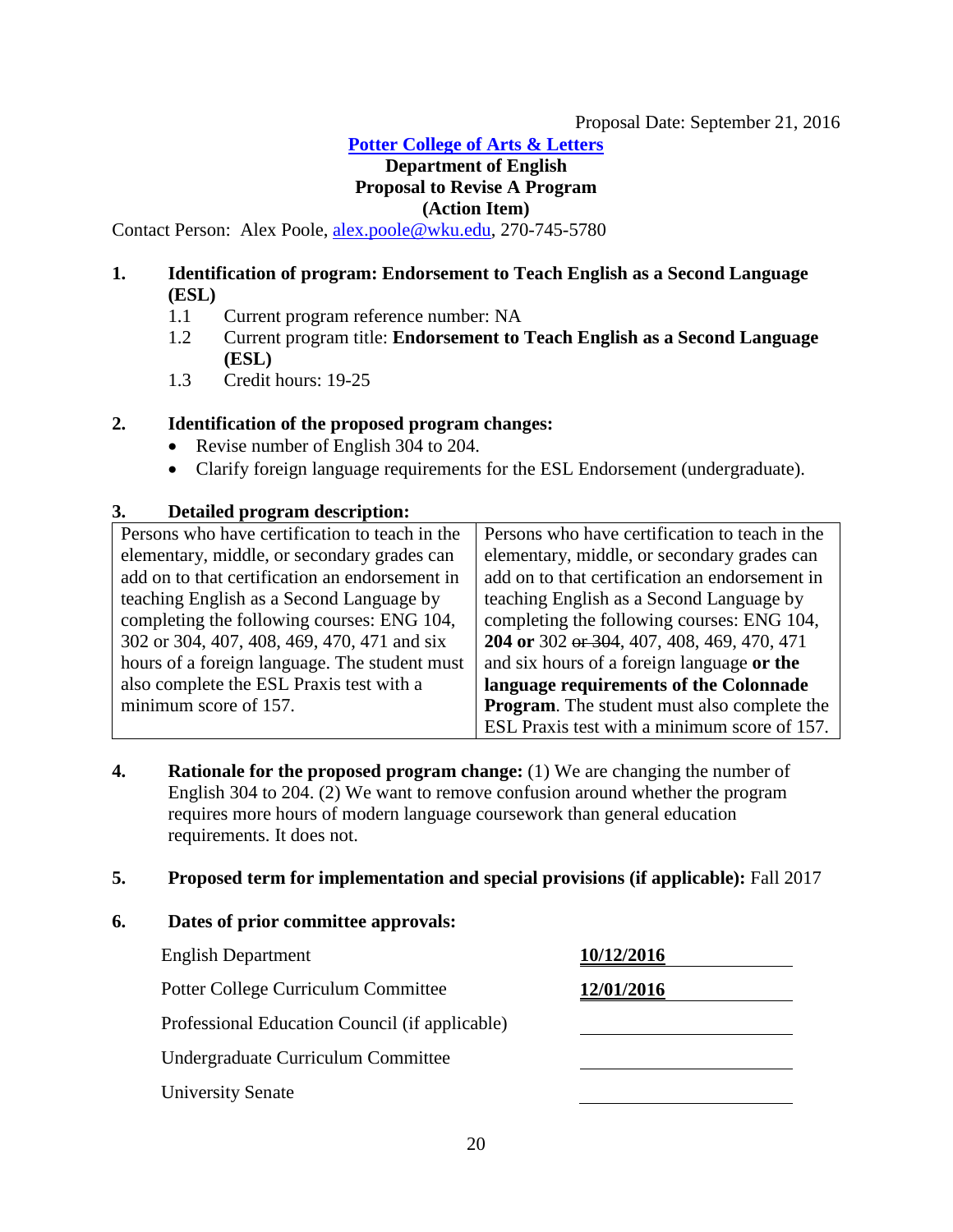#### <span id="page-20-0"></span>**[University College](#page-1-1)**

# **School of Professional Studies Organizational Leadership Proposal to Create a New Course (Action Item)**

Contact Person: Kristie Guffey, kristie.guffey@wku.edu, (270) 745-3966

#### **1. Identification of proposed course:**

- 1.1 Course prefix (subject area) and number: LEAD 465
- 1.2 Course title: Leadership Coaching
- 1.3 Abbreviated course title: Leadership Coaching
- 1.4 Credit hours: 3 Variable credit: No
- 1.5 Grade type: Standard Letter grade
- 1.6 Prerequisites/corequisites: LEAD 200 or LEAD 300 or permission of instructor
- 1.7 Course description: Examination of fundamental leadership coaching skills that improve the adjustment and performance of individuals in an organizational setting. Topics to be covered include: the scope of coaching practice, optimal practitioner characteristics, resiliency training, peer leadership, coaching youth, related organizational dynamics, and coaching interventions and resources. This course also includes an emphasis on experimental learning through coaching practice activities.

#### **2. Rationale:**

- 2.1 Reason for developing the proposed course: There is a definite need for Leaders of organizations to have the ability to effectively coach and mentor entry-level and midlevel leaders and managers. This course will provide the skillsets for students that will enhance their opportunity to be successful. Skills such as understanding and effectively leading and coaching change will be a key success factor. This course will strengthen the student's ability to analyze, solve-problems, mentor, and implement strategies to improve the leadership within the organization which is a cornerstone for success. This class is a typical curricular topic and class in most leadership programs.
- 2.2 Projected enrollment in the proposed course: 25
- 2.3 Relationship of the proposed course to courses now offered by the department: None
- 2.4 Relationship of the proposed course to courses offered in other departments: The other courses that are offered at WKU in coaching are PE 340, 493, 497. These courses are directly related to athletic coaching and are not directly related to leadership coaching or the influence of coaching in the organization.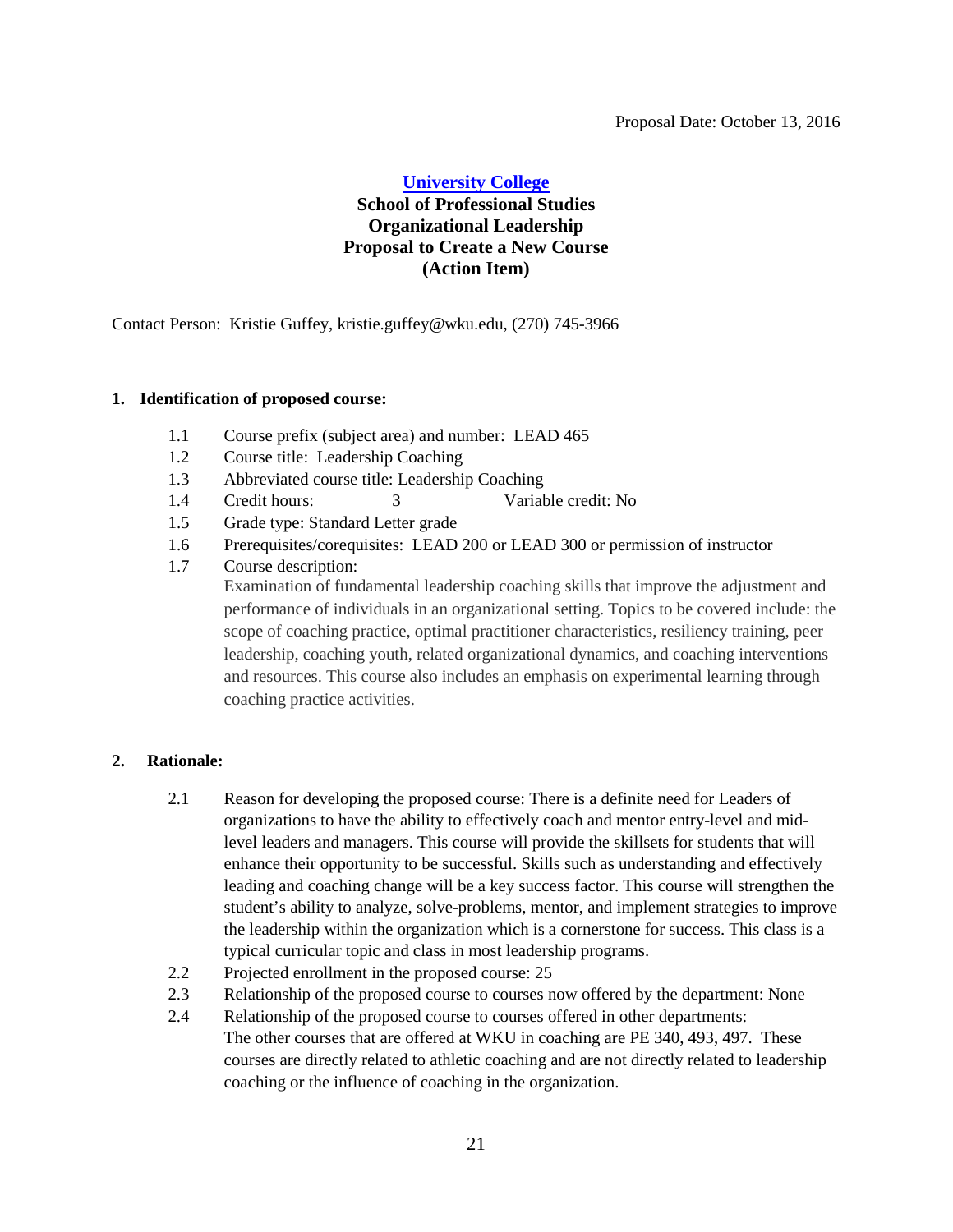2.5 Relationship of the proposed course to courses offered in other institutions: University of Cambridge offers an Undergraduate Certificate in Coaching. As a part of the foundations for the certificate the course: 1617CPBC01, Introduction to Coaching: Core skills and methodologies. Course description: This course provides students with a thorough introduction the subject of coaching. It provides the foundations for coaching knowledge and practice. Core coaching skills such as effective listening, questioning, and generating feedback are introduced, emphasizing the importance of developing relationships.

DePaul University offers an undergraduate course in coaching through their Organizational Leadership undergraduate degree program. As an elective within the major, they offer Essential of Coaching, FA 120. The Course description: Effective coaching has long been recognized as a key element to success. The exploration of theories, concepts, and techniques of personal life and business coaching. Students will learn about the history of coaching, its uses in personal and professional development and practical applications.

#### **3. Discussion of proposed course:**

- 3.1 Schedule type: lecture
- 3.2 Learning Outcomes: Upon completion of this course, student demonstrates their knowledge and understanding of the following objectives:
	- o Understand and analyze the key elements of leadership coaching.
	- o Understand and apply basic principles and practices of effective leadership coaching.
	- o Understand, analyze, synthesize, and apply coaching principles to professional growth development.
	- o Understand, apply and compare peer, youth, and service leadership coaching strategies.
	- o Analyze and Assess techniques for resiliency training

#### 3.3 Content outline:

Lesson 1 – Introduction to Leadership Coaching – four types of coaching, foundational theories and applications – *Developing Effective Coaching Skills*

Lesson 2 – Heart of the Coaching Process – Foundation, feedback, forwarding action, language, and dialogue – *The Heart of Coaching 4th edition*

Lesson 3 – Resiliency Coaching - Problem solving & Mental Skills *The Resiliency Advantage: Master Change, Thrive Under Pressure, and Bounce Back from Setbacks* by Al Siebert

Lesson 4 – Resiliency Coaching – Putting Things into Perspective *The Resiliency Advantage: Master Change, Thrive Under Pressure, and Bounce Back from Setbacks* by Al Siebert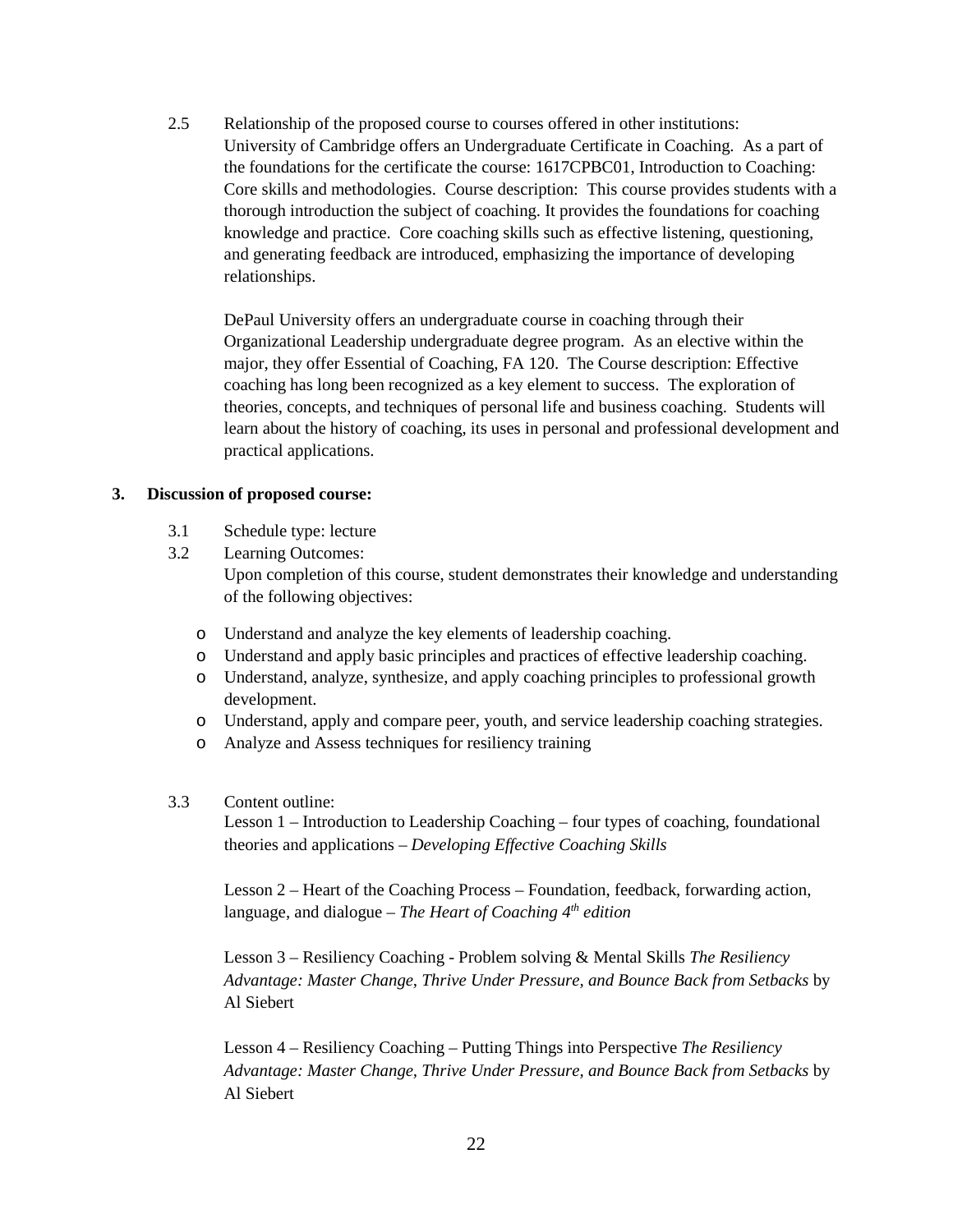Lesson 5 – Resiliency Coaching – Identifying and Controlling Thoughts *The Resiliency Advantage: Master Change, Thrive Under Pressure, and Bounce Back from Setbacks* by Al Siebert

Lesson 6 – Leading Within – Establishing the Relationship, Collecting Data, Analyzing Data, Processing and Planning Actions. *Leading from the Inside Out*

Lesson 7 – Peer Leadership – Understanding and Identifying Peer Leadership, practices for implementing peer leadership

Lesson 8 – Organizational Leadership Coaching – AAA Plan, Awareness, Action and Accountability processing 360° Self-Assessments

Lesson 9 – Organizational Leadership Coaching – Cultural Assessments within the organization, understanding, analyzing and processing the cultural assessments

Lesson 10– Youth Leadership Coaching – fundamentals of youth coaching, dynamics of leadership coaching youth 6-12; 13-18; legal issues, parental involvement, confidentiality.

Lesson 11– The Leader and the Team – Establishing the Relationship within the Team, Collecting, Data, Analyzing Data, Processing, Action Steps, Evaluating Progress - *Leading from the Inside Out*

Lesson 12 – Transformational Coaching – Communication Filters, Coaching Styles, counseling within, Applied Leadership - *The Heart of Coaching 4th edition*

Lesson 13 – Beyond the Walls – Responsibility, Business Ethics, Focus and Action Oriented, Applying the Coaching Model - *Leading from the Inside Out*

Lesson 14 – High Performance Coaching Culture – Vision of High Performance, Creating High-Performance Organizations, Coaching Cultural Assessment - *The Heart of Coaching 4th edition*

- 3.4 Student expectations and requirements: Students will demonstrate their understanding of the course objectives and content through a series of projects and graded deliverables. These include projects (both individual and group), research papers, case and organizational analyses, and assessments.
- 3.5 Tentative texts and course materials: *The Heart of Coaching,* 4<sup>th</sup> Edition (2012) by Thomas G. Crane ISBN: 978-09660874-3-7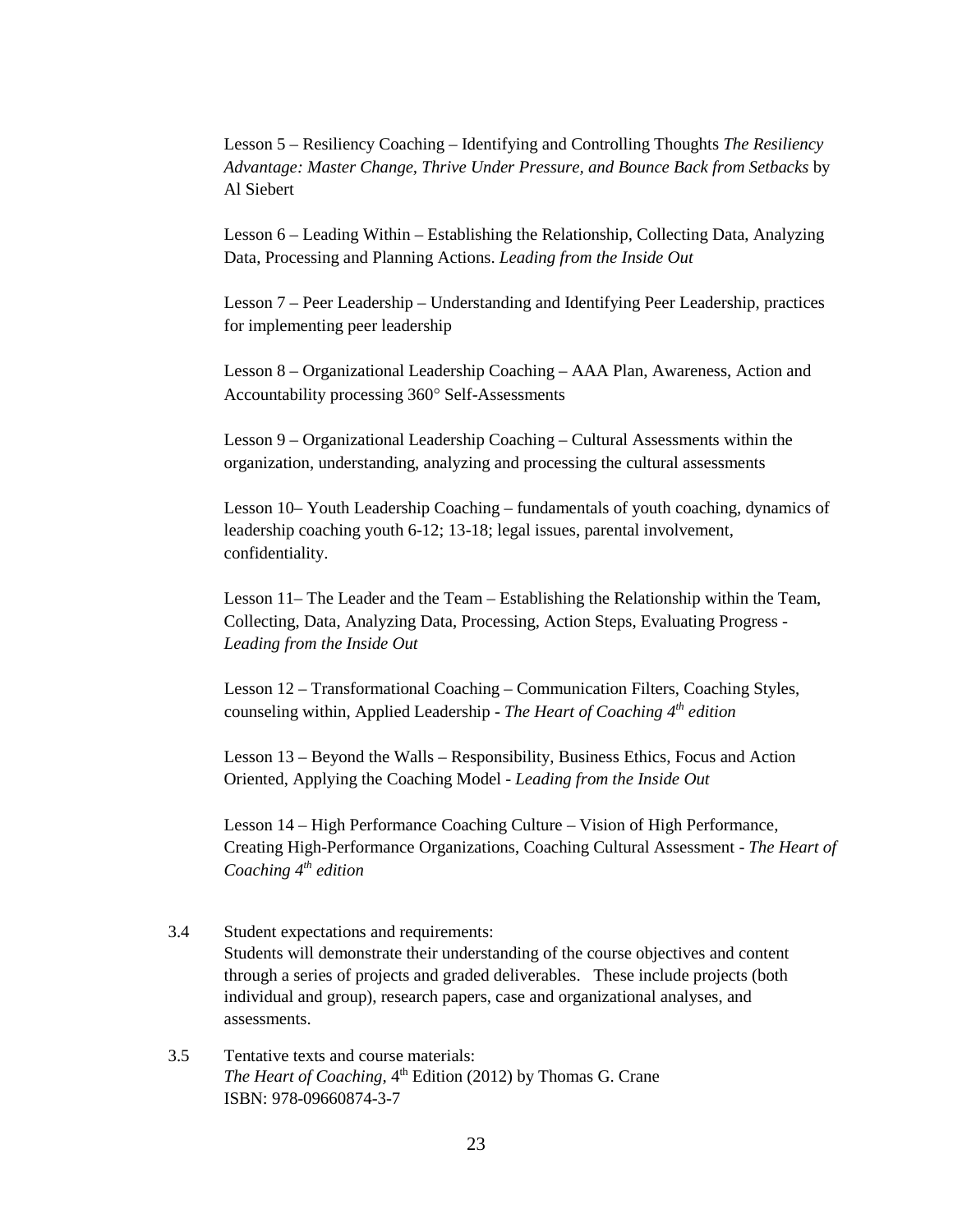*The Resiliency Advantage: Master Change, Thrive Under Pressure, and Bounce Back from Setbacks* (2004) by Al Siebert ISBN: 978-1576753293

#### **4. Resources:**

- 4.1 Library resources: None
- 4.2 Computer resources: None

#### **5. Budget implications:**

- 5.1 Proposed method of staffing: The Organizational Leadership program is taught by full-time faculty and well-qualified adjunct instructors. This course would not require hiring a faculty member with unique credentials or a specific academic focus.
- 5.2 Special equipment needed: none
- 5.3 Expendable materials needed: none
- 5.4 Laboratory materials needed: none

#### **6. Proposed term for implementation:** Fall 2017

| School of Professional Studies              | Oct 21, 2016    |
|---------------------------------------------|-----------------|
| University College Curriculum Committee     | January 5, 2017 |
| General Education Committee (if applicable) |                 |
| Undergraduate Curriculum Committee          |                 |
| <b>University Senate</b>                    |                 |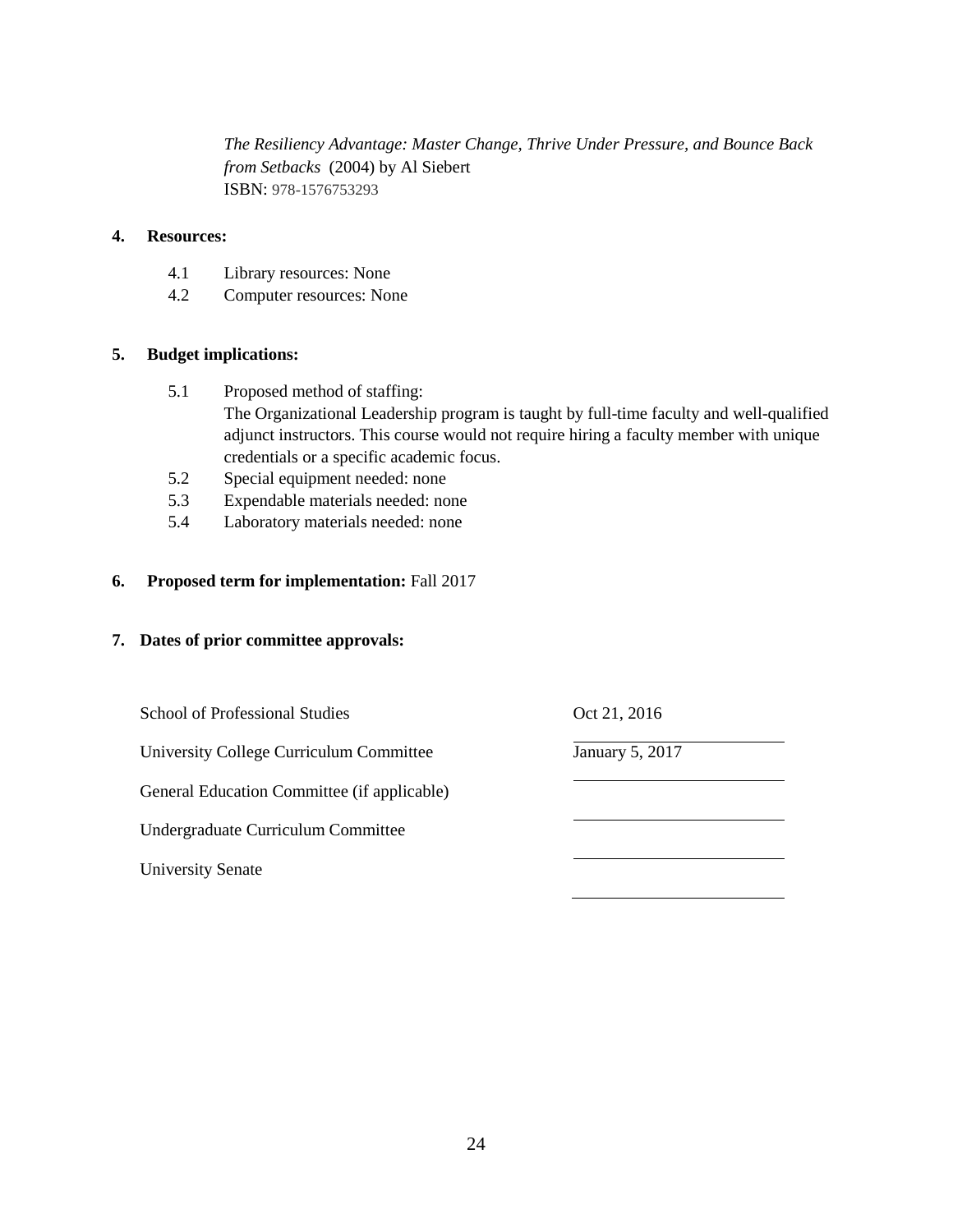#### **[College of Education and Behavioral Sciences](#page-1-2)**

#### **School of Teacher Education Proposal to Create a New Course (Action Item)**

**Contact Person:** Kristi Godfrey-Hurrell, [kristi.godfrey-hurrell@wku.edu,](mailto:kristi.godfrey-hurrell@wku.edu) 270-745-4924

#### **1. Identification of proposed course:**

- 1.1. **Course prefix and number**: IECE 320
- 1.2. **Course title:** Introduction to Early Childhood Assessment
- 1.3. **Abbreviated course title**: Intro to Early Child Assess.
- 1.4. **Credit hours**: 3 **Variable credit**: No
- 1.5. **Grade type**: Standard letter grade
- 1.6. **Prerequisite:** SPED 331 Corequisites: None
- 1.7. **Course description:** Develop knowledge and skills of assessment with young children with and without disabilities and their families. Minimum of 30 hours of field experience required.

#### **2. Rationale:**

2.1. **Reason for developing the proposed course:** The Interdisciplinary Early Childhood Education (IECE) program is based on personnel preparation standards of the Council for Exceptional Children (CEC), Division of Early Childhood (DEC), National Association for the Education of Young Children (NAEYC), and the Kentucky IECE Teacher Standards in order to meet accreditation requirements. The CEC, NAEYC, and DEC standards have been revised since the previous IECE program revisions and have subsequently included greater emphasis on assessment of young children and the role of families in assessment. For example, the most recent version of the *DEC Recommended Practices* (2014) provides guidance regarding evidence-based practices in assessment. Additionally, the IECE program is required to address Kentucky certification requirements and regulations in emphasizing the role of assessment with regard to research and practice.

Currently, the FACS 294 course, Assessment for Young Children, is the required introductory assessment course for IECE majors, however, based on updates in standards, recommended practices, and state and national legislative mandates, the course content and 12 hours of unsupervised field experience no longer meets the needs of the IECE program. The IECE program prepares students to understand and administer screening assessment, use assessment results for further evaluation, and involve families in the assessment process. The proposed new course, IECE 320, will address new updates and requirements at both the state and national level. For example, the current state policy requires that children from birth to kindergarten (B-K) in Kentucky be screened for the purpose of identifying children at-risk of developmental delays, which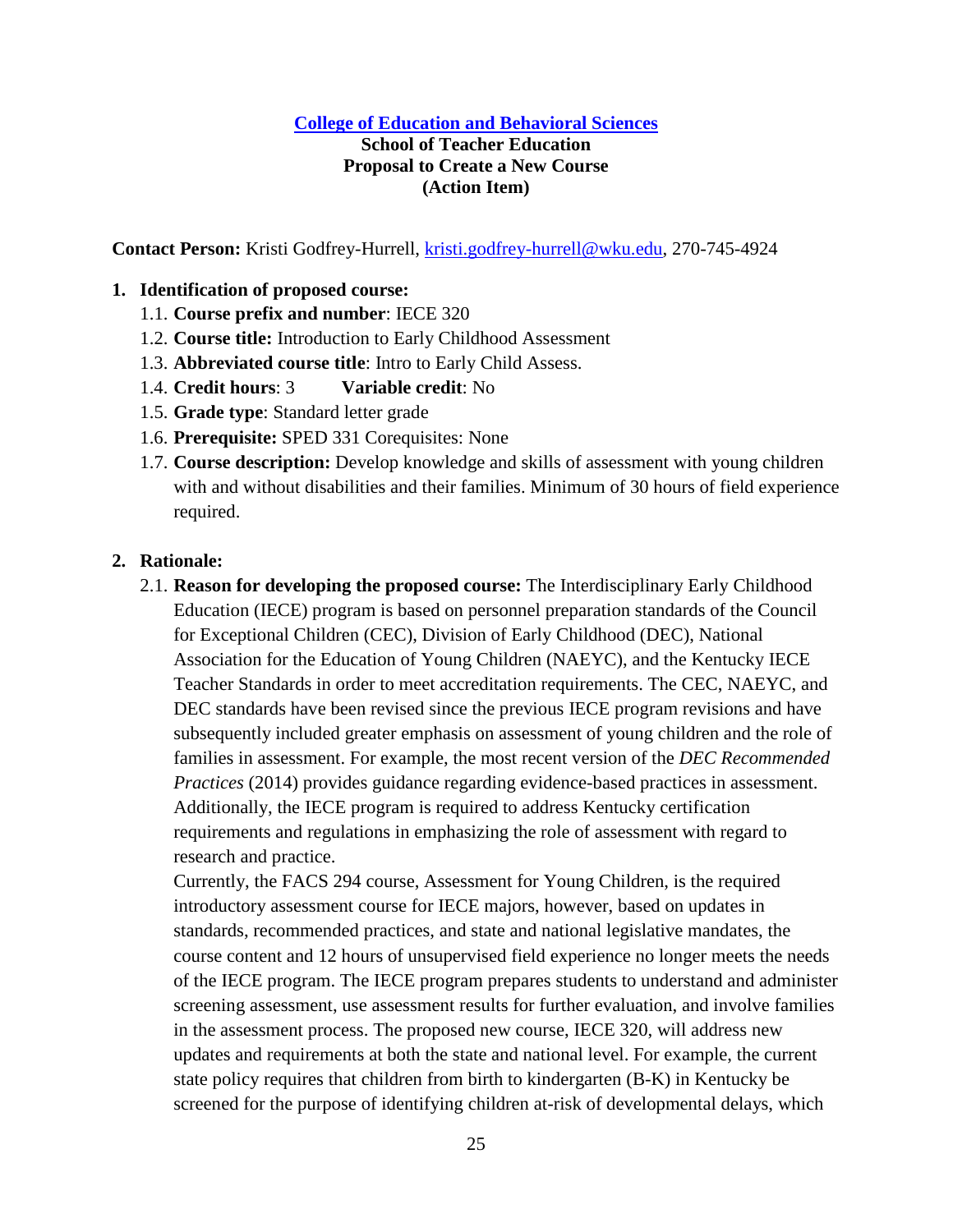may lead to further assessment or early intervention under the Kentucky System of Intervention – Response to Intervention (KSI-RTI); an additional area discussed in the new course.

- 2.2. **Projected enrollment in the proposed course:** Based on current enrollment, a total of 15 students per academic year is projected.
- 2.3. **Relationship of the proposed course to courses now offered by the department:** The School of Teacher Education (STE) offers several teacher education courses that address assessment for students from kindergarten through twelfth grade. The Special Education Program offers at least three courses for their majors (e.g., SPED 350 - Assessment in Special Education, SPED 318 - Assessment of Curriculum for Students with Moderate/Severe Disabilities, & SPED 430 - Diagnosis for Instructional Planning: Students with Mild Disabilities). Further, the IECE program offers IECE 324 - Advanced Assessment of Young Children for IECE majors who have completed an introductory course on assessment. The proposed IECE 320 course will address children B-K and will emphasis both typical and atypical development and the role of families while building on foundational content with diagnostic assessment, curriculum and assessment models, curriculum-based assessment, performance monitoring, and program evaluation. The proposed new course will serve as a building block for the current IECE 324 course.
- 2.4. **Relationship of the proposed course to courses offered in other departments:** The Communication Disorders program offers two courses for their major (e.g., CD 433 - Communication Evaluation in Autism Spectrum Disorders, CD 485 - Introduction to Assessment in Communication Disorders) focusing on language diagnostics and screenings. FACS 294 - Assessment for Young Children, currently taken by IECE undergraduate students, is an introductory assessment course covering children birth through five years of age; however, this course does not place emphasis on the legislative requirements for assessment in First Steps, public school preschool and kindergarten programs (essentially, Part B and Part C under Individuals with Disabilities Education Act). The proposed new course will address components that apply to the most recent state (e.g., KAR 3:410) and national legislation mandates (e.g., Part B & Part C), and policies (e.g., DEC & NAEYC) required in preparation for the IECE students. Lastly, students are required to have 200 field hours and students taking the new course will be expected to have 30 supervised field hours instead of the 12 unsupervised field hours required in the FACS 294 course.
- 2.5. **Relationship of the proposed course to courses offered in other institutions:**  Kentucky universities which have an accredited IECE undergraduate degree program are identified in the chart below. Similar to WKU's program, IECE students are regularly evaluated on their teaching performance using a performance rubric aligned with the KY IECE Teacher Standards, CEC Initial Level Special Educator Preparation Standards, DEC Initial Special Education Early Childhood Specialty Set, and NAEYC Initial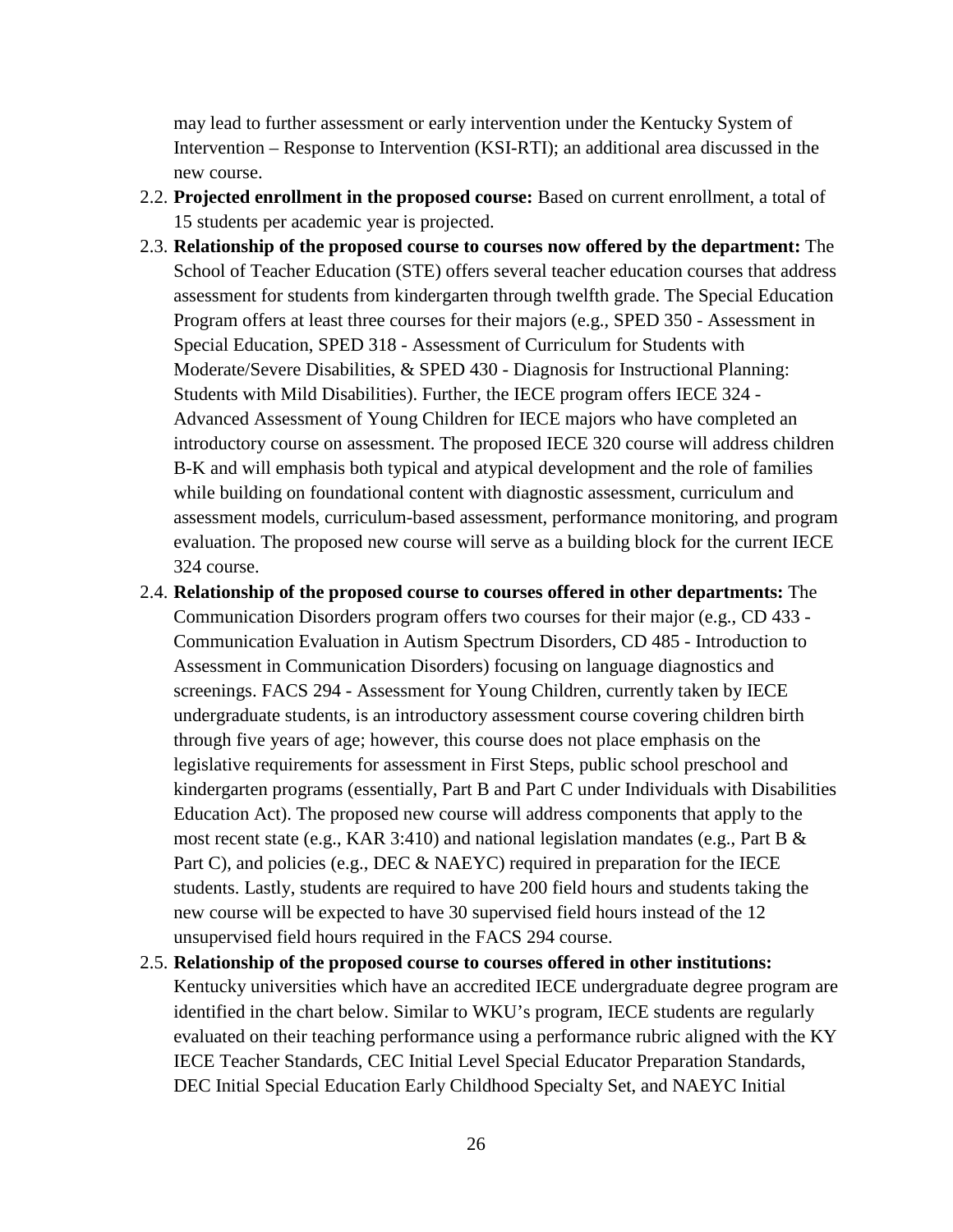Standards for Early Childhood Professional Preparation Standards as pertains to assessment.

| <b>Courses</b>                                                            | <b>Benchmark Schools</b>       |
|---------------------------------------------------------------------------|--------------------------------|
| EDU 308 - Infant/Toddler/Preschool Assessment                             | <b>Brescia University</b>      |
| ELE 439 - Early Childhood Assessment and Program                          | <b>Murray State University</b> |
| Development                                                               |                                |
| IEC 507 - Assessment of Young Children                                    | University of Kentucky         |
| EDEC 255 - Assessment of Young Children                                   | Morehead University            |
| CDF 346 - Assessment, Creative Materials, and Concept                     | Eastern Kentucky               |
| Development                                                               | University                     |
| SED 352 - Special Education Early Childhood                               | Eastern Kentucky               |
| Assessment                                                                | University                     |
| Note: IEC 507 and EDU 565 courses are taken by undergraduate and graduate |                                |
| students in the respective benchmark schools                              |                                |

# **3. Discussion of proposed course:**

- 3.1. **Schedule type:** L
- 3.2. **Learning Outcomes:** Upon completion of this course, students will…
	- 3.2.1.Examine the federal and state regulations related to eligibility, Child Find, and screening for children, birth through kindergarten, with developmental delays, disabilities, and who are at-risk for delays.
		- KY IECE Teacher Standards 4b
		- DEC/CEC Initial Preparation Standards 4.3
		- NAEYC Standards for Initial Early Childhood Professional Preparation 3a
		- $\bullet$  InTASC 6
		- 3.2.2. Demonstrate knowledge of state initiatives related to Child Find and screening (e.g., First Steps, Kentucky System of Intervention, school readiness).
			- KY IECE Teacher Standards 4b
			- DEC/CEC Initial Preparation Standards 4.3
		- NAEYC Standards for Initial Early Childhood Professional Preparation 3d
		- $\bullet$  InTASC 6
		- 3.2.3. Support self-sufficiency of families in assessment by being culturally sensitive and family-centered.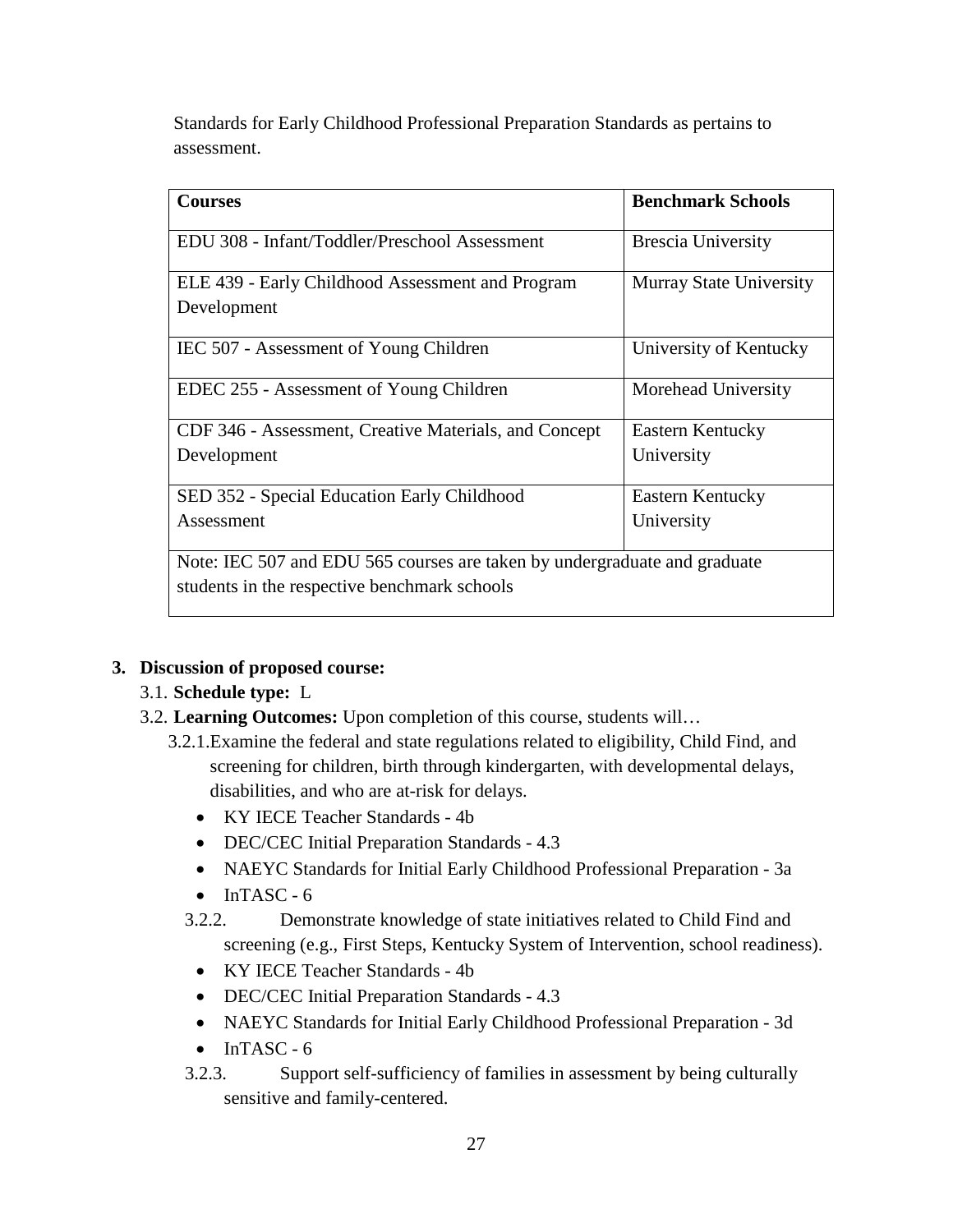- KY IECE Teacher Standards 4c
- DEC/CEC Initial Preparation Standards 4.3
- NAEYC Standards for Initial Early Childhood Professional Preparation 3d
- $\bullet$  InTASC 6
- 3.2.4. Demonstrate knowledge of team roles and models of professionals, paraprofessionals, and family members in planning and conducting Child Find and screening.
	- KY IECE Teacher Standards 4c, 4d
	- DEC/CEC Initial Preparation Standards 4.3
	- NAEYC Standards for Initial Early Childhood Professional Preparation 3d
	- $\bullet$  InTASC 6
- 3.2.5. Demonstrate an understanding of psychometric properties of normreferenced screening instruments for young children.
	- KY IECE Teacher Standards 4a, 4e
- DEC/CEC Initial Preparation Standards 4.2
- NAEYC Standards for Initial Early Childhood Professional Preparation 3c
- $\bullet$  InTASC 6
- 3.2.6. Develop observation techniques for assessing children B-K.
	- KY IECE Teacher Standards 1c, 4b, 4c
	- DEC/CEC Initial Preparation Standards 4.1
	- NAEYC Standards for Initial Early Childhood Professional Preparation 3b, 3c
	- $\bullet$  InTASC 6
	- 3.2.7. Select, administer, score, and interpret screening measures including the use of computer scoring for initial assessment.
		- KY IECE Teacher Standards 4c, 4f
		- DEC/CEC Initial Preparation standards 4.2
		- NAEYC Standards for Initial Early Childhood Professional Preparation 3b
		- $\bullet$  InTASC 6

# 3.3. **Content outline:**

- Assessment process and evidence-based practices for early childhood assessment
- Purpose of screening and Kentucky System of Intervention Response to Intervention (KSI-RTI), First Steps (e.g., early intervention)
- State and national legislation, regulations, and assessment initiatives
- Involvement of family members and caregivers including those from culturally and linguistically diverse backgrounds in Child Find and screening processes (IDEA 2004, Part B & C)
- Team roles and collaboration in early childhood assessment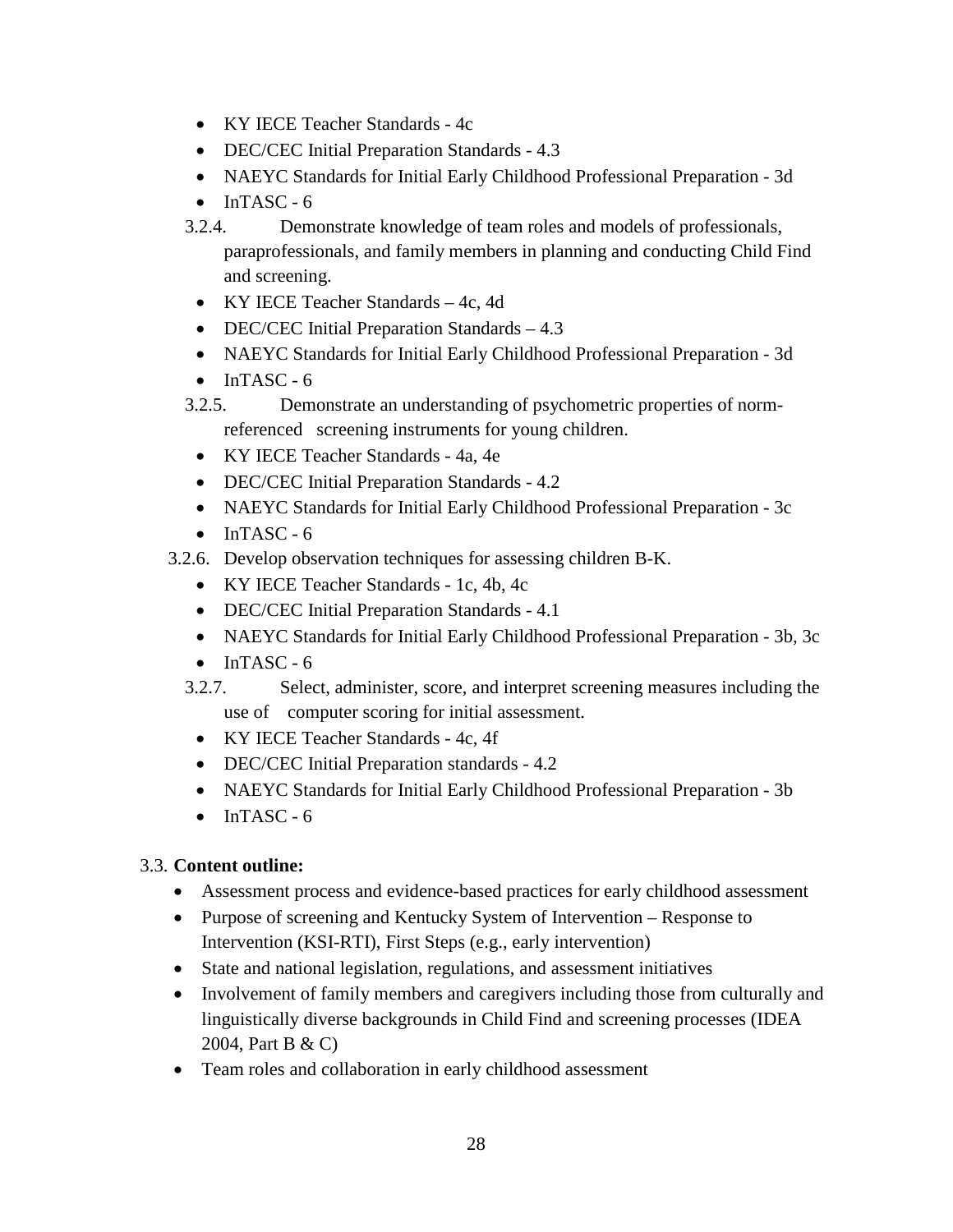- Psychometric properties of norm-reference assessment instruments (i.e. reliability, validity, standard scores)
- Administration and interpretation of screening measures
- Interpretation of screening results and written report using case study
- Communication by presentation to peers of screening results
- 3.4. **Student expectations and requirements:** Student learning will be evaluated through exams or quizzes; course readings; field experience; observation, administration, and scoring of screening instruments using protocol; presentations; and video recordings.

# 3.5. **Tentative texts and course materials:**

Division for Early Childhood. (2014). *DEC recommended practices in early intervention/early childhood special education 2014.* Retrieved from <http://www.dec-sped/recommendedpractices>

Mindes, G. & Yung, L. (2014). *Assessing young children* (5<sup>th</sup> ed.). Boston: Pearson/Allyn & Bacon.

# **4. Resources:**

- 4.1. Library resources: Library resources are adequate for the needs of this course.
- 4.2. Computer resources: Computer resources are adequate for the needs of this course.

# **5. Budget implications:**

- 5.1. Proposed method of staffing: Current IECE faculty
- 5.2. Special equipment needed: N/A
- 5.3. Expendable materials needed: N/A
- 5.4. Laboratory materials needed: N/A

# **6. Proposed term for implementation:** Fall 2017

| <b>School of Teacher Education</b><br>College of Education Curriculum Committee | October 14, 2016 |  |
|---------------------------------------------------------------------------------|------------------|--|
|                                                                                 | November 1, 2016 |  |
| <b>Professional Education Council</b>                                           | November 9, 2016 |  |
| Undergraduate Curriculum Committee                                              |                  |  |
| <b>University Senate</b>                                                        |                  |  |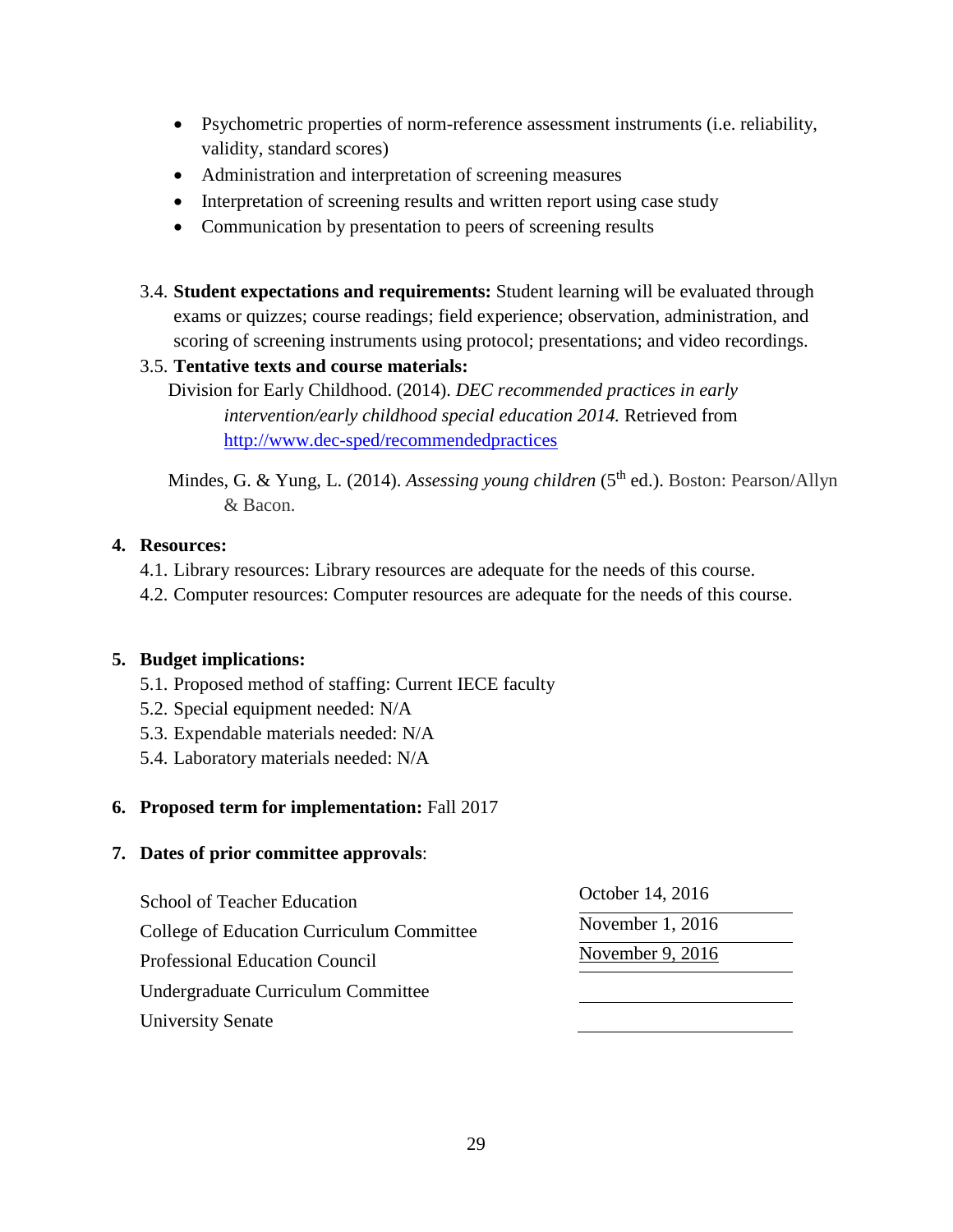### **[College of Education and Behavioral Sciences](#page-1-2) School of Teacher Education Proposal to Revise Interdisciplinary Early Childhood Education (IECE) (Action Item)**

Contact Person: Kristi Godfrey-Hurrell, [kristi.godfrey-hurrell@wku.edu,](mailto:krist.godfrey-hurrell@wku.edu) 270-745-4924

#### **1. Identification of program:**

- 1.1. Current program reference number: 526
- <span id="page-29-0"></span>1.2. Current program title: Major in Interdisciplinary Early Childhood Education
- 1.3. Credit hours: 120

# **2. Identification of the proposed program changes:**

- 2.1. Change program sequence to offer students IECE major courses earlier
- 2.2. Add new course IECE 320 Introduction to Assessment
- 2.3. Add an existing course SPED 331 Early Childhood Education for Children with **Disabilities**
- 2.4. Add an existing course IECE 423 Low Incidence Disabilities
- 2.5. Remove FACS 294 Assessment of Young Children
- 2.6. Remove LME 318 Children's Literature
- 2.7. Remove PE 313 Motor Development

| 3. Detailed program description:                   |                                                    |
|----------------------------------------------------|----------------------------------------------------|
| <b>Current Program</b>                             | <b>Proposed Program</b>                            |
|                                                    |                                                    |
| <b>Bachelor of Science Interdisciplinary Early</b> | <b>Bachelor of Science Interdisciplinary Early</b> |
| Childhood Education                                | Childhood Education                                |
|                                                    |                                                    |
| <b>Certification Concentration</b><br>$\bullet$    | <b>Certification Concentration</b><br>$\bullet$    |
| <b>Non-Certification Concentration</b>             | <b>Non-Certification Concentration</b>             |
| The major in Interdisciplinary Early               | The major in Interdisciplinary Early Childhood     |
| Childhood Education (IECE) requires 69 - 76        | Education (IECE) requires 69 - 76 hours and        |
| hours and leads to a Bachelor of Science           | leads to a Bachelor of Science degree. The         |
| degree. The major is designed to prepare early     | major is designed to prepare early childhood       |
| childhood educators to work with children,         | educators to work with children, both with and     |
| both with and without disabilities, ages birth     | without disabilities, ages birth through           |
| through kindergarten, and their families. A        | kindergarten, and their families. A grade of       |
| grade of "C" or higher must be earned for all      | "C" or higher must be earned for all courses       |
| courses required for this major. No minor or       | required for this major. No minor or second        |

# **3. Detailed program description:**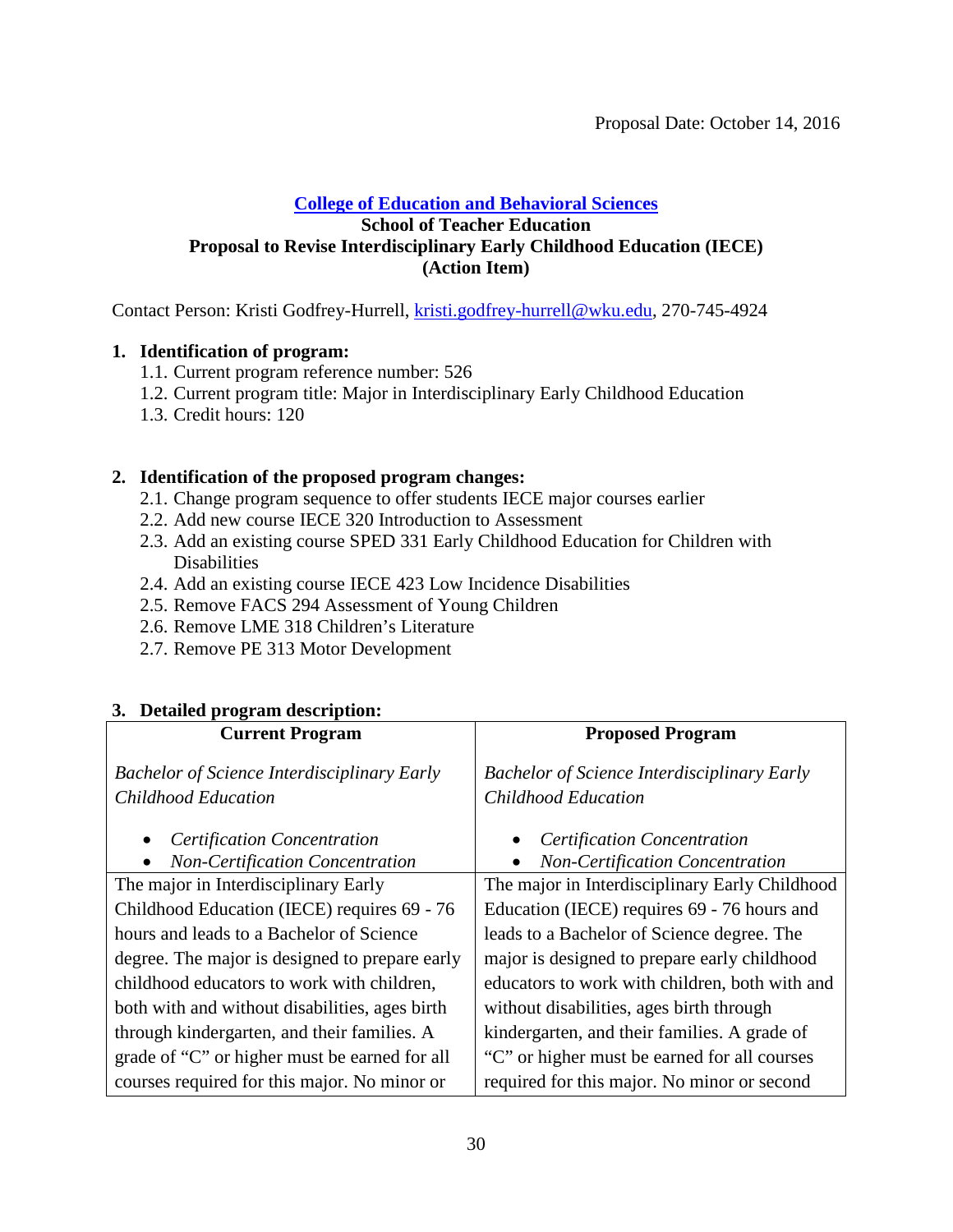| second major is required. Students select either   major is required. Students select either the |                                                  |
|--------------------------------------------------------------------------------------------------|--------------------------------------------------|
| the teacher certification concentration (76)                                                     | teacher certification concentration (76 hours,   |
| hours, which leads to initial certification for                                                  | which leads to initial certification for Birth-5 |
| Birth-5 years) or the non-certification                                                          | years) or the non-certification concentration    |
| concentration (69 hours).                                                                        | $(69$ hours).                                    |
|                                                                                                  |                                                  |

Graduates of the certification concentration are eligible to apply for certification in IECE, Birth to Primary. Graduates of this concentration are prepared for preschool and kindergarten positions in public schools, First Steps, Head Start, and other public and private agencies serving young children and families. Graduates of the non-certification concentration are prepared for preschool and kindergarten positions in private schools, Head Start, and other public and private agencies serving young children and families; or as a First Steps Service Coordinator.

Graduates of the certification concentration are eligible to apply for certification in IECE, Birth to Primary. Graduates of this concentration are prepared for preschool and kindergarten positions in public schools, **early intervention programs (i.e., First Steps)**, Head Start **programs**, and other public and private agencies serving young children and families. Graduates of the non-certification concentration are prepared for preschool and kindergarten positions in private schools, Head Start **programs**, and other public and private agencies serving young children and families; or as a First Steps Service Coordinator.

**The IECE program will prepare and engage learners:**

> ● **in current research and recommended practices in early childhood/early childhood special education (EC/ECSE) that emphasizes performance-based standards;**

● **as lifelong learners who actively engage in the learning process through coursework, field experiences, and research;**

● **to support and engage young children and families in a variety of settings through collaborative efforts with an array of professionals;**

● **with knowledge, skills, and dispositions in working with young children with and without**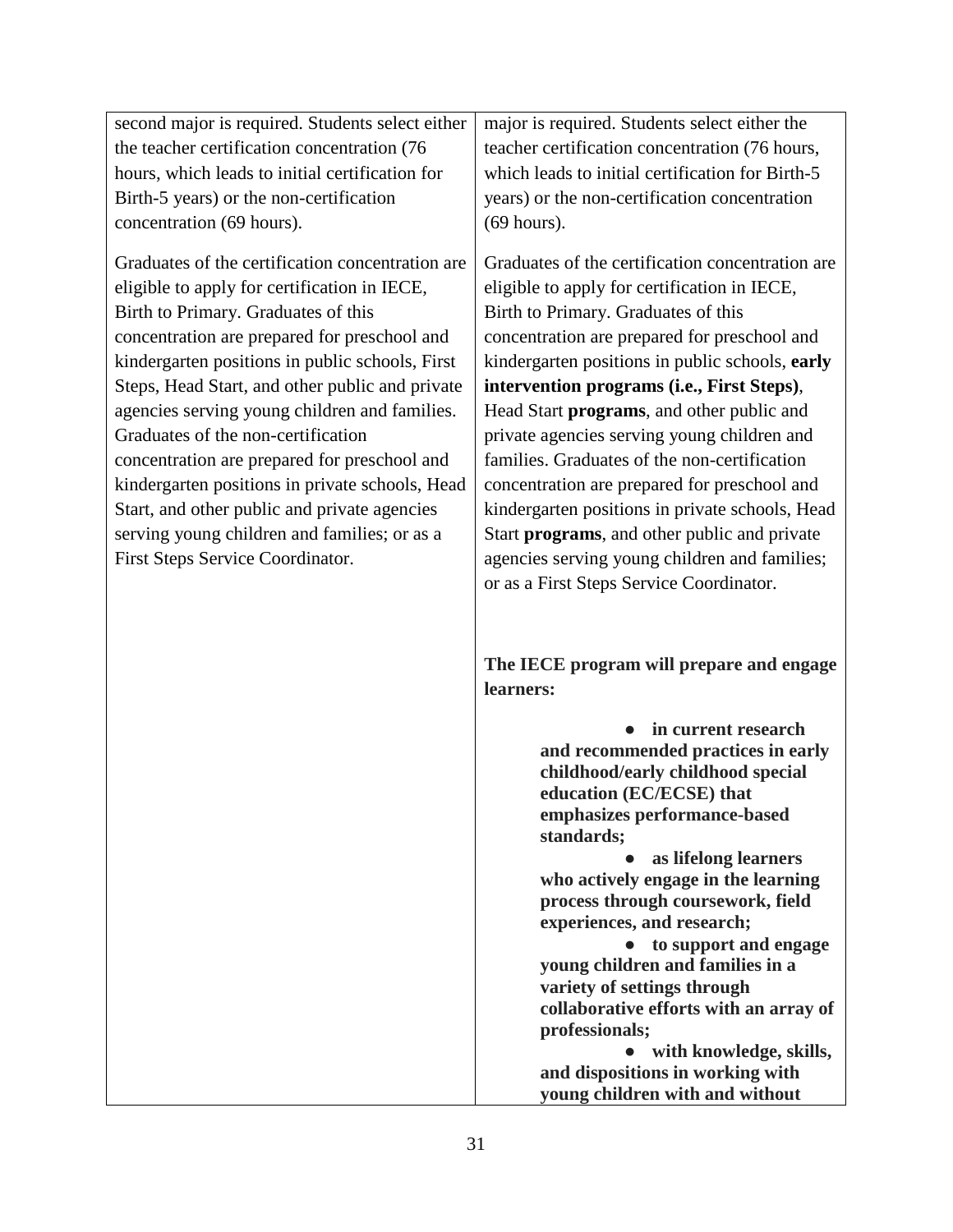|                                                                                                               | disabilities, delays, or risks across all<br>settings;<br>to partner with<br>families through family-centered<br>approaches;<br>in culturally and<br>linguistically responsive practices<br>that addresses the diverse needs of<br>children and families through<br>individual and community<br>engagement; and<br>in leadership<br>opportunities and activities within<br>the EC/ECSE field. |
|---------------------------------------------------------------------------------------------------------------|-----------------------------------------------------------------------------------------------------------------------------------------------------------------------------------------------------------------------------------------------------------------------------------------------------------------------------------------------------------------------------------------------|
| Courses in the Major (69 - 76 hours)                                                                          | Courses in the Major (69 - 76 hours)                                                                                                                                                                                                                                                                                                                                                          |
| The following courses are required for both<br>Certification and Non-Certification<br>Concentrations:         | The following courses are required for both<br>Certification and Non-Certification<br>Concentrations:                                                                                                                                                                                                                                                                                         |
| FACS 191 Child Development (3)                                                                                | FACS 191 Child Development (3)                                                                                                                                                                                                                                                                                                                                                                |
| FACS 192 Working with Young Children and<br>Families (3)                                                      | FACS 192 Working with Young Children and<br>Families (3)                                                                                                                                                                                                                                                                                                                                      |
| FACS 295 Curriculum Development for<br>Infants $&$ Toddlers (3)                                               | FACS 295 Curriculum Development for<br>Infants $&$ Toddlers (3)                                                                                                                                                                                                                                                                                                                               |
| FACS 296 Curriculum Development for<br>Preschool & Kindergarten Children (3)                                  | FACS 296 Curriculum Development for<br>Preschool & Kindergarten Children (3)                                                                                                                                                                                                                                                                                                                  |
| FACS 294 Assessment of Young Children (3)                                                                     | IECE 320 Introduction to Assessment of                                                                                                                                                                                                                                                                                                                                                        |
| CD 481 Speech and Language Development                                                                        | <b>Young Children (3)</b>                                                                                                                                                                                                                                                                                                                                                                     |
| (3)                                                                                                           | CD 481 Speech and Language Development<br>(3)                                                                                                                                                                                                                                                                                                                                                 |
| PE 313 Motor Development (3)<br>SPED 330 Introduction to Exceptional Child<br>Education (3)                   | <b>IECE 423 Interdisciplinary Services for</b><br><b>Young Children with Low Incidence</b><br>Disabilities (3)                                                                                                                                                                                                                                                                                |
| SPED 419 Assistive Technology (3)<br>SPED 422 Collaboration & Inclusion in<br>School & Community Settings (3) | SPED 330 Introduction to Exceptional Child<br>Education (3)                                                                                                                                                                                                                                                                                                                                   |
| SPED 432 Applied Behavior Analysis (3)                                                                        | SPED 419 Assistive Technology (3)<br>SPED 422 Collaboration & Inclusion in                                                                                                                                                                                                                                                                                                                    |
| LME 318 Children's Literature (3)                                                                             | School & Community Settings (3)                                                                                                                                                                                                                                                                                                                                                               |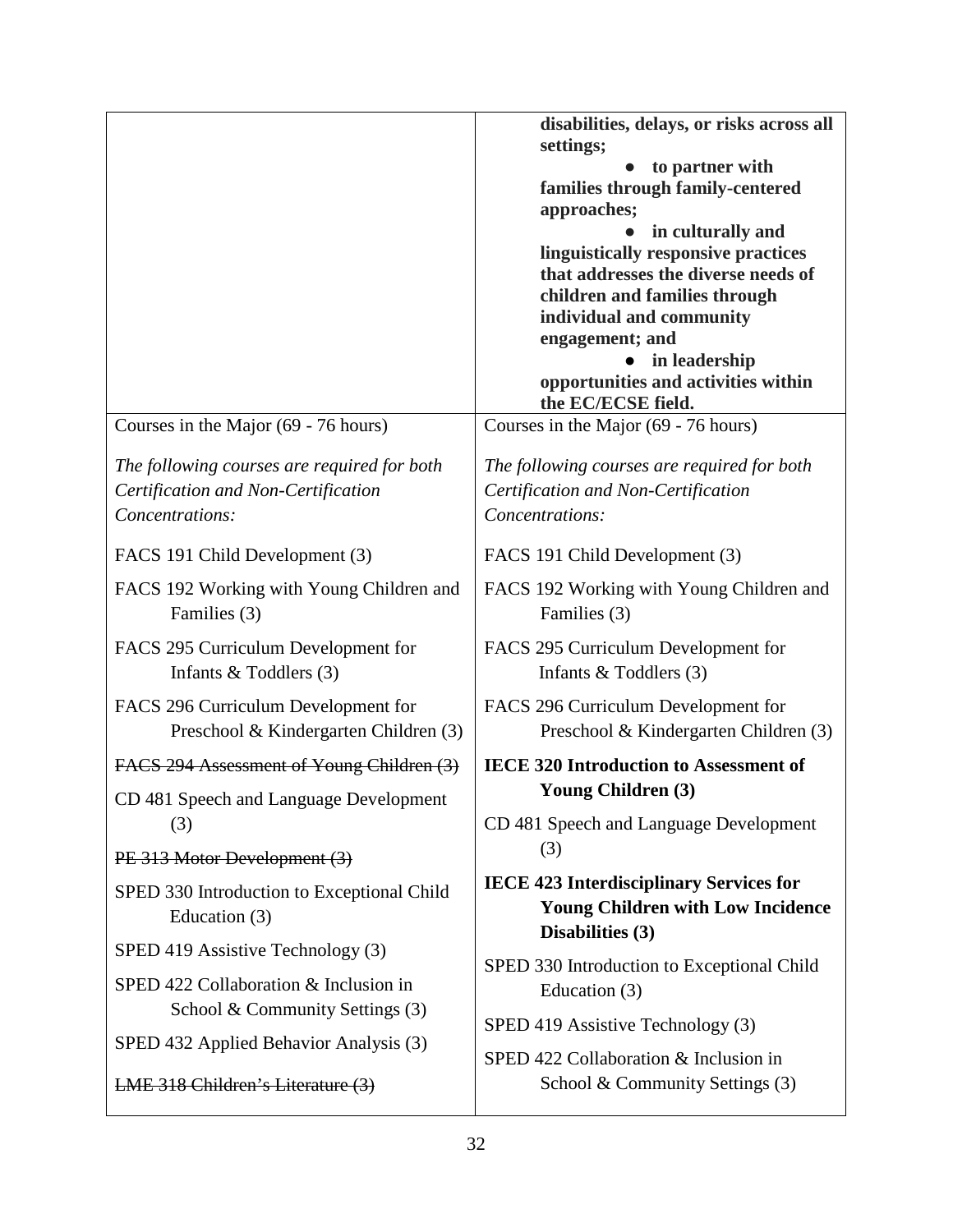| IECE 321 Family Supports & Services (3) |  |  |  |  |  |  |
|-----------------------------------------|--|--|--|--|--|--|
|-----------------------------------------|--|--|--|--|--|--|

- IECE 322 Planning Curriculum & Instruction for Diverse Learners (3)
- IECE 323 Positive Behavioral Supports with Young Children (3)
- IECE 324 Advanced Assessment of Young Children (3)
- IECE 325 Partnerships with Families (3)
- IECE 326 Integrating Mathematics & Science Across the Early Childhood Curriculum (3)
- IECE 421 Advanced Curriculum & Instruction for Infants & Toddlers (3)
- IECE 422 Advanced Curriculum Development for Young Children (3)
- LTCY 310 Early Reading, Language, and Literacy (3)

#### *Certification Concentration*

IECE 490 Student Teaching (Preschool) (5)

- IECE 490 Student Teaching (Infant/Toddler) (5)
- EDU 489 Practicum Seminar in Interdisciplinary early Childhood Education (3)

*Non-Certification Concentration*

IECE 491 Practicum in Interdisciplinary Early Childhood Education (5)

IECE 489 Practicum in Interdisciplinary early Childhood Education (1)

SPED 432 Applied Behavior Analysis (3)

### **SPED 331 Early Childhood Education for Children with Disabilities (3)**

- IECE 321 Family Supports & Services (3)
- IECE 322 Planning Curriculum & Instruction for Diverse Learners (3)
- IECE 323 Positive Behavioral Supports with Young Children (3)
- IECE 324 Advanced Assessment of Young Children (3)
- IECE 325 Partnerships with Families (3)
- IECE 326 Integrating Mathematics & Science Across the Early Childhood Curriculum (3)
- IECE 421 Advanced Curriculum & Instruction for Infants & Toddlers (3)
- IECE 422 Advanced Curriculum Development for Young Children (3)
- LTCY 310 Early Reading, Language, and Literacy (3)
- *Certification Concentration*

IECE 490 Student Teaching (Preschool) (5)

- IECE 490 Student Teaching (Infant/Toddler) (5)
- EDU 489 Practicum Seminar in Interdisciplinary early Childhood Education (3)

#### *Non-Certification Concentration*

- IECE 491 Practicum in Interdisciplinary Early Childhood Education (5)
- IECE 489 Practicum in Interdisciplinary early Childhood Education (1)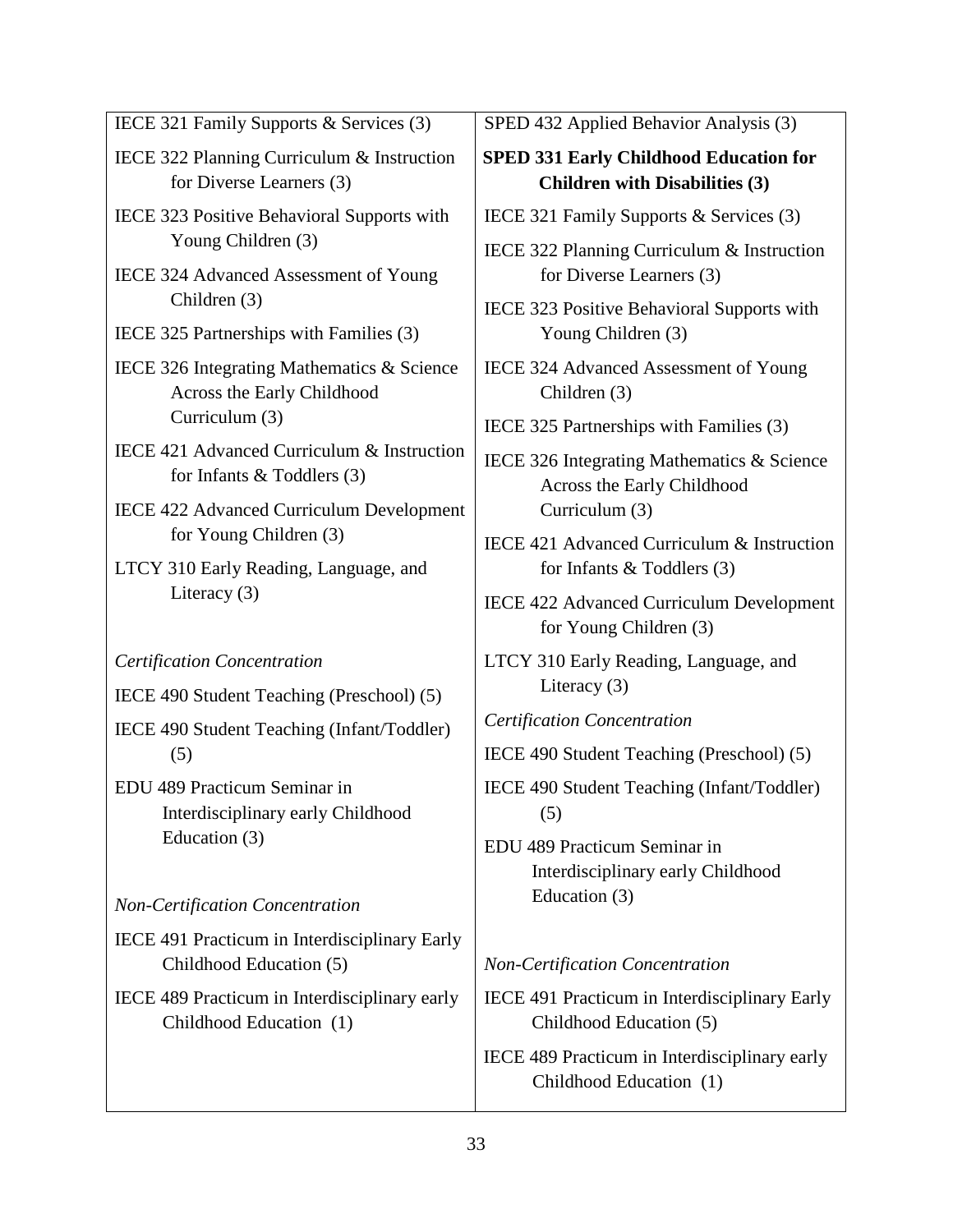# **4. Rationale for the proposed program change:**

The proposed revisions to the IECE undergraduate degree reflects the most recent updates from recommended practices and guidelines required under Individuals with Disabilities Education Act (IDEA; 2004) legislation noted in the 2012 guidelines contained in the Division of Early Childhood (DEC), a subdivision of the Council for Exceptional Children (CEC), and the National Association for the Education of Young Children (NAEYC). Additionally, proposed revisions address and align with Kentucky's IECE Teacher Standards, The InTASC Model of Core Teaching Standards (2013), community stakeholder needs, and recent graduate feedback.

- Change program sequence to allow student exposure to IECE courses earlier than the junior year; this will allow for IECE faculty to work on retention with students and begin to prepare students for student teaching.
- Add new course IECE 320 Introduction to Assessment
	- o This course specifically addresses correlated national and state standards and practices in assessment with young children birth to kindergarten (B-K) with and without disabilities, delays, or risks. This is required preparation for students who will work in the field of early intervention and thus students are required to understand the assessment process beginning with Child Find and also address assessment legislation that relate to KY First Steps, preschool and IDEA Law.
- Add SPED 331 Early Childhood Education for Children with Disabilities
	- o This course will complement the IECE program and build upon *FACS 192 - Working with Young Children and Families*. IECE faculty will use this course to emphasize atypical development and early intervention with students and create the foundation needed for future courses.
- Add IECE 423 Interdisciplinary Services for Young Children with Low Incidence **Disabilities** 
	- o This course is currently being offered as an elective for IECE students and we would like to require this course within the IECE degree path. Recent conversations with community stakeholders and graduates emphasized a gap in knowledge and skill of graduates when working with children who may have low incidence disability (e.g., autism spectrum disorder, orthopedic impairments) and their families. Additionally, per conversations and school/early intervention enrollment information, there has been an increase in children being referred for special education services in First Steps (e.g., early intervention) and preschool who may fit within this disability category within the area in which WKU serves.
- Remove FACS 294 Assessment of Young Children, LME 318 Children's Literature, and PE 313 Motor Development. Removal of these courses allows the IECE program sequence to maintain the required 120 hours for degree completion. Content of these courses will be embedded within IECE coursework. Removal of these courses will not affect the requirements set forth by our standards.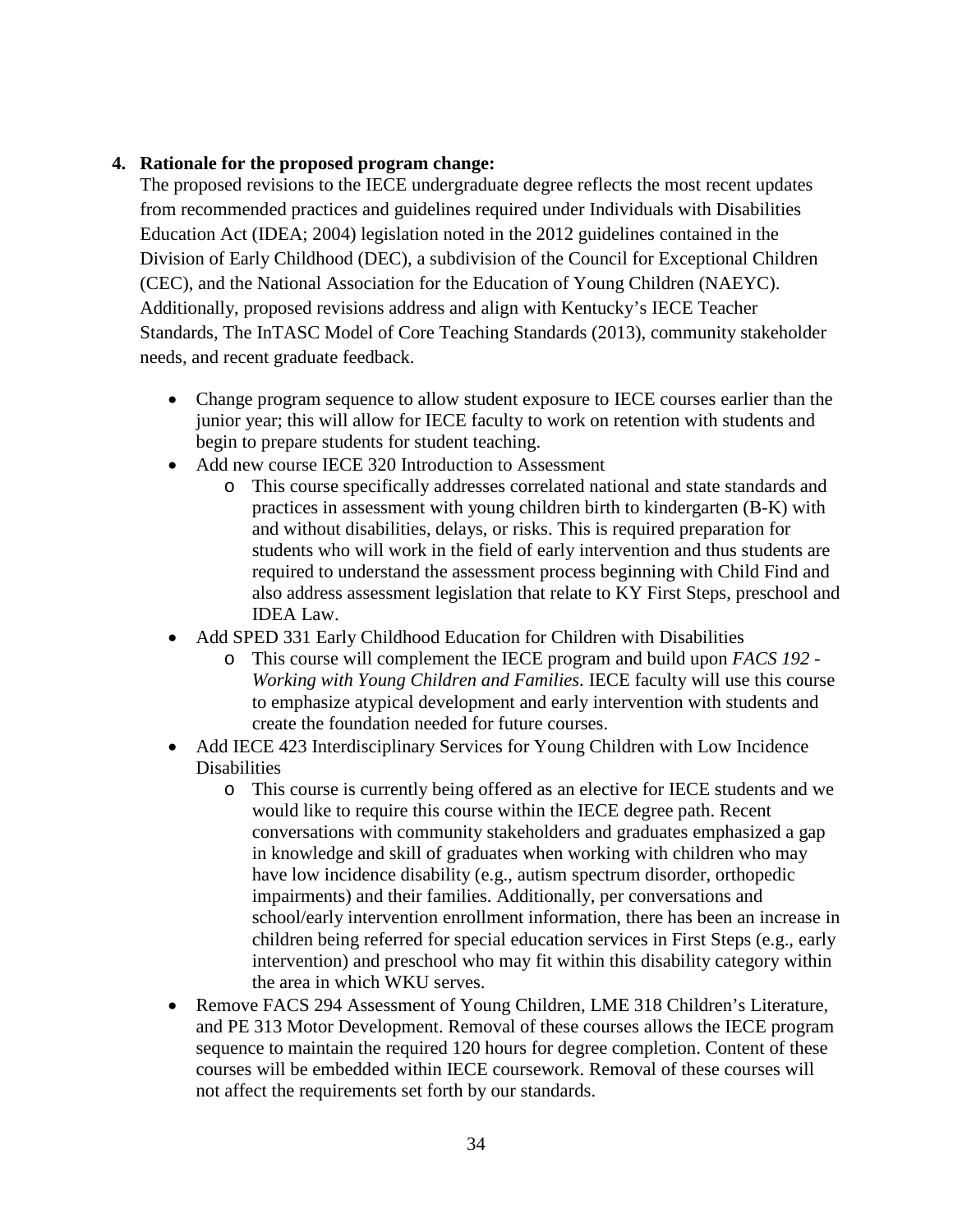# **5. Proposed term for implementation and special provisions (if applicable):** Fall 2017

| Department/Unit: School of Teacher Education   | October 14, 2016 |
|------------------------------------------------|------------------|
|                                                |                  |
| College Curriculum Committee                   | November 1, 2016 |
| Professional Education Council (if applicable) | November 9, 2016 |
| Undergraduate Curriculum Committee             |                  |
| <b>University Senate</b>                       |                  |
|                                                |                  |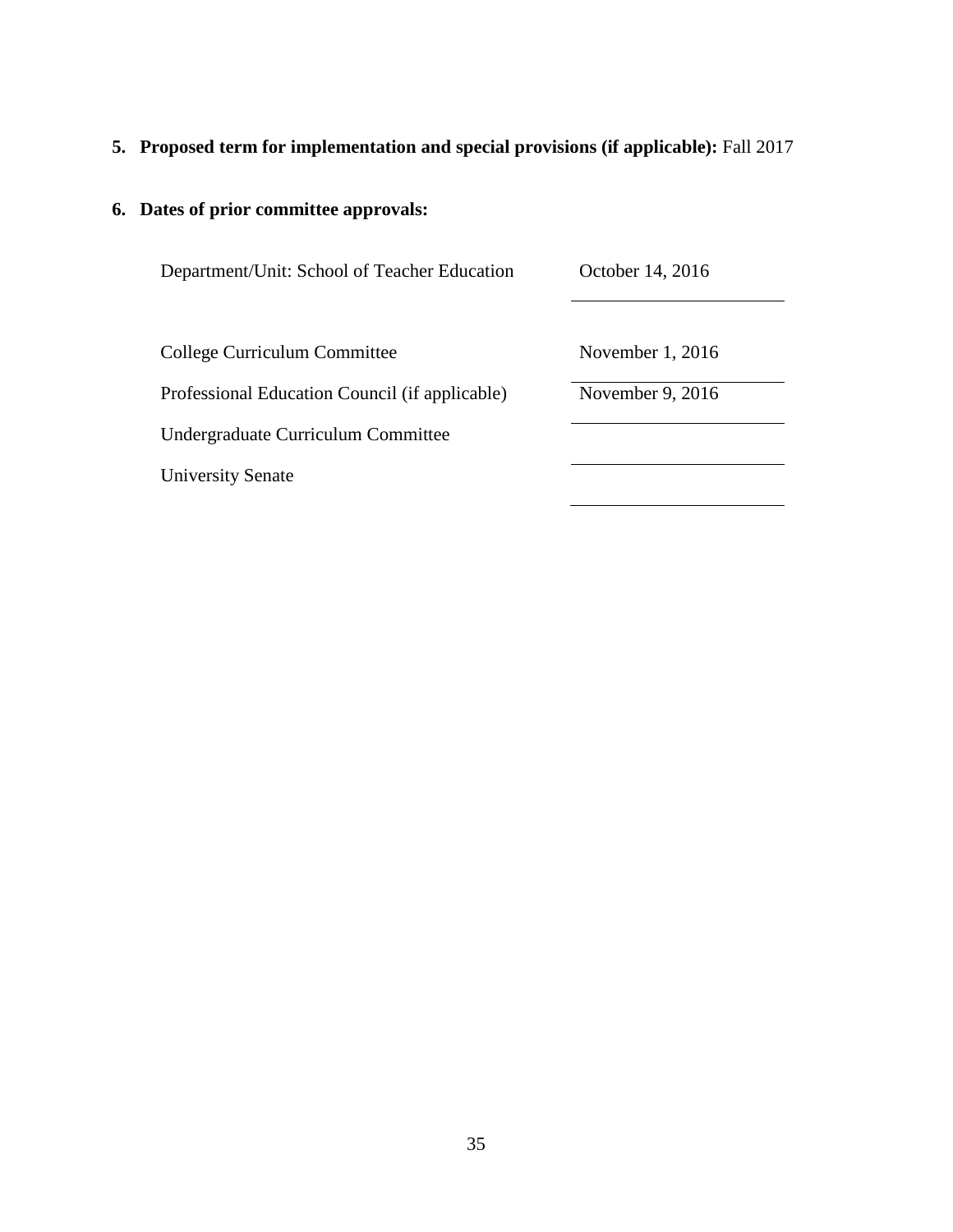#### **[Gordon Ford College of Business](#page-1-3) Economics Department**

# <span id="page-35-0"></span>**Proposal to Create a New Course (Action Item)**

Contact Person: Susane Leguizamon, susane.leguizamon@wku.edu

#### **1. Identification of proposed course:**

- 1.1 Course prefix and number: ECON 451
- 1.2 Course title: Games and Strategy
- 1.3 Abbreviated course title: Games and Strategy
- 1.4 Credit hours: 3.0 Variable credit: no
- 1.5 Grade type: standard letter grade
- 1.6 Prerequisites/corequisites: ECON 202, 203 and 206 with a grade of "C" or higher Course description: An introduction to game theory analysis. The theoretical tools to analyze incentives and strategic behavior in individual and group decision making will develop. Emphasis will be placed on real-world applications and include, but is not limited to, bargaining under perfect and imperfect information, Nash equilibrium, pricing under oligopoly and auction theory.

#### **2. Rationale:**

- 2.1 Reason for developing the proposed course: Game theory provides us with a structured framework to make sense of human interactions. This course will give students the tools necessary to explain how individuals and firms interact in a consistent, mathematical fashion. This course explores cases where markets and individuals do not exist in a perfectly rational environment. This course is offered at several of our peer institutions (listed below) and game theory is a field of economics often offered as a doctoral field at Ph. D. granting institutions. This beginning course will expose students to this important field in economics.
- 2.2 Projected enrollment in the proposed course: Approximately 20-30 per course offering.
- 2.3 Relationship of the proposed course to courses now offered by the department: This type of course is not offered in the department.
- 2.4 Relationship of the proposed course to courses offered in other departments: This type of course is not offered in other departments.
- 2.5 Relationship of the proposed course to courses offered in other institutions: Auburn University-Montgomery: ECON 4310-Games and Strategy

University of Central Missouri: ECON 4060-Game Theory Applications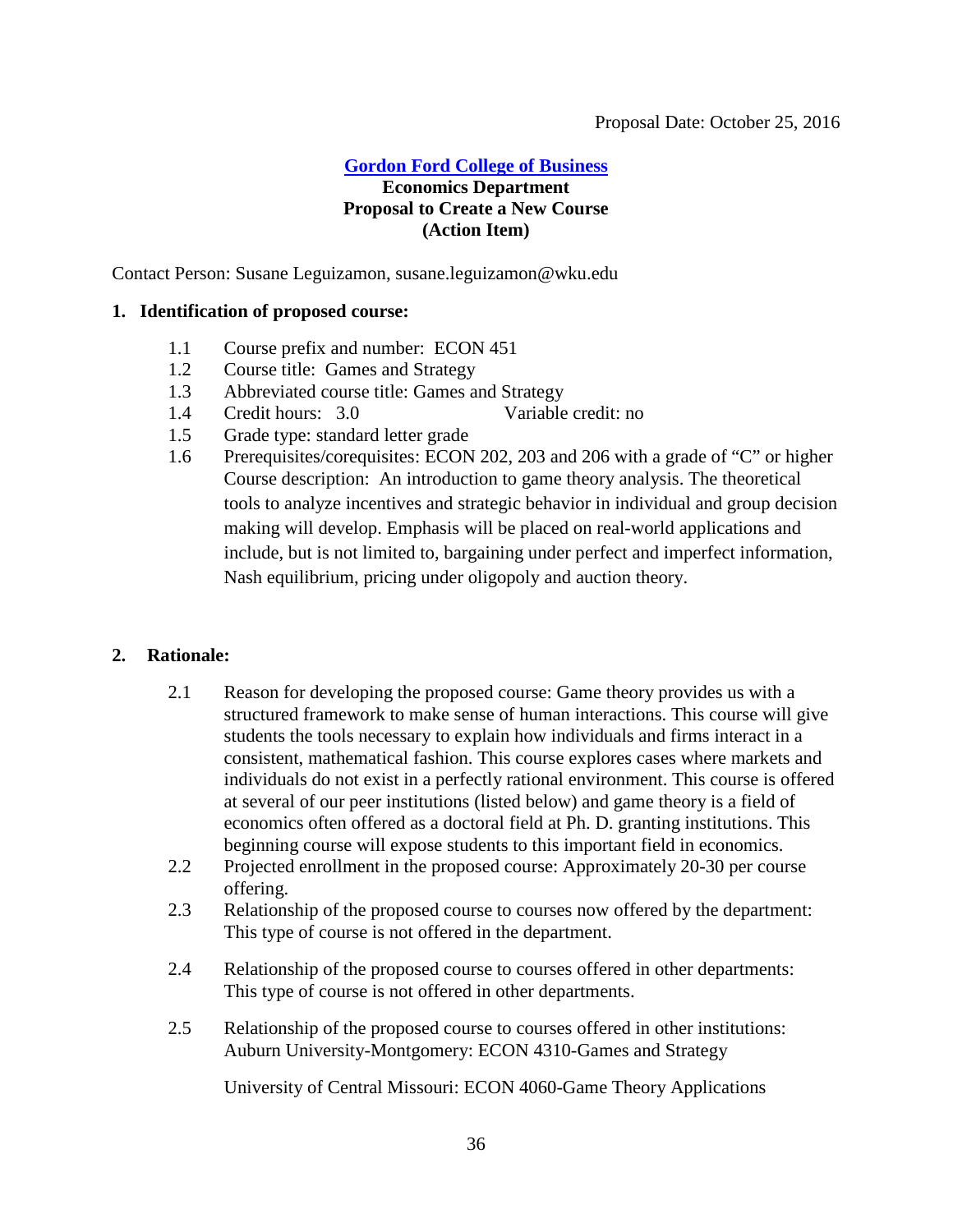University of North Carolina-Charlotte: ECON 6206-Game Theory and Experiments

Western Illinois University: ECON 445: Game Theory and Economic Behavior

# **3. Discussion of proposed course:**

Schedule type: L

- 3.1 Learning Outcomes: Students will understand and be able to apply theoretical models of strategic interactions among individuals and firms to explain realworld phenomena.
- 3.2 Content outline: Topics in this course will include, but are not limited to
	- Best Response and Dominant Strategies
	- Beliefs, Mixed Strategies and Expected Payoffs
	- Partnership Game
	- Nash Equilibrium
	- Cournot Duopoly
	- Bertrand Competition
	- Location Model
	- Mixed Strategy Nash Equilibrium
	- Backward Induction
	- Bargaining
	- Imperfect Information
	- Repeated Games
	- Job Market Signaling and Reputation
	- Auction Theory
- 3.3 Student expectations and requirements: Students must achieve a passing grade in this course. The course will be comprised of homework, exams and a cumulative final.

Tentative texts and course materials: Strategy: An Introduction to Game Theory (by Joel Watson) and/or Games of Strategy (by Avinash Dixit, Susan Skeath and David Reiley Jr.).

# **4. Resources:**

- 4.1 Library resources: None needed
- 4.2 Computer resources: None needed

# **5. Budget implications:**

- 5.1 Proposed method of staffing: The course will be taught utilizing existing faculty.
- 5.2 Special equipment needed: None
- 5.3 Expendable materials needed: None
- 5.4 Laboratory materials needed: None

# **6. Proposed term for implementation:** Fall 2017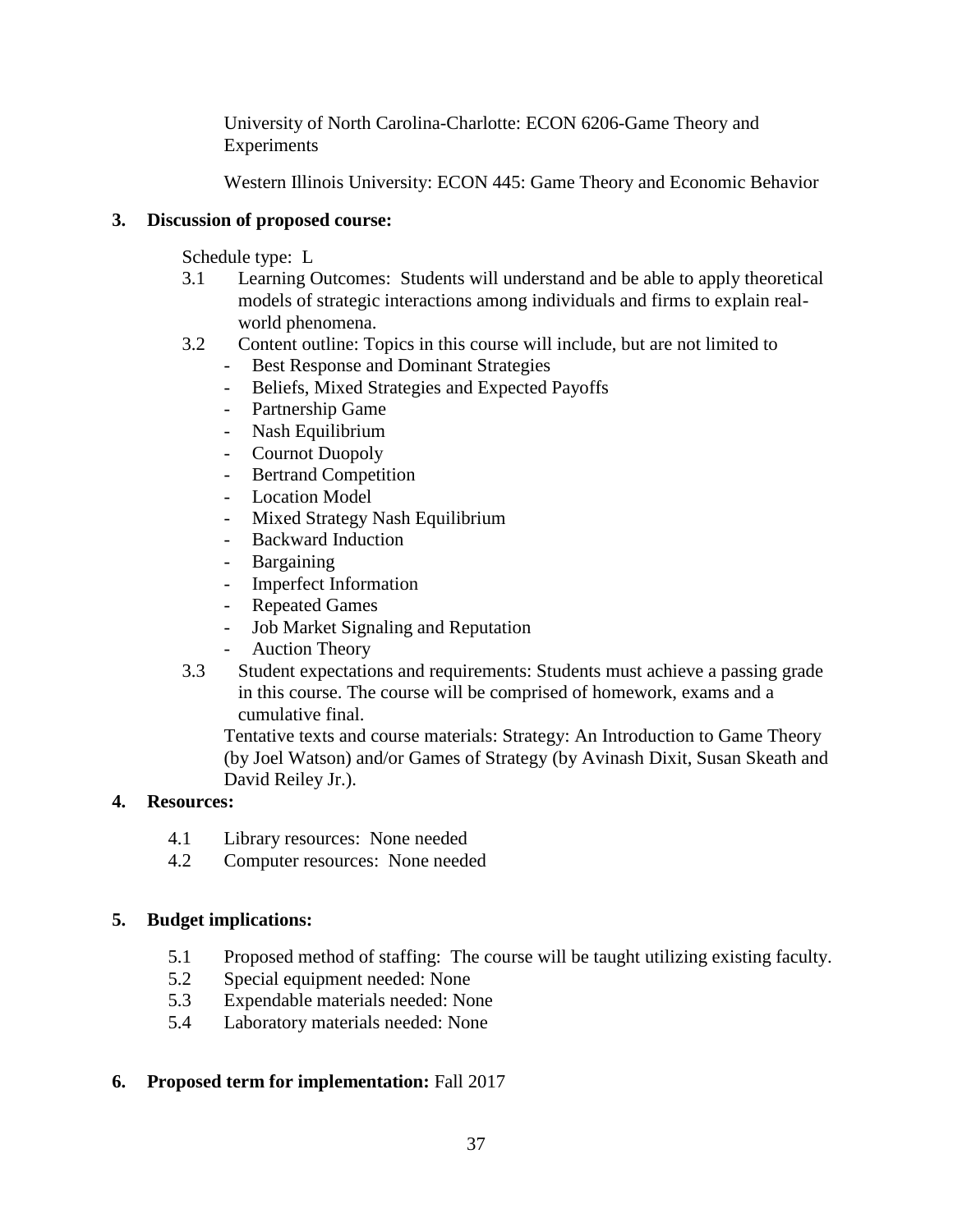| Department of Economics                  | 10/28/16   |
|------------------------------------------|------------|
| <b>GFCB College Curriculum Committee</b> | 12/07/2016 |
| Undergraduate Curriculum Committee       |            |
| <b>University Senate</b>                 |            |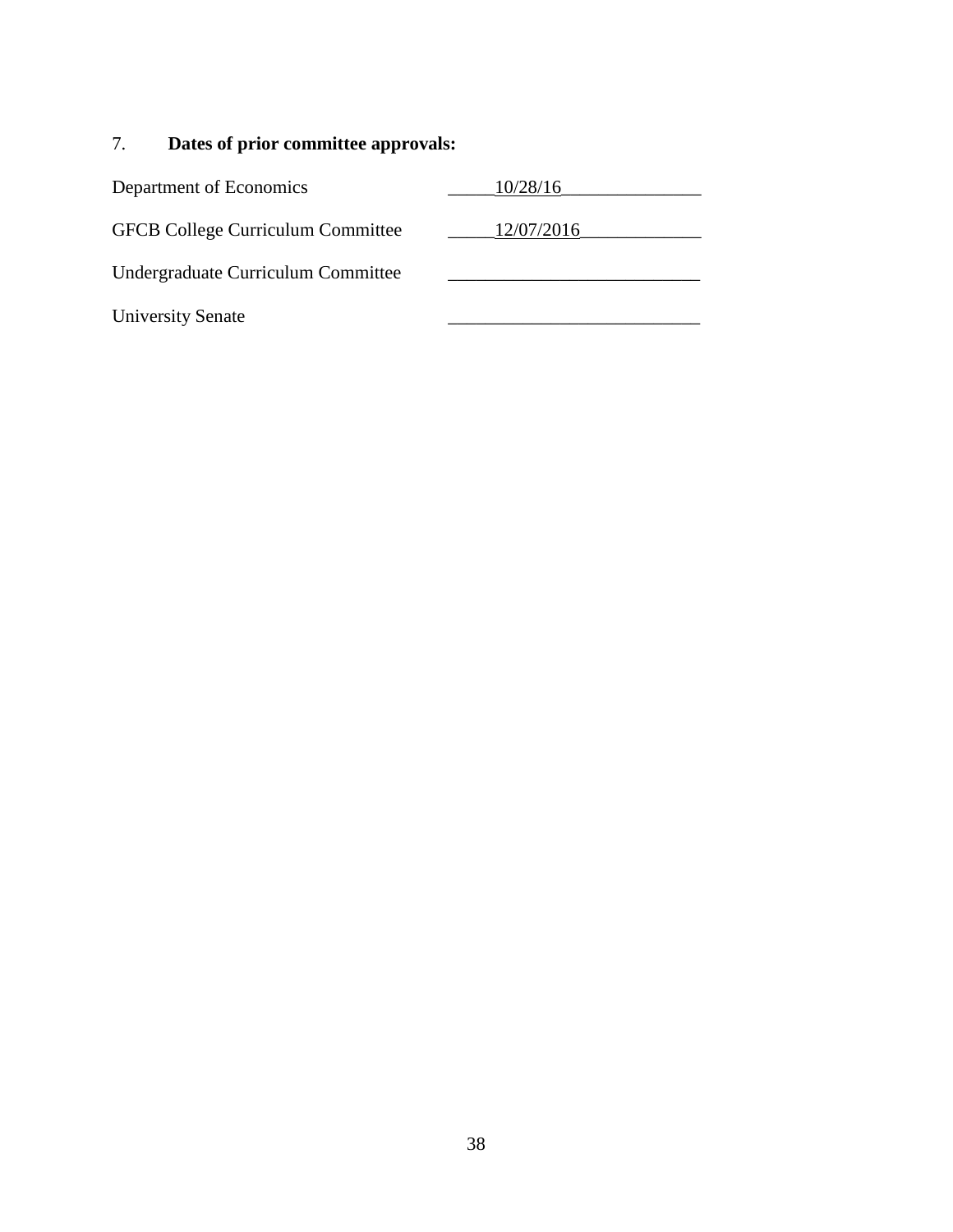#### Proposal Date: 9/14/16

#### **[Ogden College of Science and Engineering](#page-1-4) Architectural and Manufacturing Sciences Proposal to Revise Course Title (Consent Item)**

Contact Person: Brent Askins, brent.askins@wku.edu, (270) 745-3251

#### <span id="page-38-0"></span>**1. Identification of proposed course:**

- 1.1 AMS 329
- 1.2 Foundations of Industrial, Vocational and Career Education
- $1.3$  3 hours

#### **2. Proposed course title:**

Introduction to Career and Technical Education

#### **3. Proposed abbreviated course title:** Intro to Career and Tech. Ed.

#### **4. Rationale for the revision of course title:**

Change requested by the College of Education and Behavioral Sciences so that the course will better align with new accreditation standards.

**5. Proposed term for implementation:** Fall 2017

| Architectural and Manufacturing Sciences | 10/2/16 |
|------------------------------------------|---------|
| Ogden College Curriculum Committee       | 12/1/16 |
| <b>Professional Education Council</b>    | 12/7/16 |
| Undergraduate Curriculum Committee       |         |
| <b>University Senate</b>                 |         |
|                                          |         |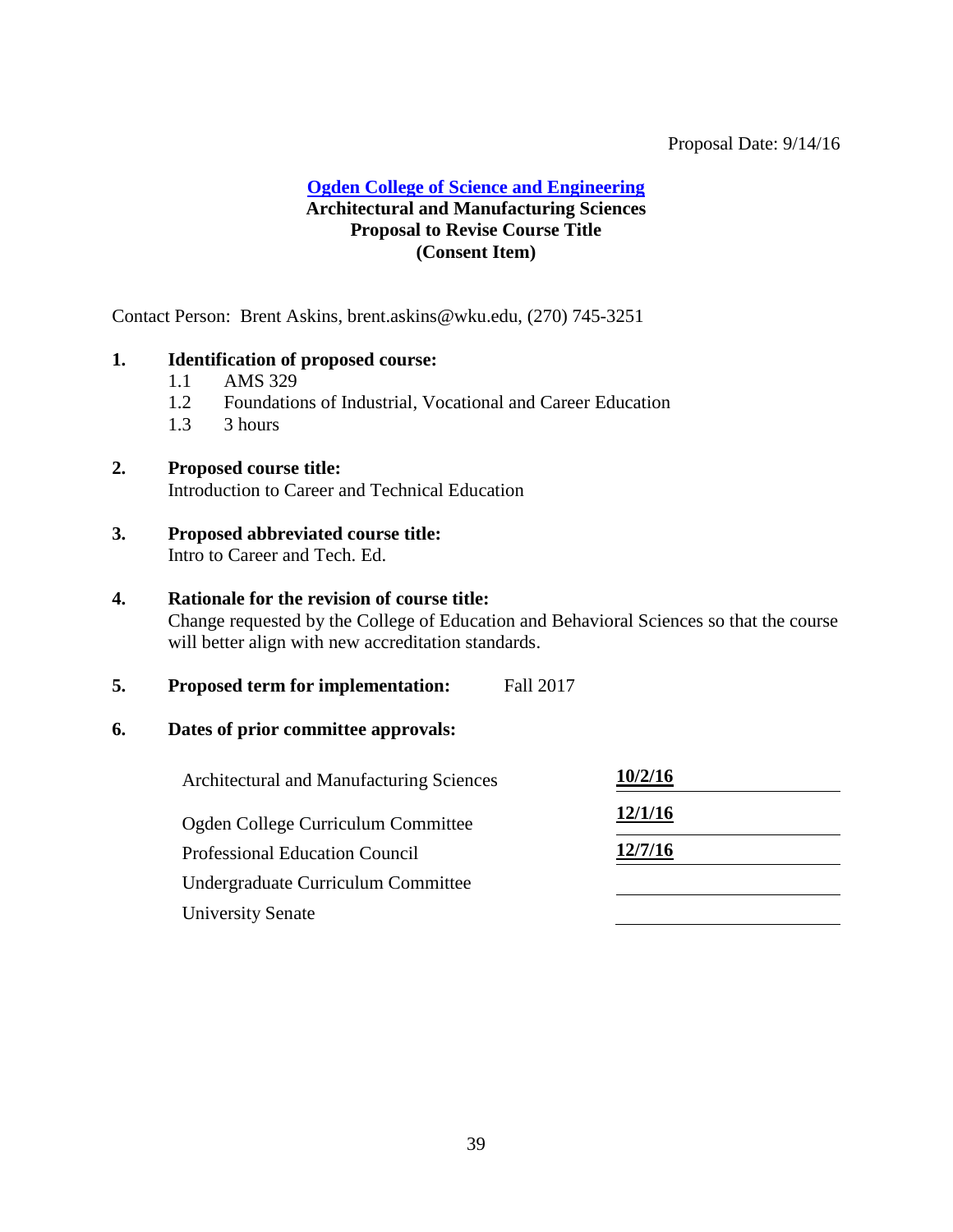### **[Ogden College of Science and Engineering](#page-39-0) Architectural and Manufacturing Sciences Proposal to Suspend a Program (Consent Item)**

Contact Person: Brent Askins, brent.askins@wku.edu, (270) 745-3251

#### <span id="page-39-0"></span>**1. Identification of program:**

- 1.1 Program reference number: 599
- 1.2 Program title: Technology Education option only
- 1.3 Credit hours: 120

**2. Rationale for the program suspension:** After meeting with the state staff, Mr. John Thompson and an Eastern Kentucky University representative, Dr. Tim Ross, the recommendation is being made that the Vocational Education, 599 Technology Education option, at Western Kentucky University, be suspended until further notice. The program has no enrollment, and does not completely align with the current philosophy of the vocational program at Western. There are four programs in the state, Western, Eastern, Morehead State University and Murray State University, all with small enrollments. It is the state and my position that the students in this major would be better served if they were all at one university; Mr. Thompson supports this position. This request would have no impact on the Vocational Education, 599 Industrial Option, which has good enrollment and strong state support.

- **3. Effect on current students or other departments, if known:** There are currently no students enrolled in this program.
- **4. Proposed term for implementation:** Fall 2017
- **5. Dates of prior committee approvals:**

| <b>Architectural and Manufacturing Sciences</b> | 10/2/16 |
|-------------------------------------------------|---------|
| Ogden College Curriculum Committee              | 12/1/16 |
| <b>Professional Education Council</b>           | 12/7/16 |
| Undergraduate Curriculum Committee              |         |
| <b>University Senate</b>                        |         |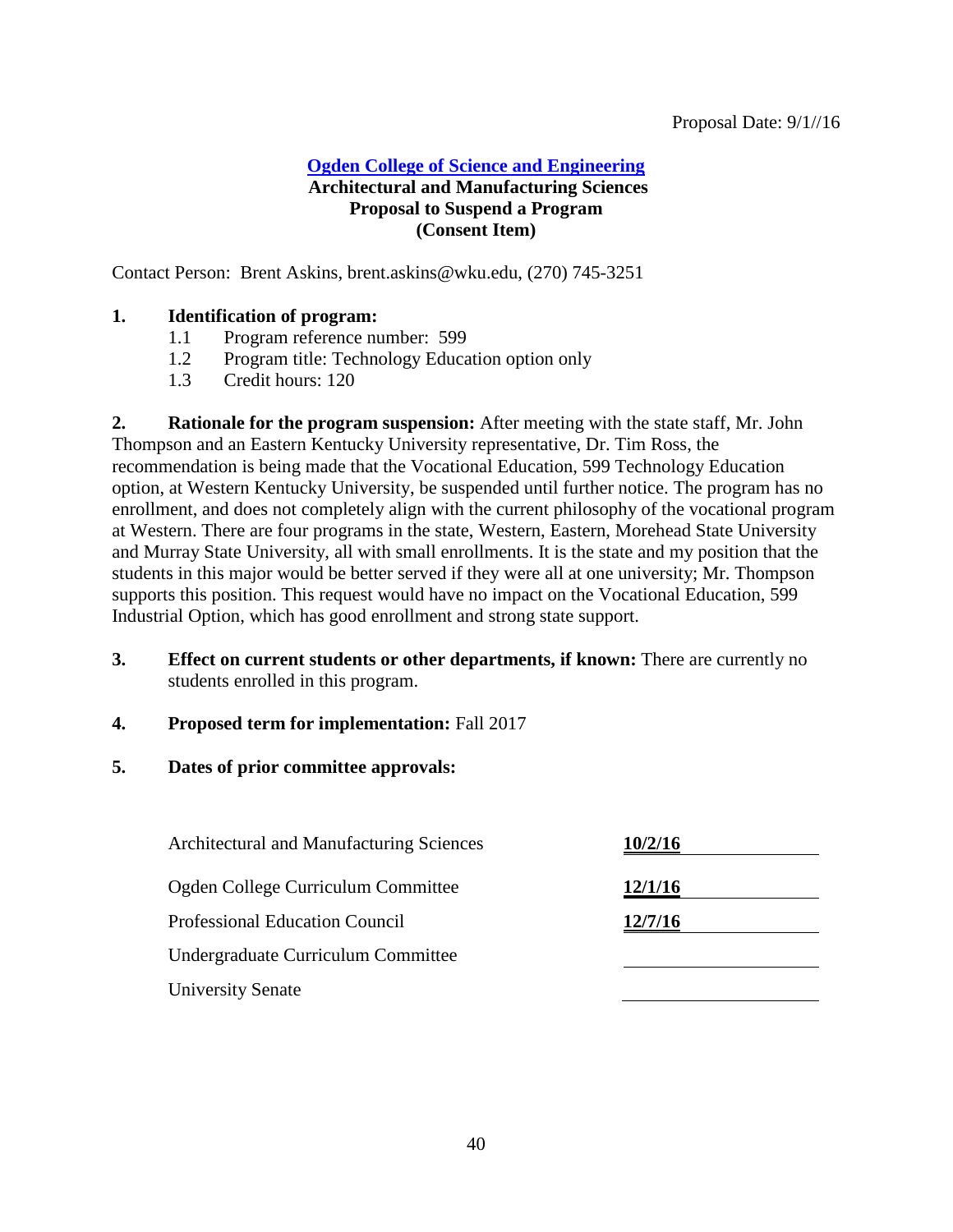# <span id="page-40-0"></span>Proposal Date: 25 September 2016

### **[Ogden College of Science and Engineering](#page-1-4) Department of Biology Proposal to Delete a Course (Consent Item)**

Contact Person: Scott Grubbs, scott.grubbs@wku.edu, 745-5048

#### **1. Identification of course:**

- 1.1 Current course prefix (subject area) and number: BIOL 280
- 1.2 Course title: Introduction to Environmental Science

**2. Rationale for the course deletion:** The Department of Biology suspended BIOL 280 during the 2010 AY. This course had not been offered since the fall 2003 semester after curricular categorical requirements of writing, environmental and ethics courses were eliminated in spring 2003. Moreover, after the implementation of the Colonnade program, Biology introduced a Connections course (BIOL 380: Challenges of a Changing Biosphere) that covers many of the topics previously taught in BIOL 280. Hence, BIOL 280 is redundant and is likewise not applicable toward a major or minor in biology.

**3. Effect of course deletion on programs or other departments, if known:** None. BIOL 280 is no longer included in the list of once cross-listed courses (e.g., AGRI 280, CHEM 280, ENV 280) that at one time was a required component of the Minor in Environmental Studies. With the modification of this minor to the current Environmental Studies and Sustainability, GEOG 280 is now the only required "280" course.

#### **4. Proposed term for implementation:** Fall 2017

| Department of Biology              | October 28, 2016 |
|------------------------------------|------------------|
| Ogden College Curriculum Committee | December 1, 2016 |
| Undergraduate Curriculum Committee |                  |
| <b>University Senate</b>           |                  |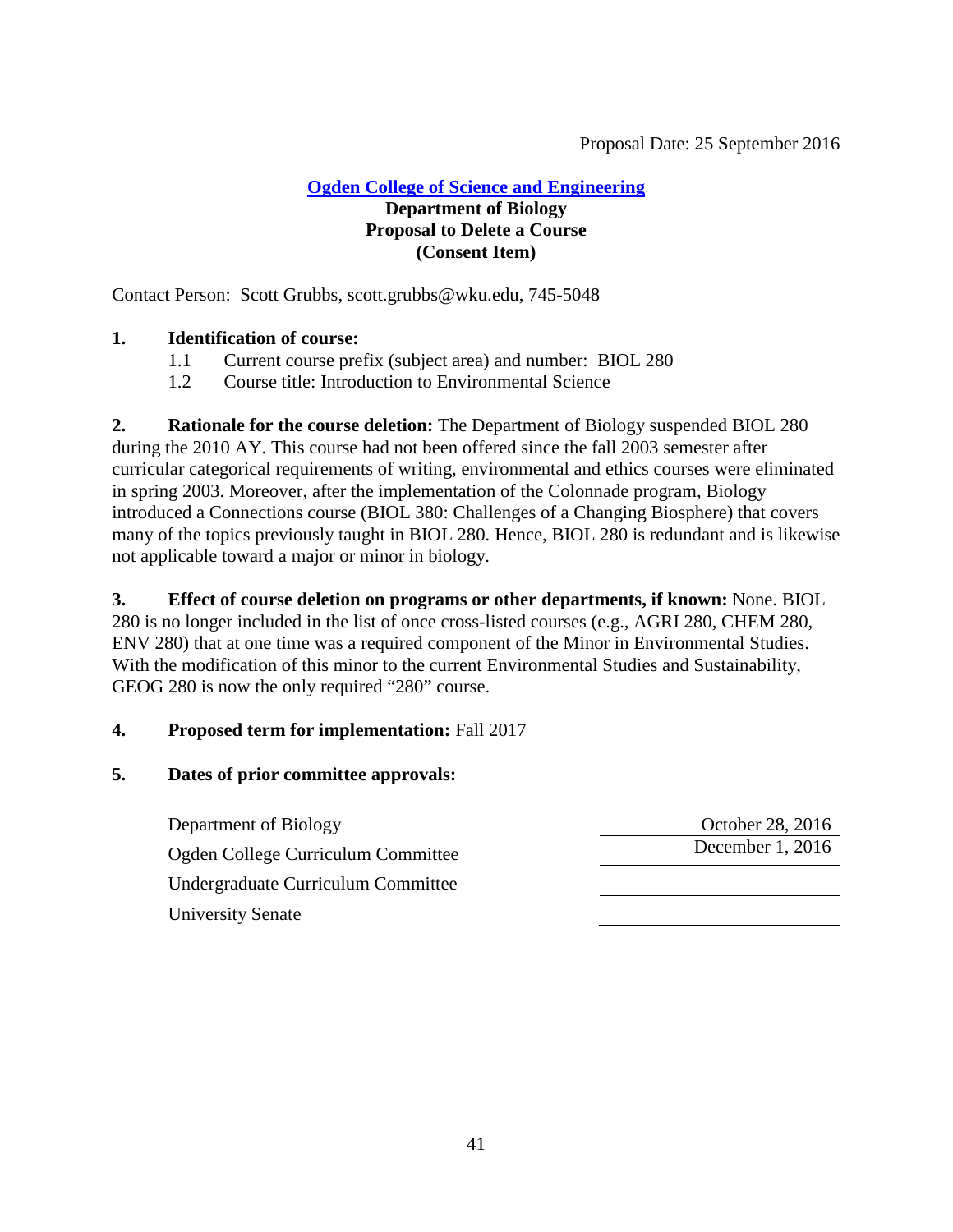#### <span id="page-41-0"></span>Proposal Date: 5 October 2016

# **[Ogden College of Science and Engineering](#page-1-4)**

# **Department of Biology Proposal to Revise Course Catalog Listing (Consent Item)**

Contact Person: Scott Grubbs, scott.grubbs@wku.edu, 745-5048

### **1. Identification of course:**

- 1.1 Course prefix (subject area) and number: BIOL 326
- 1.2 Course title: Ornithology
- 2. **Current course catalog listing:** A study of the general characteristics, economic importance, history, structure, classification, and identification of birds. Lectures and field trips.
- **3. Proposed course catalog listing:** A study of the general characteristics, economic importance, history, structure, classification, and identification of birds.
- **4. Rationale for revision of the course catalog listing:** A companion field laboratory course (BIOL 356 – Ornithology Lab) was added during the last academic year. The main intent of creating the lab course was to provide formalized laboratory and field learning experiences. The "field trips" component that at one time was occasionally integrated as optional learning experiences in BIOL 326 is now redundant with BIOL 356. Hence, the language regarding field trips is redundant and thereby removed.

# **5. Proposed term for implementation:** Fall 2017

# **6. Dates of prior committee approvals:** Department of Biology Corober 14, 2016 Ogden College Curriculum Committee December 1, 2016 Undergraduate Curriculum Committee University Senate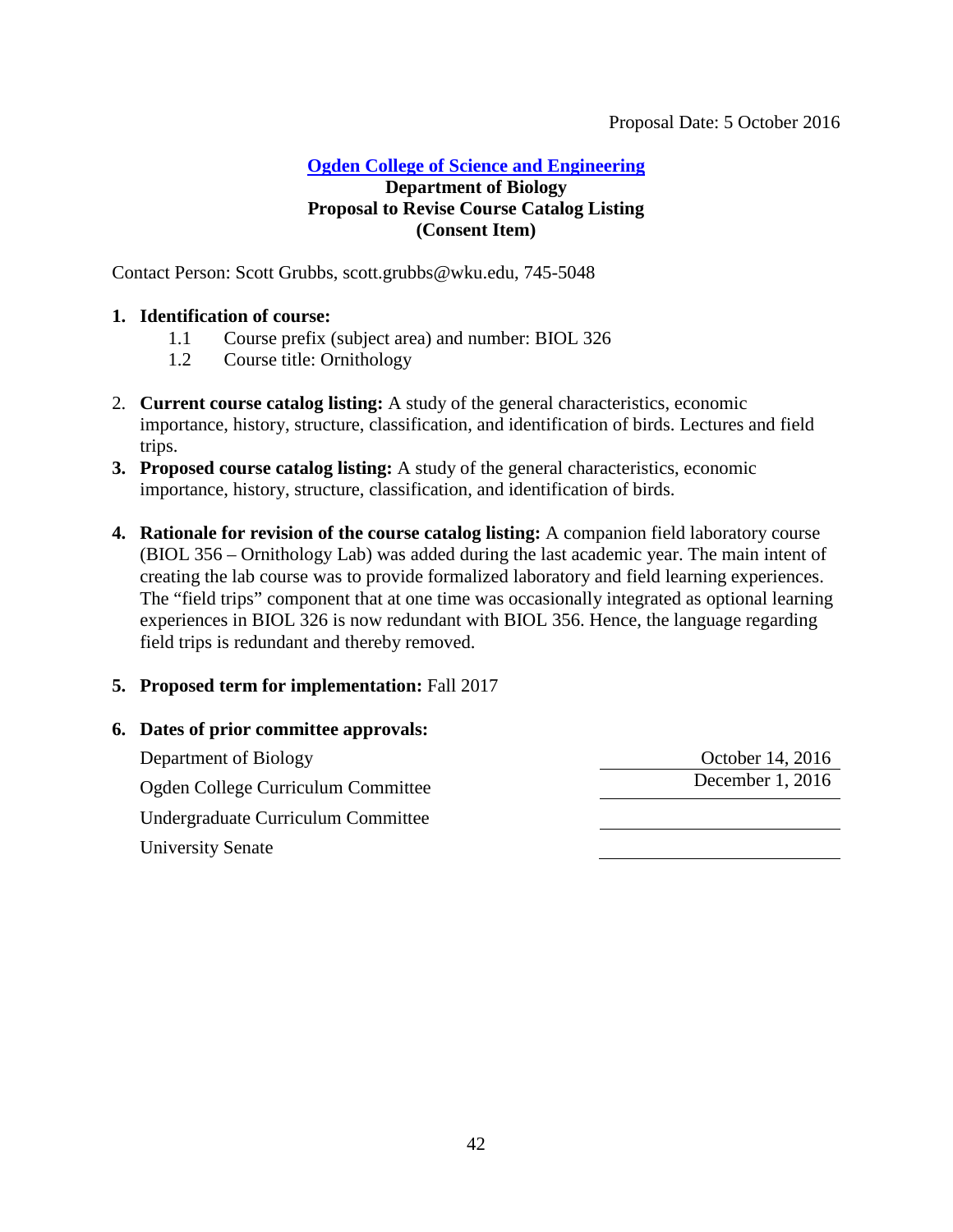#### <span id="page-42-0"></span>Proposal Date: 20 September 2016

### **[Ogden College of Science and Engineering](#page-1-4)**

### **Department of Biology Proposal to Revise Course Prerequisites/Corequisites (Consent Item)**

Contact Person: Scott Grubbs, [scott.grubbs@wku.edu,](mailto:%20scott.grubbs@wku.edu) 745-5048

#### **1. Identification of course:**

- 1.1 Course prefix (subject area) and number: BIOL 327
- 1.2 Course title: Genetics
- **2. Current prerequisites/corequisites/special requirements:** Prerequisites: BIOL 120/121 and BIOL 122/123 with grades of "C" or higher Corequisites: BIOL 322 or 337

### **3. Proposed prerequisites/corequisites/special requirements:** Prerequisites: BIOL 120/121 and BIOL 122/123 with grades of "C" or higher Corequisites: None

**4. Rationale for the revision of prerequisites/corequisites/special requirements:** The two corequisites, BIOL 322 (Introduction to Molecular and Cell Biology Laboratory) or BIOL 337 (Genetics Laboratory), are being removed to accommodate a student who wishes to take the lecture without taking the lab at the same time. Prerequisite requirements will not change.

# **5. Effect on completion of major/minor sequence:** None

# **6. Proposed term for implementation:** Fall 2017

| Department of Biology              | October 14, 2016   |
|------------------------------------|--------------------|
| Ogden College Curriculum Committee | December 1, $2016$ |
| Undergraduate Curriculum Committee |                    |
| <b>University Senate</b>           |                    |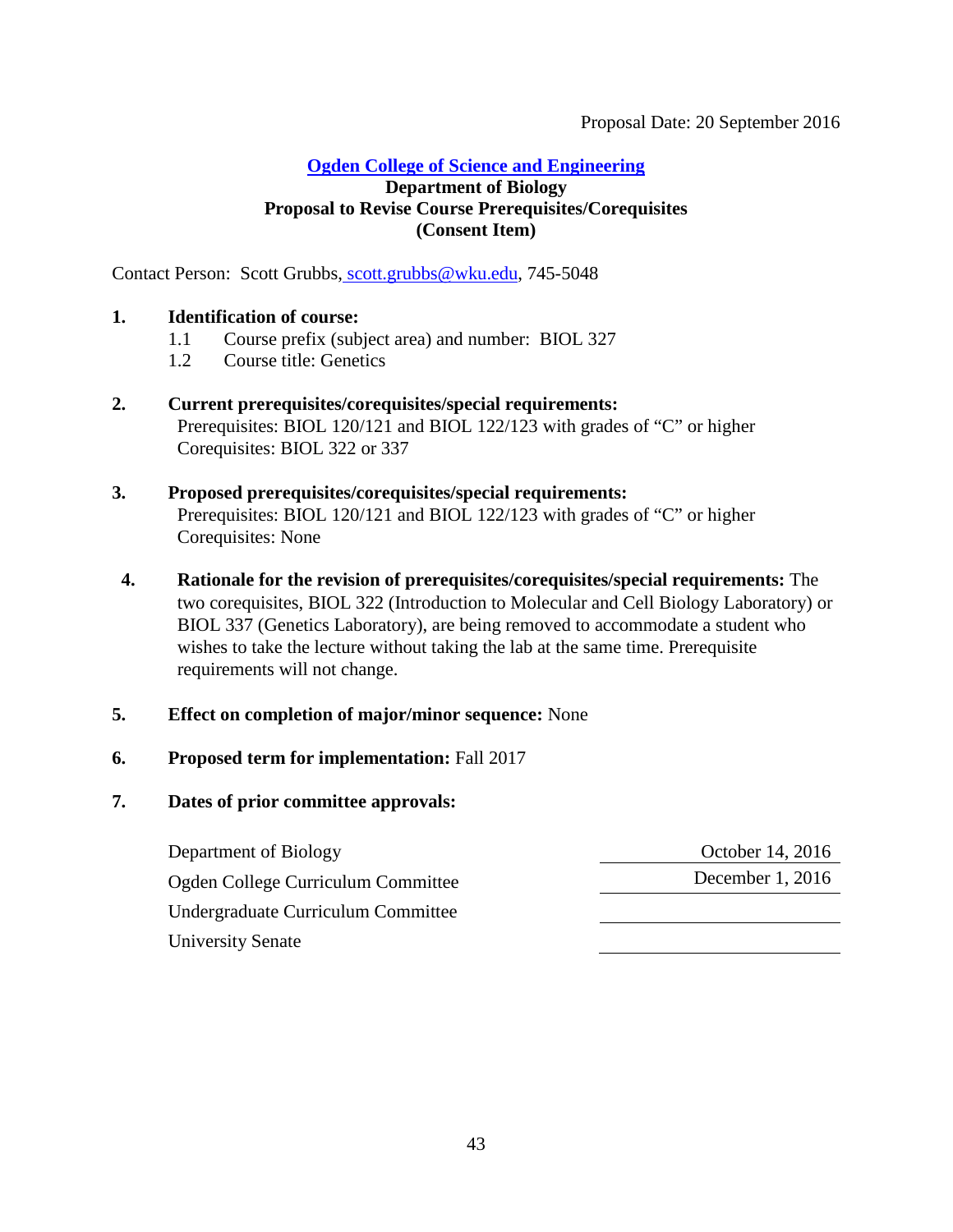#### <span id="page-43-0"></span>**[Ogden College of Science and Engineering](#page-2-0)**

#### **Department of Biology Proposal to Revise Course Prerequisites/Corequisites (Consent Item)**

Contact Person: Philip Lienesch, [Philip.Lienesch@wku.edu,](mailto:Philip.Lienesch@wku.edu) 745-6006

#### **1. Identification of course:**

- 1.1 Course prefix (subject area) and number: BIOL 456
- 1.2 Course title: Ichthyology

**2. Current prerequisites/corequisites/special requirements:** BIOL 224/225 and permission of instructor.

**3. Proposed prerequisites/corequisites/special requirements:** BIOL 224/225 or permission of instructor.

**4. Rationale for the revision of prerequisites/corequisites/special requirements:**  Permission of instructor is only necessary for students who have not taken the prerequisite courses**.**

#### **5. Effect on completion of major/minor sequence:** none

#### **6. Proposed term for implementation:** Fall 2017

### **7. Dates of prior committee approvals:**

Department of Biology October 14, 2016 Ogden College Curriculum Committee December 1, 2016 Undergraduate Curriculum Committee University Senate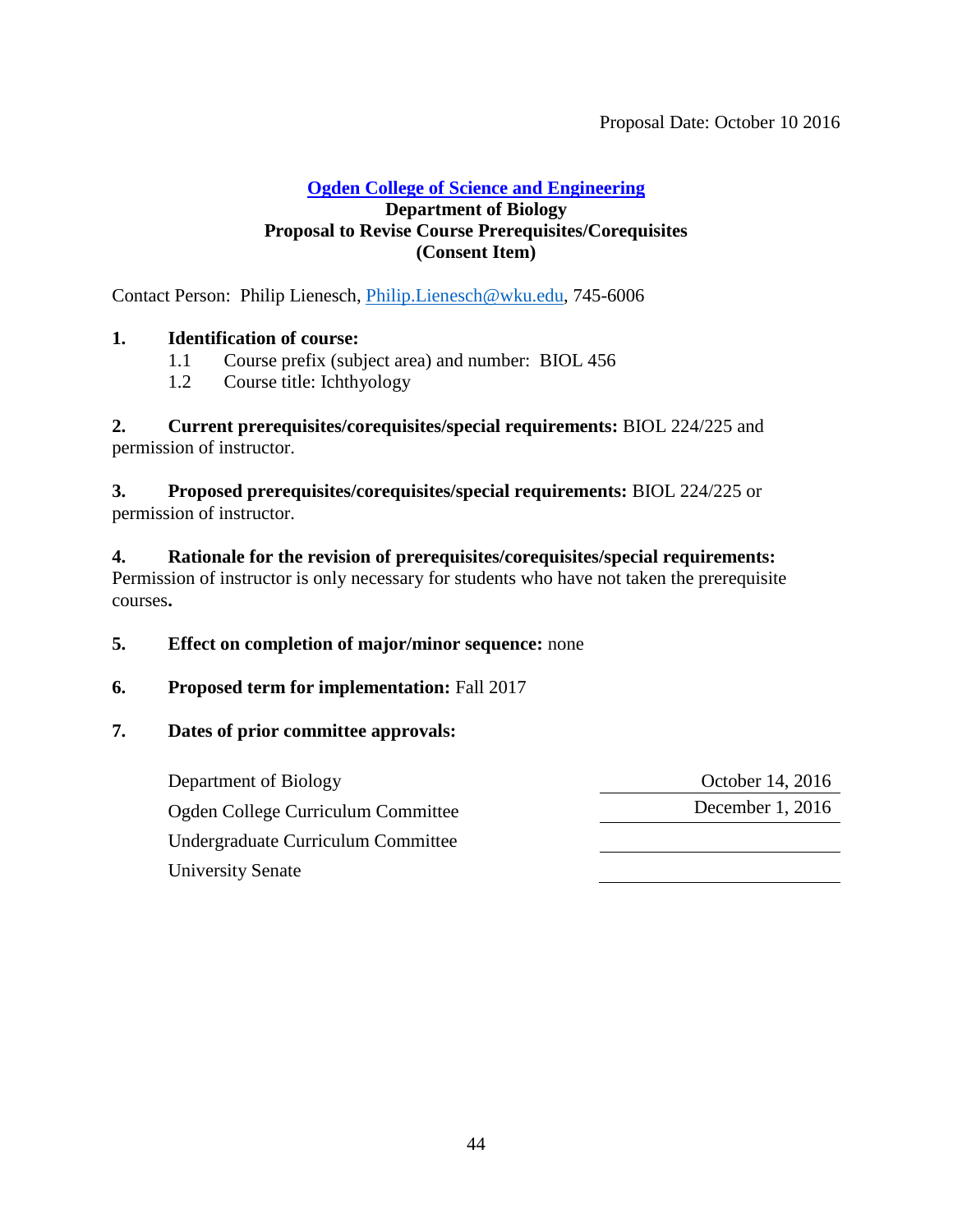<span id="page-44-0"></span>Proposal Date: 11/17/2016

**[Ogden College of Science and Engineering](#page-2-0)**

# **Department of Engineering Proposal to Revise Course Prerequisites/Corequisites (Consent Item)**

Contact Person: Warren Campbell, [warren.campbell@wku.edu,](mailto:warren.campbell@wku.edu) 5-8988

#### **1. Identification of course:**

- 1.1 Course prefix (subject area) and number: CE 461
- 1.2 Course title: Hydrology
- **2. Current prerequisites:** MATH 331, CE 160, CE 305 or STAT 301, and CE 341 or CE 342
- **3. Proposed prerequisites:** MATH 331, CE 160, and CE 341 or CE 342 **Proposed corequisites:** CE 305 or STAT 301
- **4. Rationale for the revision of prerequisites/corequisites/special requirements:** Recent changes to standard flood frequency analysis methods make it possible to have CE 305 or STAT 301 as a corequisite rather than a prerequisite.
- **5. Effect on completion of major/minor sequence:** No effect.
- **6. Proposed term for implementation:** Fall 2017
- **7. Dates of prior committee approvals:**

Department of Engineering November 17, 2016 Ogden College Curriculum Committee December 1, 2016 Undergraduate Curriculum Committee University Senate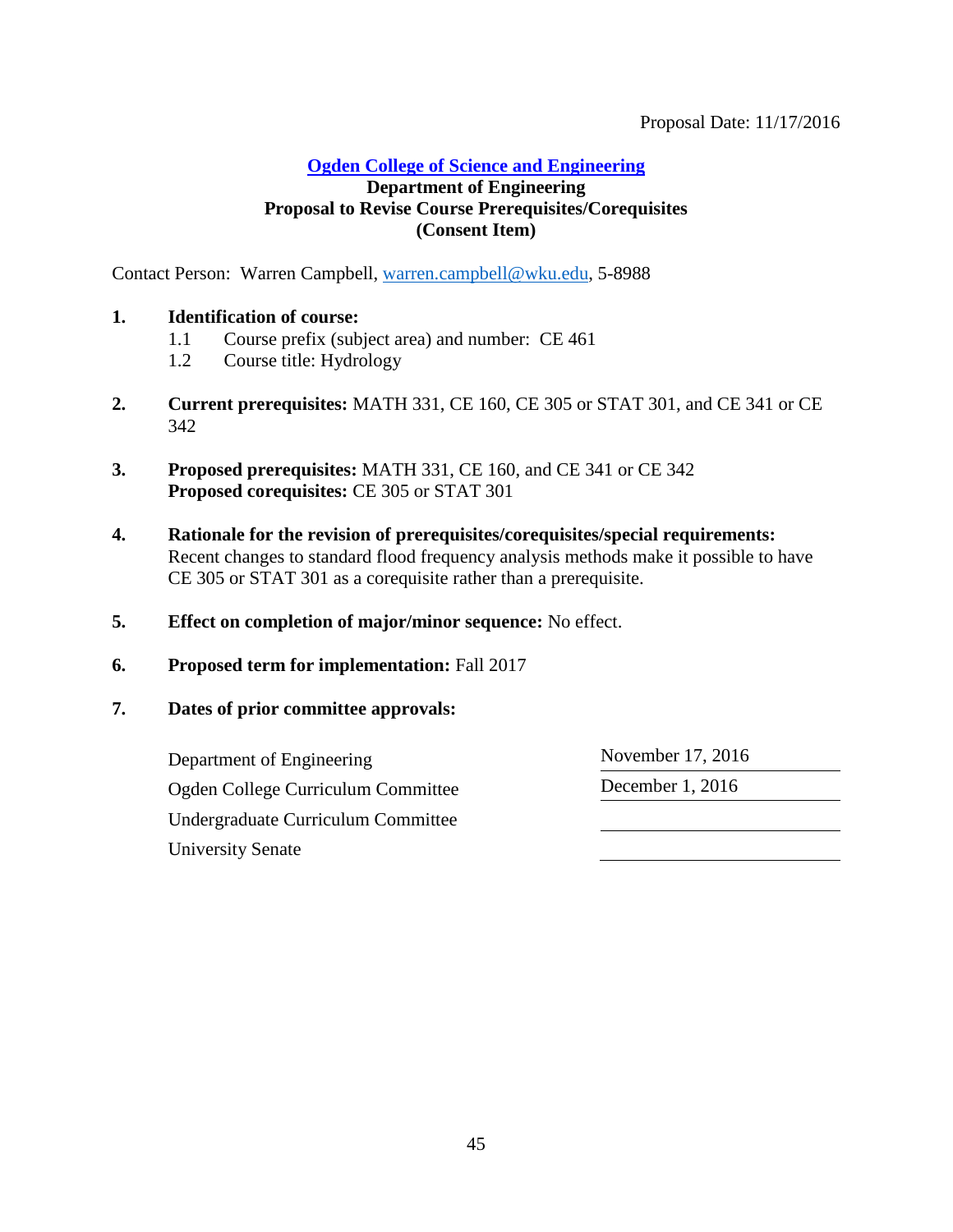### <span id="page-45-0"></span>Proposal Date: 10/27/2016

# **[Ogden College of Science and Engineering](#page-2-0)**

# **Architectural and Manufacturing Sciences Proposal to Make Multiple Revisions to a Course (Action Item)**

Contact Person: Bryan Reaka, [bryan.reaka@wku.edu,](mailto:bryan.reaka@wku.edu) 270.745.7032

### **1. Identification of course:**

- 1.1 Current course prefix (subject area) and number: AMS 310
- 1.2 Course title: Work Design/ Ergonomics

#### **2. Revise course title:**

- 2.1 Current course title: WORK DESIGN/ERGONOMICS
- 2.2 Proposed course title: Ergonomics and Safety
- 2.3 Proposed abbreviated title: Ergonomics and Safety
- 2.4 Rationale for revision of course title: The field of Ergonomics is closely related to the area of safety and the two topics complement each other as they are being taught. The course has never been taught from a design focused content. This name better reflects the content covered in the course.
- **3. Revise course number: N/A**

#### **4. Revise course prerequisites/corequisites/special requirements: N/A**

#### **5. Revise course catalog listing:**

- 5.1 Current course catalog listing: Prerequisite(s): MATH 116. Design for peoplemachine interaction, including an introduction to the relevant underlying human sciences. Theory, data, and measurement problems in human information processing, training and industrial safety. Course Fee
- 5.2 Proposed course catalog listing: Prerequisite(s): MATH 116. People-machine interaction, including an introduction to the relevant underlying human sciences. The interaction of how these issues relate to safety in the workplace will be elaborated upon. Course Fee
- 5.3 Rationale for revision of course catalog listing: This description better reflects the content covered in the course. The AMS Departmental Advisory Board has suggested the importance of Safety in the industrial setting and the need for more emphasis in this area.

# **6. Revise course credit hours: N/A**

**7. Revise grade type: N/A**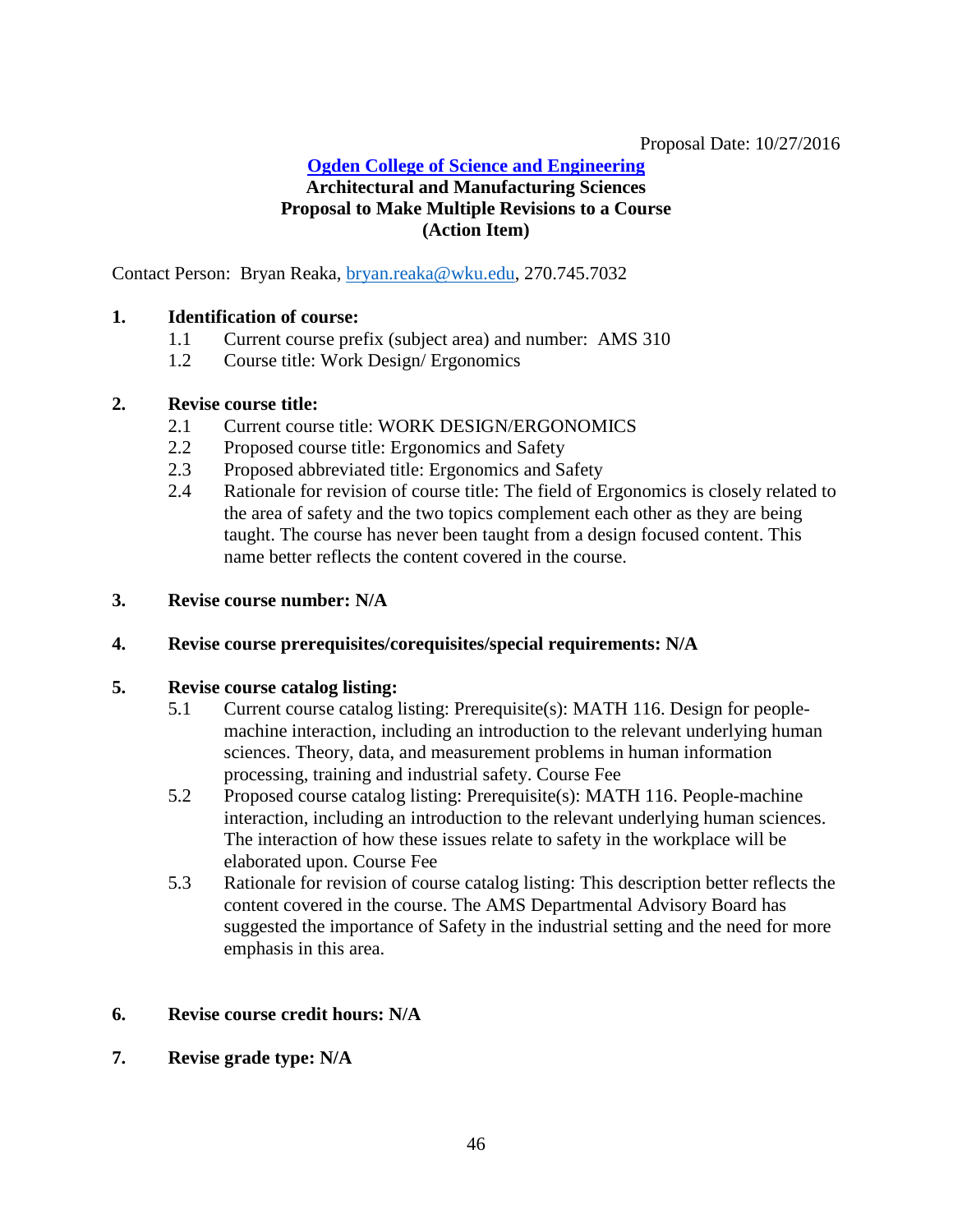# **8. Proposed term for implementation: Fall 2017**

| Architectural and Manufacturing Sciences Department | 10-28-2016 |
|-----------------------------------------------------|------------|
| Ogden College Curriculum Committee                  | 12-01-2016 |
| Undergraduate Curriculum Committee                  |            |
| <b>University Senate</b>                            |            |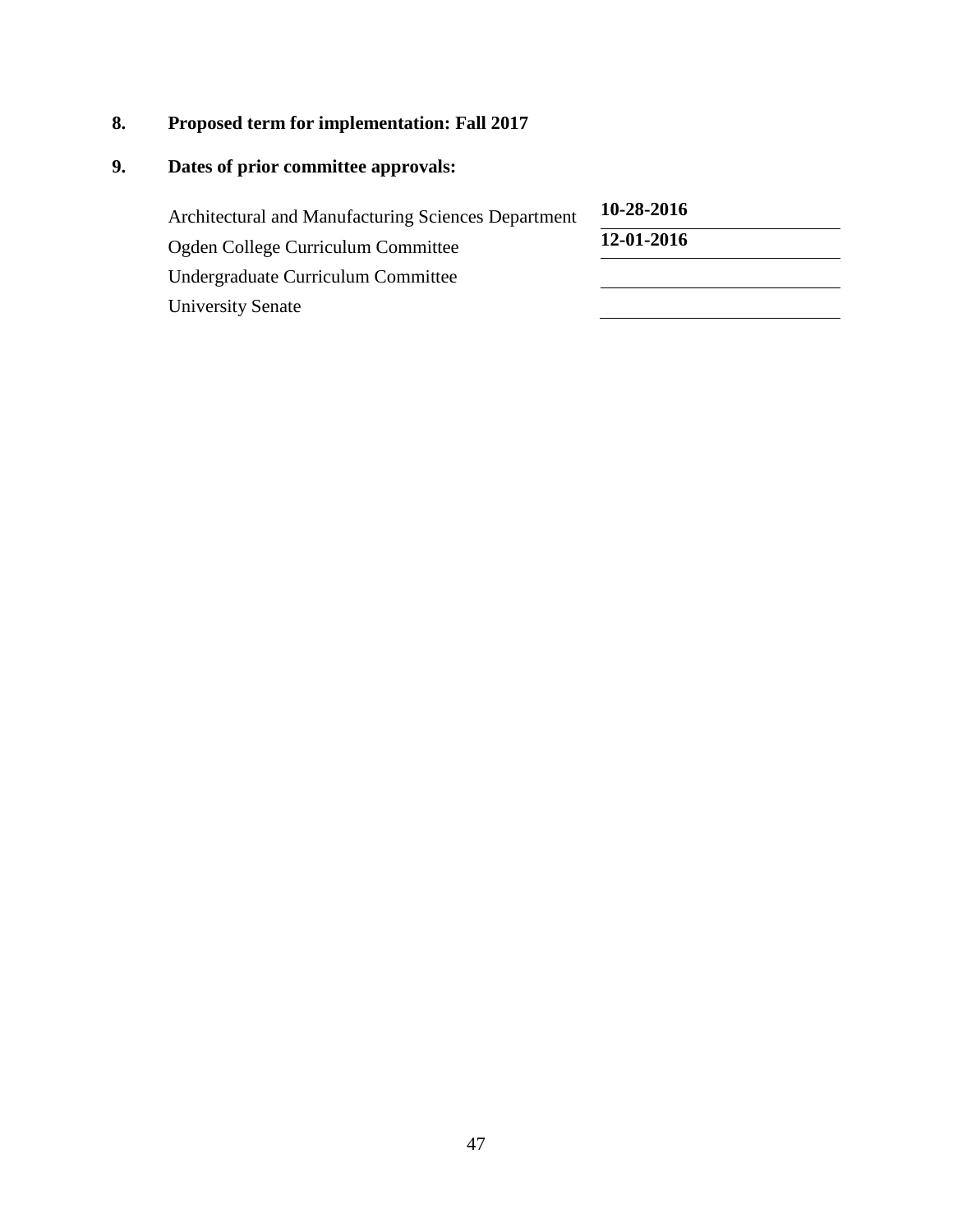#### Proposal Date: 10/27/2016

#### **[Ogden College of Science and Engineering](#page-2-0)**

# <span id="page-47-0"></span>**Architectural and Manufacturing Sciences Proposal to Revise a Program (Action Item)**

Contact Person: Bryan Reaka, [bryan.reaka@wku.edu,](mailto:bryan.reaka@wku.edu) 270.745.7032

#### **1. Identification of program:**

- 1.1 Current program reference number: 533
- 1.2 Current program title: Construction Management
- 1.3 Credit hours: 67 or 68

#### **2. Identification of the proposed program changes:**

- Change total hours of program from 67 or 68 to 69 or 70
- Replace AMS 140 with AMS 310
- Remove lower division options in the supervisory section of MGT 210 or BUS 210C or BUS 245C or BUS 248C
- Remove lower division options in business law section of MGT 200 or MGMT 200C or BUS 226C Also removal of MGT 314 from this section
- Add option of AGEC 360 in economics section

# **3. Detailed program description:**

| <b>AMS 140</b>           | Intro to Occupational                                            |             | <b>AMS</b>     |                                   |   |
|--------------------------|------------------------------------------------------------------|-------------|----------------|-----------------------------------|---|
|                          | <b>Safety</b>                                                    | $\mathbf 1$ | 310            | <b>Ergonomics and Safety</b>      | 3 |
| <b>AMS 163</b>           | <b>Architectural Drafting</b>                                    | 3           | <b>AMS 163</b> | <b>Architectural Drafting</b>     | 3 |
| <b>AMS 261</b>           | Construction Methods &                                           |             | <b>AMS 261</b> | Construction Methods &            |   |
|                          | Materials                                                        | 3           |                | Materials                         | 3 |
| <b>AMS 262</b>           | <b>Construction Laboratory</b>                                   |             | <b>AMS 262</b> | <b>Construction Laboratory</b>    |   |
| <b>AMS 271</b>           | <b>Industrial Statistics</b>                                     | 3           | <b>AMS 271</b> | <b>Industrial Statistics</b>      | 3 |
| <b>AMS 371</b>           | <b>Quality Assurance</b>                                         | 3           | <b>AMS 371</b> | <b>Quality Assurance</b>          | 3 |
| <b>AMS 217</b>           | <b>Industrial Materials</b>                                      | 3           | <b>AMS 217</b> | <b>Industrial Materials</b>       | 3 |
| <b>AMS 282</b>           | <b>Structures</b>                                                | 3           | <b>AMS 282</b> | <b>Structures</b>                 | 3 |
| <b>AMS 305</b>           | <b>Building codes</b>                                            | 3           | <b>AMS 305</b> | <b>Building codes</b>             | 3 |
| <b>AMS 325</b>           | Survey of Building                                               |             | <b>AMS 325</b> | Survey of Building                |   |
|                          | <b>Systems</b>                                                   | 3           |                | <b>Systems</b>                    | 3 |
| <b>AMS 390</b>           | Project Management                                               | 3           | <b>AMS 390</b> | Project Management                | 3 |
| <b>AMS 394</b>           | Lean Systems                                                     | 3           | <b>AMS 394</b> | Lean Systems                      | 3 |
| AMS 398 or               | Internship I or Mentored                                         |             | <b>AMS 398</b> | Internship I or Mentored          |   |
| <b>UC 400</b>            | Research Experience                                              |             | or UC 400      | Research Experience               |   |
|                          |                                                                  | 1           |                |                                   |   |
| <b>AMS 430</b><br>or MGT | Tech Mgt/Supervision or<br><b>Organization &amp; Management,</b> |             |                |                                   |   |
| $210$ or BUS             | or Managing Diversity in the                                     |             |                |                                   |   |
| $210C$ or                | Workplace, or Supervisory                                        |             |                |                                   |   |
| <b>BUS 245C</b>          | <b>Management</b>                                                | 3           | <b>AMS 430</b> | <b>Technology Mgt/Supervision</b> | 3 |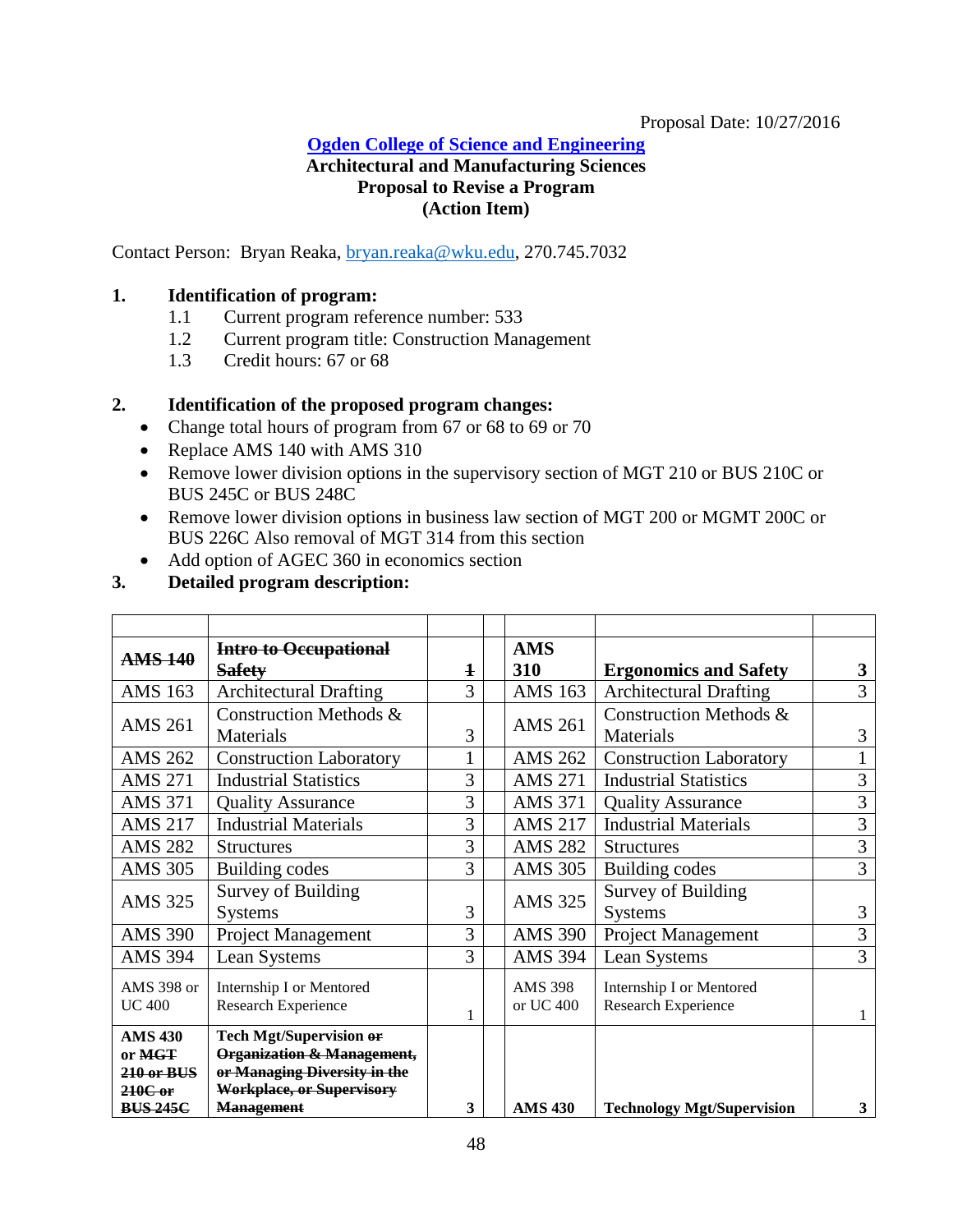| or BUS<br>248C                                                                                                                                                                                                                     |                                                                                                                                                                                                                                                                                                                                                                             |                         |                                                                                                                                                                                                                                                         |                                                                                                                                                                                                                                                                                                                                                                             |                |
|------------------------------------------------------------------------------------------------------------------------------------------------------------------------------------------------------------------------------------|-----------------------------------------------------------------------------------------------------------------------------------------------------------------------------------------------------------------------------------------------------------------------------------------------------------------------------------------------------------------------------|-------------------------|---------------------------------------------------------------------------------------------------------------------------------------------------------------------------------------------------------------------------------------------------------|-----------------------------------------------------------------------------------------------------------------------------------------------------------------------------------------------------------------------------------------------------------------------------------------------------------------------------------------------------------------------------|----------------|
| <b>AMS 490</b>                                                                                                                                                                                                                     | Senior Research                                                                                                                                                                                                                                                                                                                                                             | 3                       | <b>AMS 490</b>                                                                                                                                                                                                                                          | Senior Research                                                                                                                                                                                                                                                                                                                                                             | $\mathfrak 3$  |
| CM 250                                                                                                                                                                                                                             | <b>Contract Documents</b>                                                                                                                                                                                                                                                                                                                                                   | 3                       | <b>CM 250</b>                                                                                                                                                                                                                                           | <b>Contract Documents</b>                                                                                                                                                                                                                                                                                                                                                   | 3              |
|                                                                                                                                                                                                                                    | Construction Estimating &                                                                                                                                                                                                                                                                                                                                                   |                         |                                                                                                                                                                                                                                                         | Construction Estimating &                                                                                                                                                                                                                                                                                                                                                   |                |
| CM363                                                                                                                                                                                                                              | <b>Bidding</b>                                                                                                                                                                                                                                                                                                                                                              | 3                       | CM363                                                                                                                                                                                                                                                   | <b>Bidding</b>                                                                                                                                                                                                                                                                                                                                                              | $\mathfrak{Z}$ |
| CM 462                                                                                                                                                                                                                             | <b>Construction Scheduling</b>                                                                                                                                                                                                                                                                                                                                              | 3                       | CM 462                                                                                                                                                                                                                                                  | <b>Construction Scheduling</b>                                                                                                                                                                                                                                                                                                                                              | 3              |
| CE 160/160<br>or AGMC<br>170/171                                                                                                                                                                                                   | Surveying I /Lab                                                                                                                                                                                                                                                                                                                                                            | 3 or<br>4               | <b>CE</b><br>$160/160$ or<br><b>AGMC</b><br>170/171                                                                                                                                                                                                     | Surveying I /Lab                                                                                                                                                                                                                                                                                                                                                            | 3 or 4         |
| CE 303                                                                                                                                                                                                                             | <b>Construction Management</b>                                                                                                                                                                                                                                                                                                                                              | 3                       | <b>CE 303</b>                                                                                                                                                                                                                                           | <b>Construction Management</b>                                                                                                                                                                                                                                                                                                                                              | $\mathfrak{Z}$ |
| <b>CE 304</b>                                                                                                                                                                                                                      | <b>Construction Management Lab</b>                                                                                                                                                                                                                                                                                                                                          | 1                       | <b>CE 304</b>                                                                                                                                                                                                                                           | <b>Construction Management Lab</b>                                                                                                                                                                                                                                                                                                                                          | $\mathbf{1}$   |
| CE 316                                                                                                                                                                                                                             | Equipment & Methods                                                                                                                                                                                                                                                                                                                                                         | 3                       | CE 316                                                                                                                                                                                                                                                  | Equipment & Methods                                                                                                                                                                                                                                                                                                                                                         | 3              |
| <b>ACCT 200,</b><br>or MKT<br>220, or<br><b>MKT 325 or</b><br>FIN161 or<br>Fin $161C$ or<br><b>RE 170C or</b><br>Bus 100C or<br>Bus 102C or<br>Bus 110C or<br><b>BUS 250C</b><br>or BUS<br>252C or<br>MKT 390 or<br><b>ENT 312</b> | Introductory Accounting, or<br>Basic Marketing concepts, or<br>Personal selling, or personal<br>Finance, or Essentials of Real<br>Estate, or intro to Business, or<br>Intro to Ethical Issues in<br>Business, or Basic Accounting,<br>or Business Entreprenurialship,<br>or Selling and Sales<br>Management or Value Creation<br>in Emerging Markets or<br>Entrepreneurship | 3                       | <b>ACCT 200,</b><br>or MKT<br>220, or<br><b>MKT 325</b><br>or FIN161<br>or Fin<br>161C or<br><b>RE 170C</b><br>or Bus<br>$100C$ or<br><b>Bus 102C</b><br>or Bus<br>$110C$ or<br><b>BUS 250C</b><br>or BUS<br>252C or<br><b>MKT 390</b><br>or ENT<br>312 | Introductory Accounting, or<br>Basic Marketing concepts, or<br>Personal selling, or personal<br>Finance, or Essentials of Real<br>Estate, or intro to Business, or<br>Intro to Ethical Issues in<br>Business, or Basic Accounting,<br>or Business Entreprenurialship,<br>or Selling and Sales<br>Management or Value Creation<br>in Emerging Markets or<br>Entrepreneurship | 3              |
| <b>Mgt 200 or</b><br><b>MGMT</b><br>200Cor<br><b>MGT 301</b><br>or MGT<br>314 or<br><b>MGT 333</b><br>or MGT<br>365 or BUS<br>226C                                                                                                 | <b>Legal Environment of</b><br><b>Business, or Business Law, or</b><br><b>Operations Management, or</b><br><b>Management of Nonprofit</b><br>Org, or Entrepreneurial Law,<br>or Introduction to Law                                                                                                                                                                         | $\overline{\mathbf{3}}$ | <b>MGT 301</b><br>or MGT<br>333 or<br><b>MGT 365</b>                                                                                                                                                                                                    | <b>Business Law, or</b><br><b>Management of Nonprofit</b><br>Org, or Entrepreneurial Law                                                                                                                                                                                                                                                                                    | $3^{\circ}$    |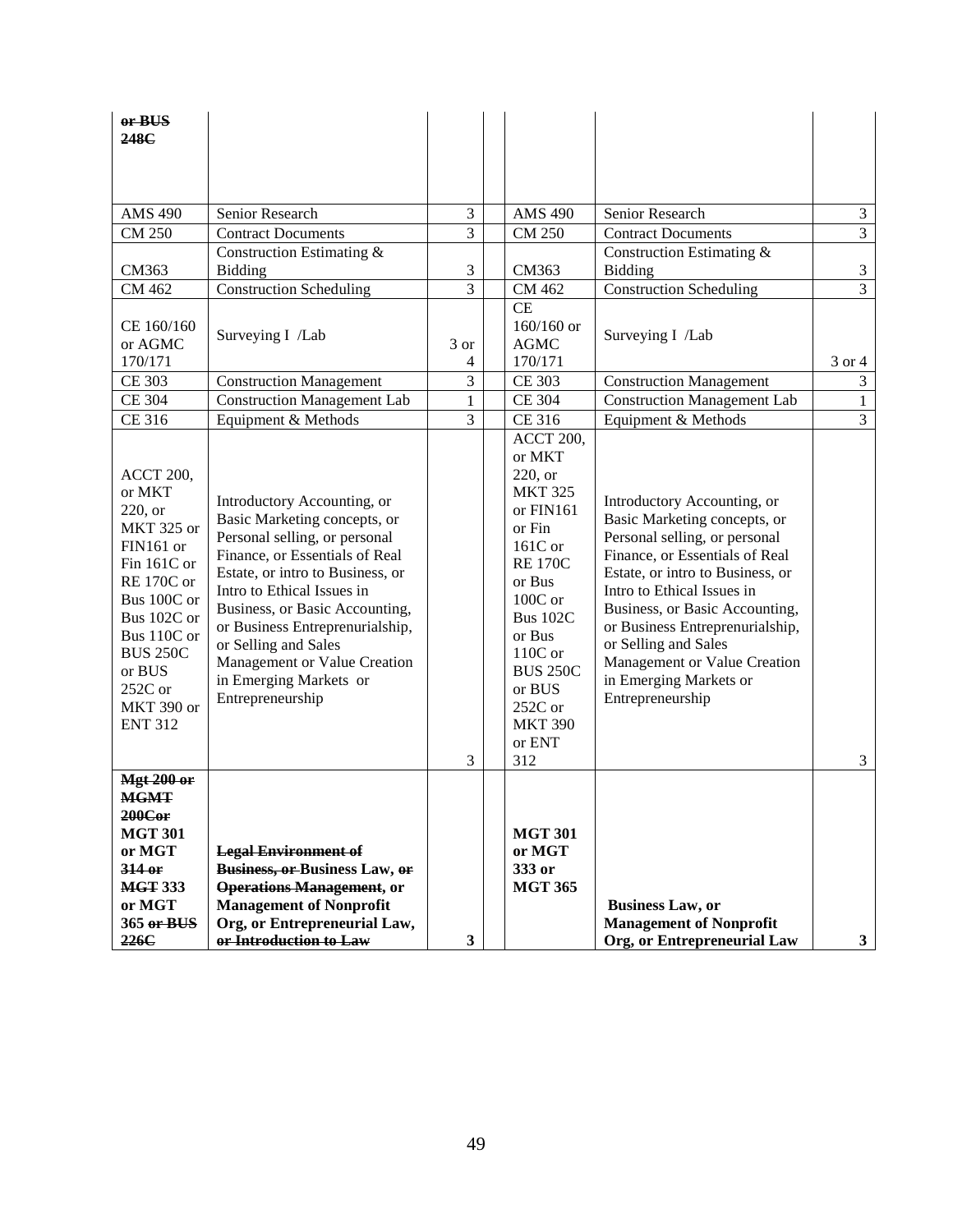| <b>ECON 150</b><br>or ECO $150$<br>or ECON<br>202 or ECO<br>$202$ or<br><b>ECON 203</b><br>or ECO 203<br>or ECON<br>375 or or<br><b>ECON 390</b><br>or BUS<br>160C or Bus | Intro to Economics or<br>Principles of Economics<br>(Micro) or Principles of<br>Economics (Macro) or Moral<br>Issues of Capitalism or<br>Economics, Law, and Public<br>Choice or Financial<br>Management or Principles of | 3       | <b>ECON 150</b><br>or ECO<br>$150$ or<br><b>ECON 202</b><br>or ECO<br>$202$ or<br><b>ECON 203</b><br>or ECO<br>$203$ or<br><b>ECON 375</b><br>or or<br><b>ECON 390</b><br>or AGEC<br>$360$ or<br><b>BUS 160C</b><br>or Bus | Intro to Economics or<br>Principles of Economics<br>(Micro) or Principles of<br>Economics (Macro) or Moral<br>Issues of Capitalism or<br>Economics, Law, and Public<br>Choice or Agric Economics or<br>Financial Management or |            |
|---------------------------------------------------------------------------------------------------------------------------------------------------------------------------|---------------------------------------------------------------------------------------------------------------------------------------------------------------------------------------------------------------------------|---------|----------------------------------------------------------------------------------------------------------------------------------------------------------------------------------------------------------------------------|--------------------------------------------------------------------------------------------------------------------------------------------------------------------------------------------------------------------------------|------------|
| 212C                                                                                                                                                                      | Marketing                                                                                                                                                                                                                 | 67 or   | 212C                                                                                                                                                                                                                       | Principles of Marketing                                                                                                                                                                                                        | 3<br>69 or |
| <b>MAJOR</b>                                                                                                                                                              |                                                                                                                                                                                                                           | 68      |                                                                                                                                                                                                                            | major in CM                                                                                                                                                                                                                    | 70         |
|                                                                                                                                                                           |                                                                                                                                                                                                                           | $13$ or |                                                                                                                                                                                                                            |                                                                                                                                                                                                                                | $11$ or    |
|                                                                                                                                                                           | <b>Electives</b>                                                                                                                                                                                                          | 14      |                                                                                                                                                                                                                            | <b>Electives</b>                                                                                                                                                                                                               | 12         |
|                                                                                                                                                                           |                                                                                                                                                                                                                           |         |                                                                                                                                                                                                                            |                                                                                                                                                                                                                                |            |
|                                                                                                                                                                           | <b>Additional Requirements</b>                                                                                                                                                                                            |         |                                                                                                                                                                                                                            | <b>Additional Requirements</b>                                                                                                                                                                                                 |            |
|                                                                                                                                                                           | Math 117 or Higher                                                                                                                                                                                                        | 3       |                                                                                                                                                                                                                            | Math 117 or Higher                                                                                                                                                                                                             | 3          |
|                                                                                                                                                                           |                                                                                                                                                                                                                           |         |                                                                                                                                                                                                                            |                                                                                                                                                                                                                                |            |
|                                                                                                                                                                           | Total BS degree                                                                                                                                                                                                           | 120     |                                                                                                                                                                                                                            | Total BS degree                                                                                                                                                                                                                | 120        |

#### **4. Rationale for the proposed program change:**

- Change total hours of program from 67 or 68 to 69 or  $70 -$ This reflects the replacement of a 1-hour course by a 3-hour course
- Replace AMS 140 with AMS 310- The AMS Departmental Advisory Board has suggested that the students have more exposure to safety in the course of their major this is a 3 credit hour course dealing with safety and ergonomics instead of a 1 credit hour course on the topic. This will also assist with an issue of 50% of the major needing to be upper division.
- Remove lower division options in the supervisory section of MGT 210 or BUS 210C or BUS 245C or BUS 248C – this is being done to help ensure 50% of the major is upper division.
- Remove lower division options in business law section of MGT 200 or MGMT 200C or BUS 226C - this is being done to help ensure 50% of the major is upper division. The removal of MGT 314 is due to it not being a business law course.
- Add option of AGEC 360 in economics section As a significant number of the graduates are working in the foods processing industry, this adds another option for students to take a different course in the economics section of the major. This may also serve to help students who transfer in to the University General Education Certified to reach the 42 hours of upper division credits.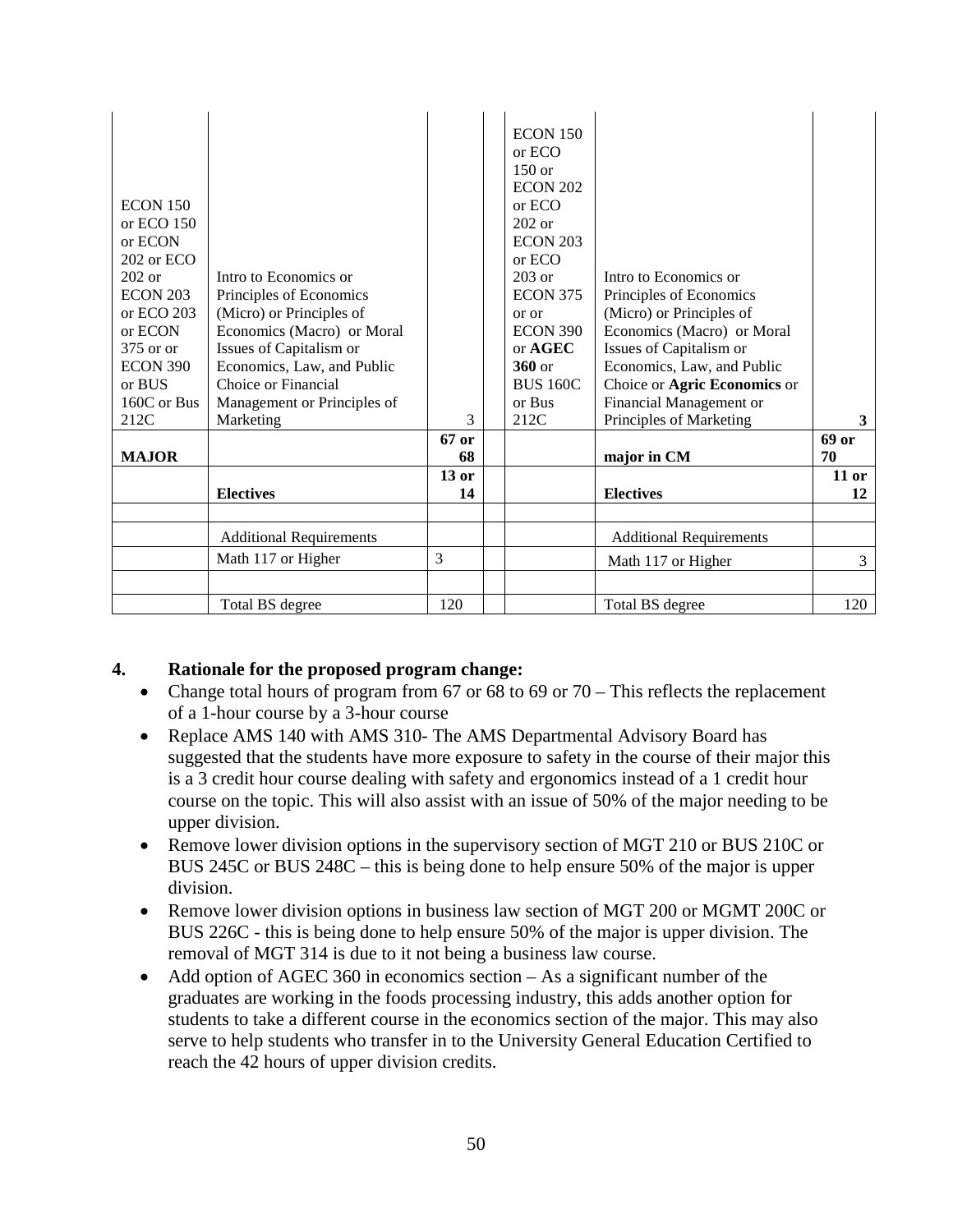# **5. Proposed term for implementation:** Fall 2017

| <b>Architectural and Manufacturing Sciences</b> | 10-28-2016 |  |
|-------------------------------------------------|------------|--|
| <b>OCSE Curriculum Committee</b>                | 12-01-2016 |  |
| Undergraduate Curriculum Committee              |            |  |
| <b>University Senate</b>                        |            |  |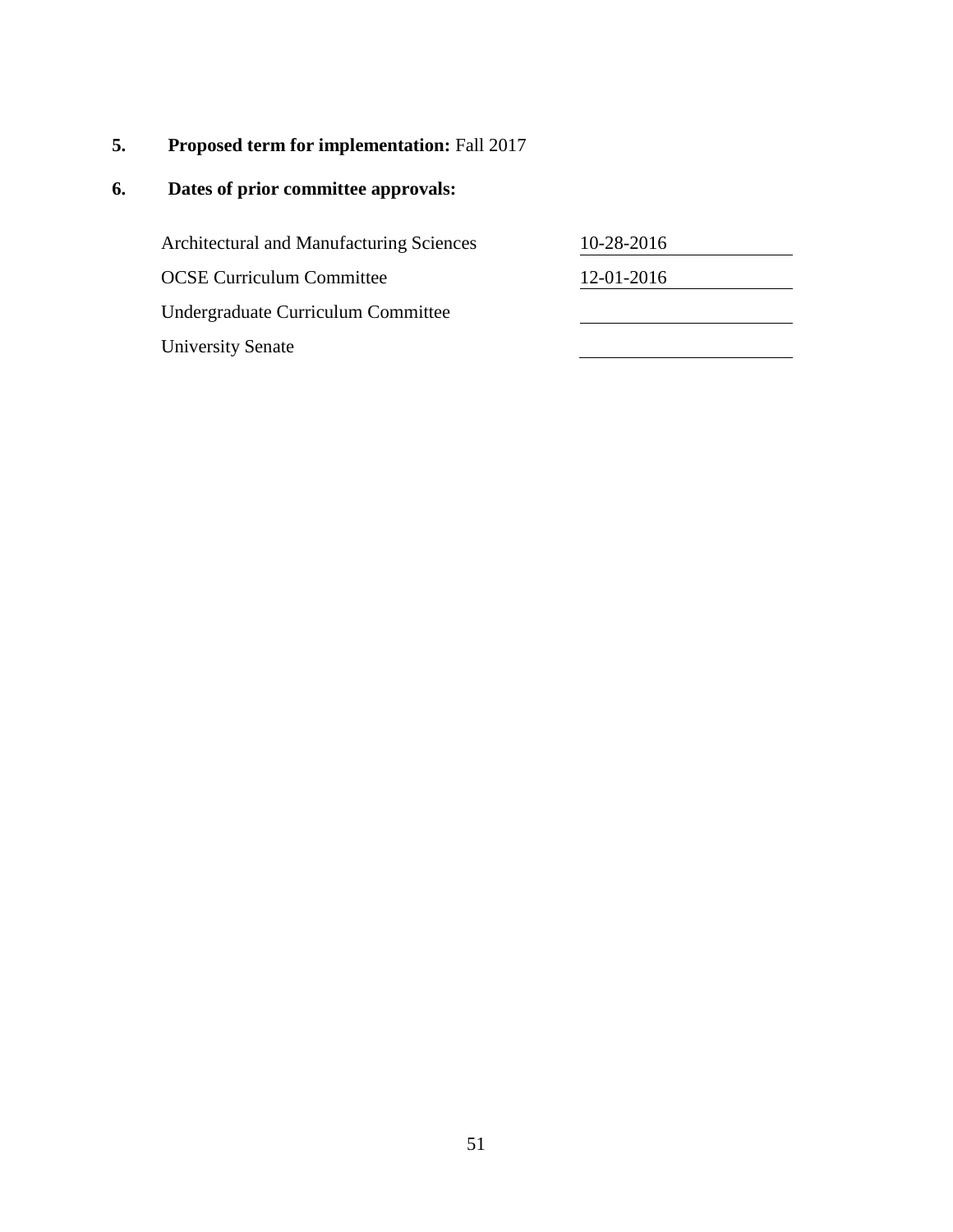**[Ogden College of Science and Engineering](#page-2-0)**

# <span id="page-51-0"></span>**Department of Biology Proposal to Create a New Course (Action Item)**

Contact Person: Scott Grubbs, scott.grubbs@wku.edu, 745-5048

# **1. Identification of proposed course:**

- 1.1 Course prefix (subject area) and number: BIOL 285
- 1.2 Course title: Introduction to Field Biology
- 1.3 Abbreviated course title: Introduction to Field Biology
- 1.4 Credit hours: 1–4 Variable credit (yes)
- 1.5 Grade type: Standard Letter Grade
- 1.6 Prerequisites/corequisites: None
- 1.7 Course description: An introductory field experience on a specific biological or ecological topic. *Course Fee*

# **2. Rationale:**

- 2.1 Reason for developing the proposed course: The Department of Biology offers Field Biology (BIOL 485) on a regular basis, yet this is inappropriate when the evaluatory assessment measures are more aligned with a lower-division course. In addition, the prerequisites for BIOL 485 are "Major or minor in the life sciences and consent of instructor". The introduction of a permanent, lower-division, introductory field biology course that lack prerequisites will provide a clearer separation between the proposed course and the existing BIOL 485. For example, Biology offers a field course each January for Gatton Academy students in Costa Rica under the BIOL 485 heading that would be more appropriately placed under a lower-division course. Having both lower- and upper-division options for field biology courses makes decision-making easier regarding the evaluatory measures proposed when this course originates either within the Department of Biology or by other academic units (i.e., other WKU Departments, other universities).
- 2.2 Projected enrollment in the proposed course: 15–20
- 2.3 Relationship of the proposed course to courses now offered by the department: Aside from BIOL 485, every other field-oriented course offered by Biology is highly specific to a topic (e.g., Plant Taxonomy, Ornithology Lab). The proposed course will compliment BIOL 485 and provide clearer separation between lowerand upper-division offerings.
- 2.4 Relationship of the proposed course to courses offered in other departments: Geology and Geography offers several courses directed at specific geologic and hydrologic topics. Both the proposed course and BIOL 485 are unique since the emphasis is on biological and ecological topics and questions.
- 2.5 Relationship of the proposed course to courses offered in other institutions: 5 of the 18 WKU Benchmark Institutions offer some form of a flexible undergraduate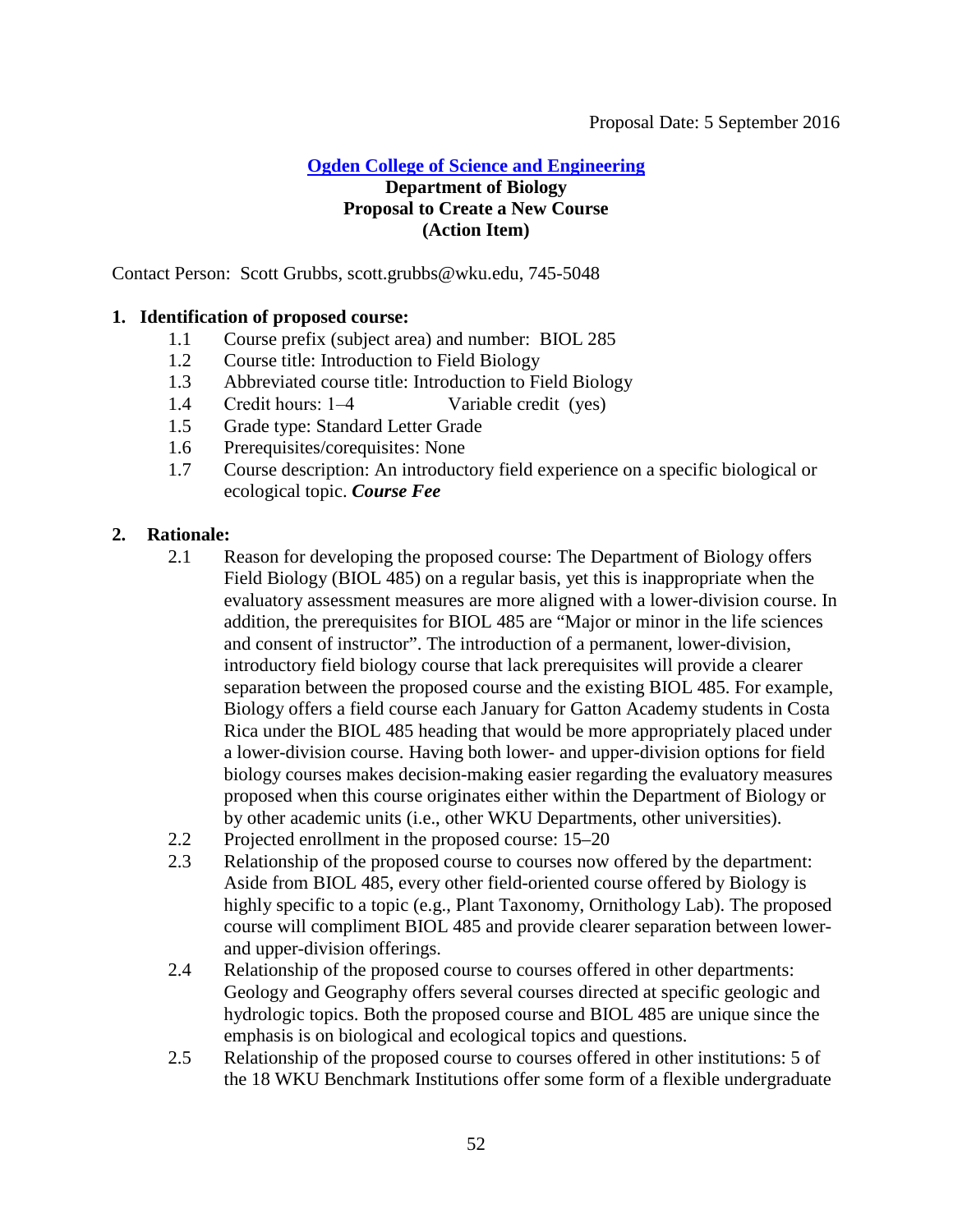Field Biology Course that can be applied in any setting. WKU Biology would be the only with distinct lower- and upper-division options.

- 2.5.1.1 Ball State University BIO 420, Field Biology of Distant Areas
- 2.5.1.2 Bowling Green State University BIOL 5390, Field Experience
- 2.5.1.3 Indiana State University BIO 451, Field Study of Ecosystems
- 2.5.1.4 Towson University **– BIOL 494, Travel Study**

2.5.1.5 **University of Southern Mississippi -** BSC 404, Field Biology In addition, 3 of the other 7 Kentucky Public Institutions offer some form of a lower-division, flexible undergraduate Field Biology Course.

- Eastern Kentucky University BIO 595, Topics in Field Biology
- Murray State University BIO 596, Field Studies in Ecology
- University of Kentucky BIO 355, Biology Study Abroad

#### **3. Discussion of proposed course:**

- 3.1 Schedule type: C
- 3.2 Learning Outcomes: This will vary by instructor. The following are two successful, summer-only BIOL 485 classes that are offered annually by WKU Biology faculty. These are excellent examples of different ways a Field Biology course can be delivered.

BIOL 485: African Wildlife Management – Dr. Michael Stokes This is a skills-based course for students in relevant careers, including veterinary medicine, ecology and wildlife biology. The goals are to learn and apply:

- basic field safety when working with wildlife
- principles and practices of wildlife capture
- principles and practices of wildlife immobilization
- principles and practices of wildlife handling
- principles and practices of temporary housing of wildlife
- principles and practices of wildlife translocation
- practice of wildlife conservation in South Africa

#### BIOL 485: Medicine in Kenya – Dr. Nancy Rice

Learning emphases while in Kenya will stress addressing communityidentified needs through active engagement in medical healthcare services while additionally incorporating an understanding of broad factors influencing health and quality of life. At the end of this course students will have:

- acquired basic knowledge of Kenyan culture, geography, language, biodiversity, health care, and the epidemiology of prevalent disease
- gained practical training in medical assessment and rudimentary physical therapy
- know the logistical information for the field course
- prepared themselves through readings and discussion for full cultural immersion during the associated field course in Kenya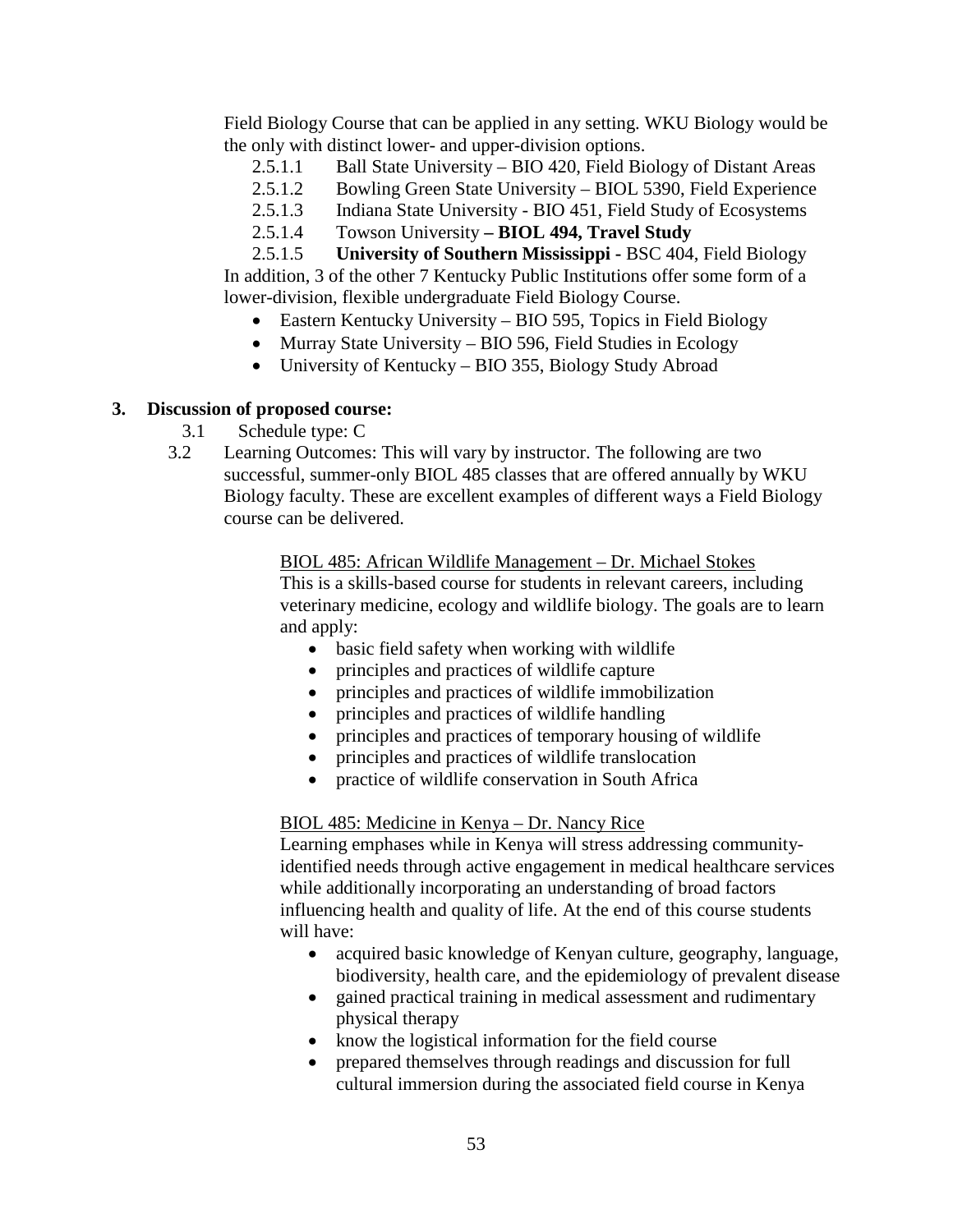- 3.3 Content outline: This is a generic template that will vary by instructor based on geographic location and anticipated student outcomes:
	- introduction to regional biodiversity
	- local biodiversity
	- local field trips
	- ecotourism and conservation challenges
	- student presentations
	- final assessments
- 3.4 Student expectations and requirements: This will vary by instructor. This is an example of a successful course that is taught repeatedly by a Biology faculty under a BIOL 485 heading.

#### BIOL 485: Costa Rica Biodiversity Studies – Dr. Keith Philips

- Assist researchers at Goldring Gund Marine Lab with projects on sea turtles
- Design and implement a one-week research project at Cloudbridge Nature Preserve
- Present research results at the Cloudbridge Nature Preserve Annual Meeting
- Participate in various research activities at several locations as well as in and near Corcovado National Park
- Maintain a detailed field notebook
- 3.5 Tentative texts and course materials: Textbooks, if used, will vary by instructor.

#### **4. Resources:**

- 4.1 Library resources: Adequate
- 4.2 Computer resources: Adequate

#### **5. Budget implications:**

- 5.1 Proposed method of staffing: No additional staff required when offered by the Department of Biology. We anticipate that BIOL 285 will continue to be offered mainly as a study-abroad course during winter and summer terms.
- 5.2 Special equipment needed: None
- 5.3 Expendable materials needed: None
- 5.4 Laboratory materials needed: None

#### **6. Proposed term for implementation:** Fall 2017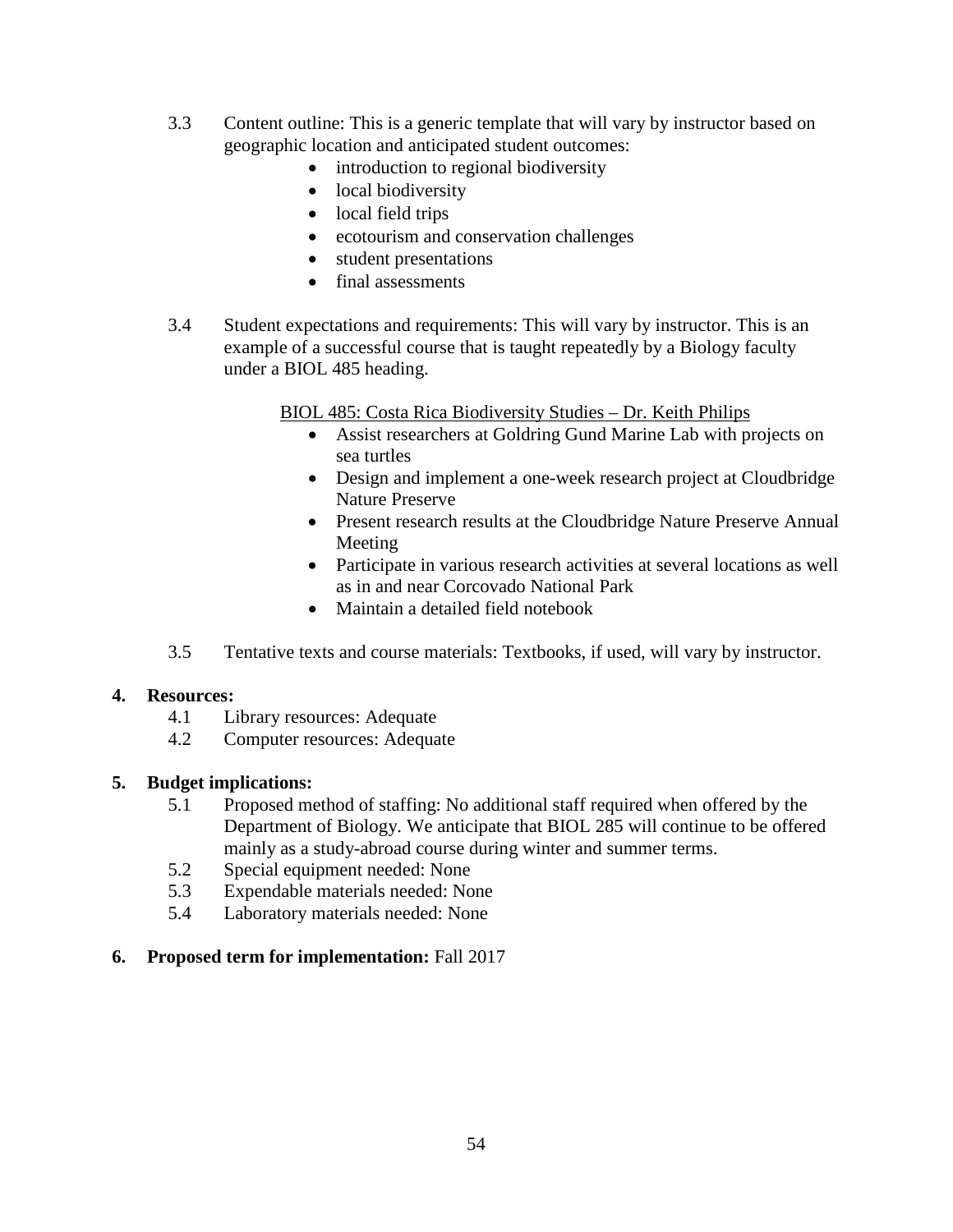# **7. Dates of prior committee approvals:**

Department of Biology<br>
OCSE Curriculum Committee<br>
OCSE Curriculum Committee OCSE Curriculum Committee Undergraduate Curriculum Committee University Senate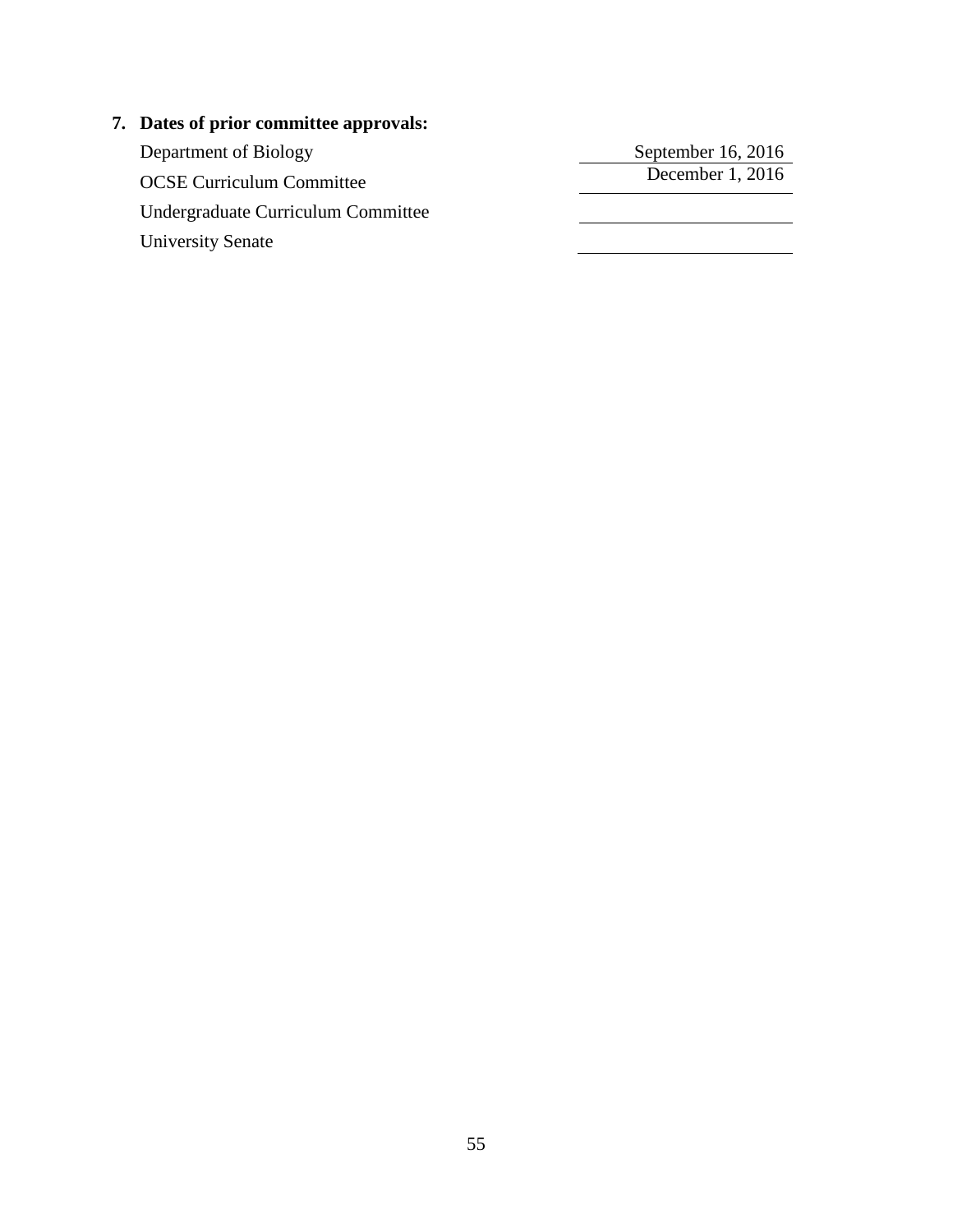**[Ogden College of Science and Engineering](#page-2-0)**

# <span id="page-55-0"></span>**Department of Biology Proposal to Create a New Course (Action Item)**

Contact Person: Scott Grubbs, [scott.grubbs@wku.edu,](mailto:scott.grubbs@wku.edu) 745-5048

# **1. Identification of proposed course:**

- 1.1 Course prefix (subject area) and number: BIOL 355
- 1.2 Course title: Ecology Lab
- 1.3 Abbreviated course title: Ecology Lab
- 1.4 Credit hours: 2 Variable credit (**no**)
- 1.5 Grade type: Standard letter grade
- 1.6 Prerequisite/concurrent prerequisite: BIOL 315
- 1.7 Course description: A field-oriented, science process course where students learn to perform research and gain experience in ecology. **Course Fee**

# **2. Rationale:**

- 2.1 Reason for developing the proposed course: Science education in the U.S. is under a mandate to be transformed in response to declines in science and technology competence and national competitiveness. Several recent publications have emphasized the critical importance of hands-on, inquiry-based laboratory experiences, research opportunities, and complex data analysis for transformative undergraduate STEM education. This lab was once a required part of BIOL 315 (Ecology) for decades but was recently eliminated, mainly in an effort to create separate lecture and lab components to allow for more scheduling flexibility for students. The Biology Department wishes to reintroduce a formal Ecology lab for fall 2017.
- 2.2 Projected enrollment in the proposed course: 12–15
- 2.3 Relationship of the proposed course to courses now offered by the department: This course would be unique to the department in that it will broadly encompass aquatic and terrestrial ecology in a field setting. Biology does offer several fieldoriented courses that include a laboratory component, but each is much narrower in scope and most pertain to a specific group of organisms:
	- BIOL 325, Insect Biodiversity
	- BIOL 326/356, Ornithology/Ornithology Lab
	- BIOL 348, Plant Taxonomy
	- BIOL 405, Aquatic Insect Diversity
	- BIOL 456, Ichthyology
	- BIOL 457, Herpetology
	- BIOL 458, Fisheries Management
	- BIOL 459, Mammalogy
	- BIOL 497, Aquatic Field Ecology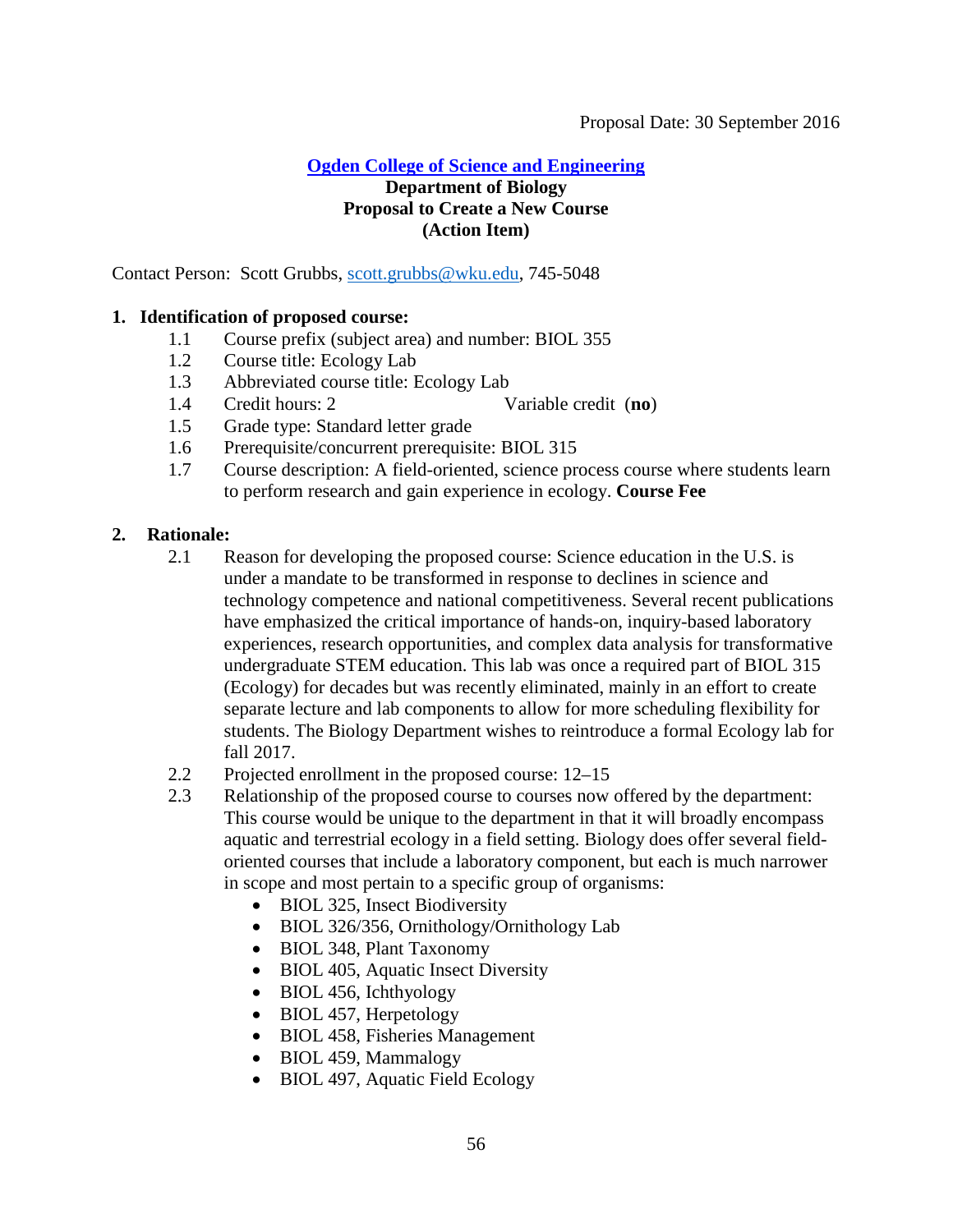- 2.4 Relationship of the proposed course to courses offered in other departments: There are no similar science process-oriented courses offered at WKU where students study terrestrial and aquatic natural history in the field and perform ecological research.
- 2.5 Relationship of the proposed course to courses offered in other institutions: Ecology Lab is a common course. Currently, all of our 18 benchmark institutions offer an ecology lab or similar field experience. In addition, 6 of the other 7 Kentucky Public Institutions offer an upper division general Ecology course with an imbedded or corequisite lab component.

# **3. Discussion of proposed course:**

- 3.1 Schedule type: B
- 3.2 Learning Outcomes:
	- Integrate the process of ecological research with identifying reasons why a particular line of inquiry warrants investigation
	- Evaluate and use scientific literature to gather information
	- Formulate testable hypotheses
	- Plan research
	- Generate, record, analyze, and interpret data
	- Write a scientific paper using the format from an appropriate journal
	- Develop an oral or poster presentation
- 3.3 Content outline:
	- Scientific process
	- Searching and reading ecological literature
	- Scientific hypotheses
	- Experimental design
	- Initiating research
	- Managing notebooks and data
	- Data analysis
	- Synthesis
	- Writing scientific papers and developing presentations
- 3.4 Student expectations and requirements:
	- Assignments
	- Conducting literature searches
	- Reviewing literature
	- Maintain a laboratory notebook
	- Writing a scientific paper
	- Developing a presentation
- 3.5 Tentative texts and course materials:
	- 3.5.1 No text required. This course will rely mainly on scientific literature.

# **4. Resources:**

- 4.1 Library resources: Adequate
- 4.2 Computer resources: Adequate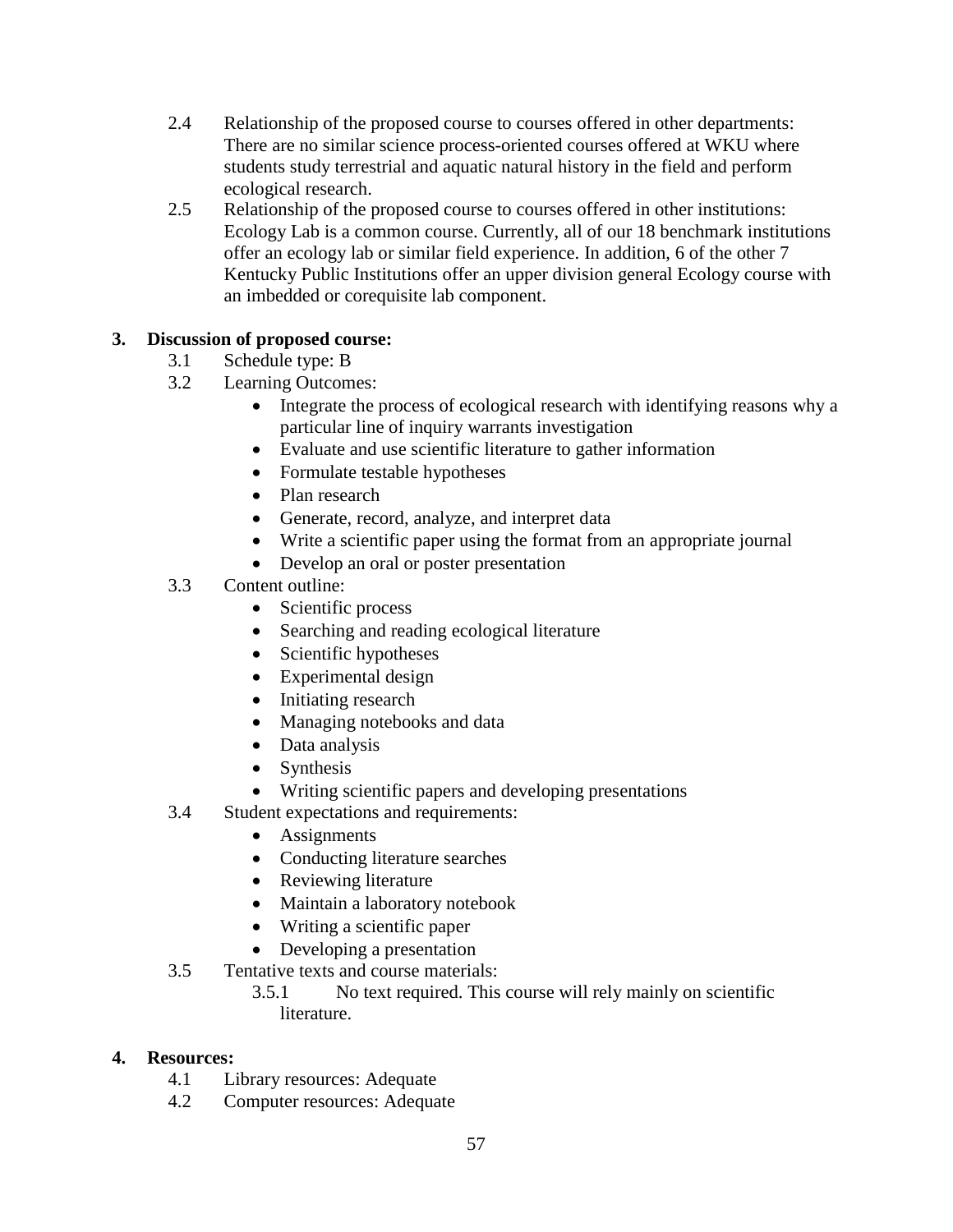# **5. Budget implications:**

- 5.1 Proposed method of staffing: This course will be taught by Department of Biology faculty
- 5.2 Special equipment needed: None
- 5.3 Expendable materials needed: None
- 5.4 Laboratory materials needed: None

### **6. Proposed term for implementation:** Fall 2017

#### **7. Dates of prior committee approvals:**

Department of Biology<br>
October 28, 2016<br>
October 28, 2016<br>
December 1, 2016 Ogden College Curriculum Committee Undergraduate Curriculum Committee University Senate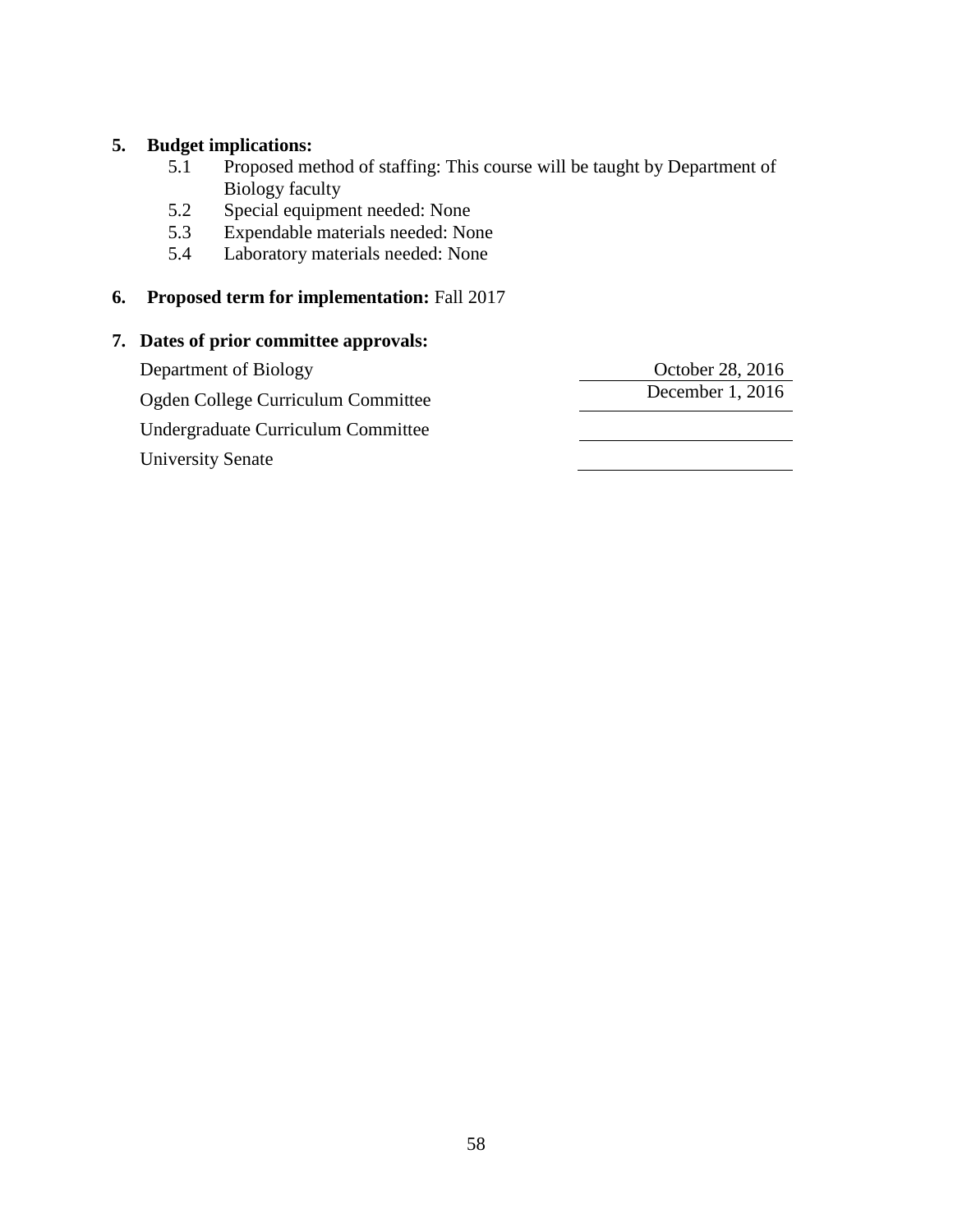# **[Ogden College of Science and Engineering](#page-2-0)**

### <span id="page-58-0"></span>**Department of Mathematics Proposal to Create a New Course (Action Item)**

Contact Person: Patrick Brown, [patrick.brown@wku.edu,](mailto:patrick.brown@wku.edu) 5–6247 Leslie Plumlee, [leslie.plumlee@wku.edu,](mailto:leslie.plumlee@wku.edu) 5–6210

#### **1. Identification of proposed course:**

- 1.1 Course prefix (subject area) and number: MATH 270
- 1.2 Course title: The Mathematics of Social Justice
- 1.3 Abbreviated course title: MATHEMATICS OF SOCIAL JUSTICE
- 1.4 Credit hours: 3 Variable credit: No
- 1.5 Grade type: Standard Letter Grade
- 1.6 Prerequisite: MATH 115, 116, 117, 136, 142, or 183 with a grade of C or better.
- 1.7 Course description: Use of mathematical and statistical tools to examine social justice issues on local, regional, national, and global scales.

#### **2. Rationale:**

- 2.1 Reason for developing the proposed course: MATH 270 is designed to be a Colonnade Connections (Local to Global) course.
- 2.2 Projected enrollment in the proposed course: 24 students per year (spring only).
- 2.3 Relationship of the proposed course to courses now offered by the department: None
- 2.4 Relationship of the proposed course to courses offered in other departments: WKU offers several courses related to social justice, including ICSR 200 Introduction to Social Justice, ICSR 301 Seminar in Social Justice, and ICSR 435 Reimagining Citizenship, and ICSR 499 Public Work. MATH 270 The Mathematics of Social Justice will be the only course at WKU specifically designed to critically examine issues of social justice through a mathematical lens, utilizing the specific tools outlined in section 3.3 of this document.
- 2.5 Relationship of the proposed course to courses offered in other institutions: None of our benchmark institutions or other in-state public universities offers a course in mathematics and social justice. However, the following institutions offer courses similar to or related to the proposed course:
	- Lafayette College: FYS 141 The Mathematics of Social Justice
	- University of Vermont: MATH 095 (Special Topics) Mathematics of Social Justice; STAT 095 (Special Topics) Statistics & Social Justice
	- Florida International University: MGF 1107 The Mathematics of Social Choice and Decision Making
	- Cornell University: MATH 1340 Mathematics and Politics
	- University of Rochester: MTH 217 Mathematical Modeling in Political Science
	- Union College: MTH 060 Mathematics and Politics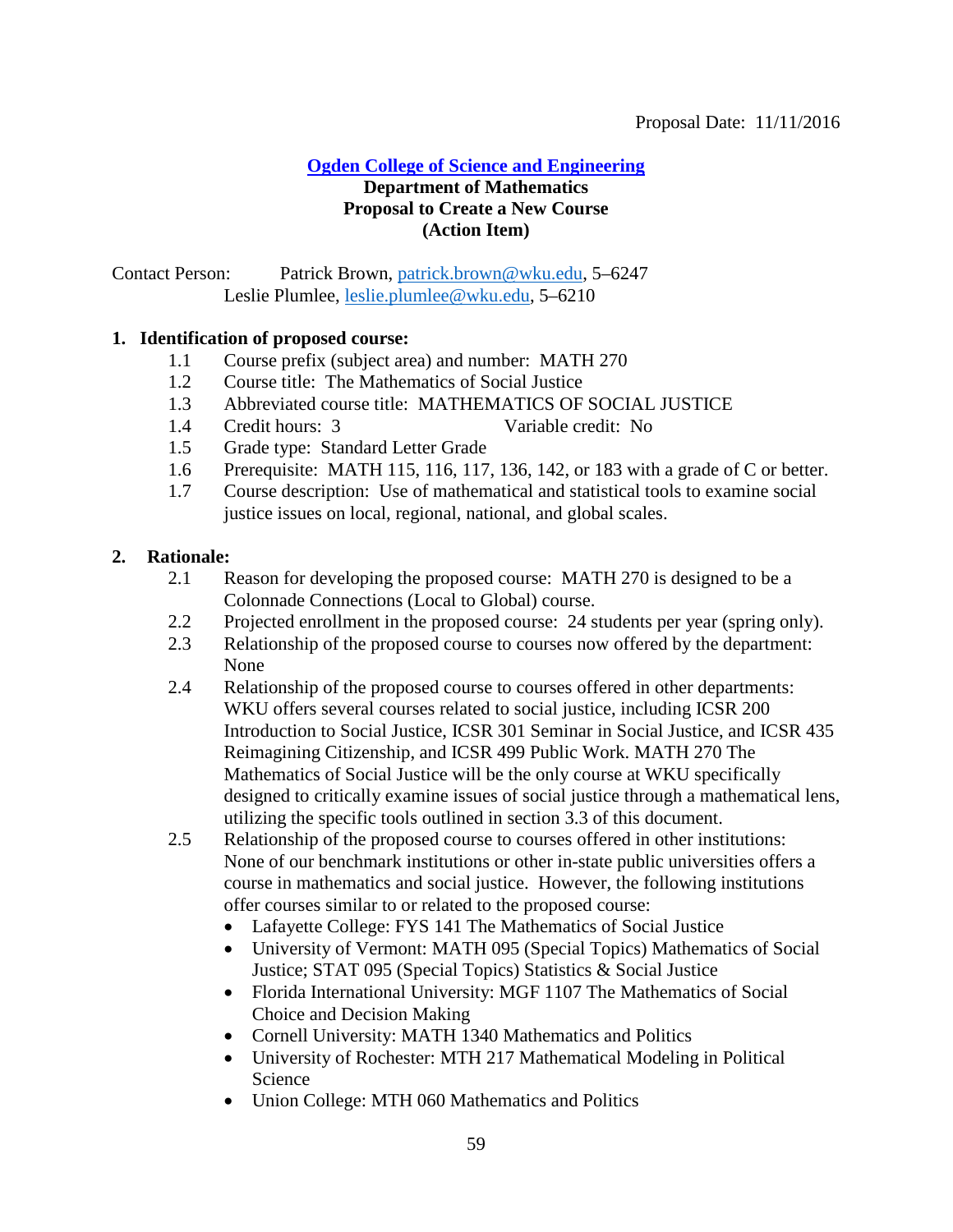### **3. Discussion of proposed course:**

- 3.1 Schedule type: L
- 3.2 Learning Outcomes:

Upon successful completion of MATH 270, students will be able to:

- Interpret information presented in mathematical and/or statistical forms.
- Use mathematics and statistics to analyze social justice issues on local and global scales.
- Examine the local and global interrelationships of one or more social justice issues through data analysis and basic mathematical modeling.
- Use critical thinking and quantitative reasoning to evaluate the consequences of decision-making on local and global scales.
- Make inferences, evaluate assumptions, and assess limitations in the application of mathematical tools to problems in social justice.
- Perform an appropriate mathematical analysis of one or more social justice issues at local and global scales and articulate the results and implications.
- 3.3 Content outline: Students in MATH 270 will examine social justice issues from among those listed in the outline below using appropriate mathematical tools. Students will investigate connections and relationships between multiple issues at local, regional, national, and global scales.
	- Basic Human Needs (Food, Water, Shelter)
		- Measuring Standard of Living: Per Capita Gross Domestic Product, Genuine Progress Indicator, Human Development Index, Index of Social Health
		- **Allocation of Resources: Elementary Game Theory Models, Fairness Metrics**
		- Food Security: Food Desert Maps, Price Volatility, Global Hunger Index
		- Analyzing Housing and Homelessness: Quantifying Discrimination, Correlation between Majority/Minority Status and Housing Status
		- Concentration of Environmental Hazards / Exporting Pollution: Geometric Map Analysis, Statistical Analysis
		- Defense vs. Social Spending: Sourcing, Analyzing, Representing Data
	- Health Care and Education
		- Defining and Measuring Access to Healthcare: Problems of Data Collecting and Sourcing, UHC Indicator
		- Comparing Disease and Mortality Rates: Data Analysis, Basic Hypothesis Testing
		- Relationship between Healthcare Access and Disease and Mortality Rates: Correlation, Regression
		- Education Rates & Levels: Data Analysis; Basic Time Series Analysis
		- Relationship between Education and Standard of Living: Graphical Representation, Correlation, Regression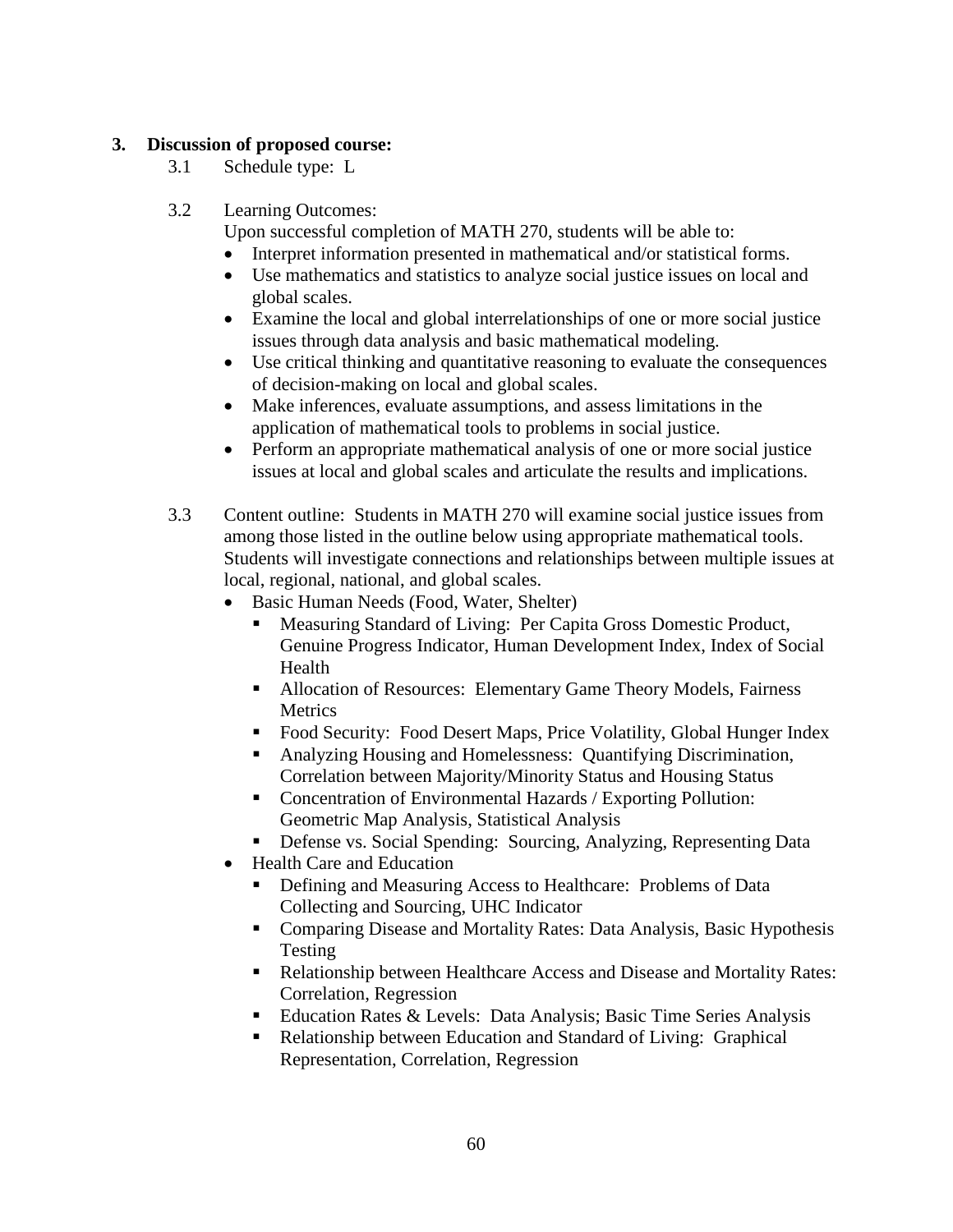- Freedom and Public Safety
	- Measuring Safety: Crime Rate Statistics (and Accounting for Underreporting), Crime Harm Index
	- Fairness in Policing: Probability Simulations, Hypothesis Testing
	- Measuring Incarceration Rates across Localities, Regions, and Nations: Summary Statistics, Data Analysis
	- Analyzing Incarceration Rates Over Time: Linear & Non-Linear Modeling
	- **Comparing Prisoner Population to Overall Population: Goodness of Fit** Testing
	- Relationship between Laws, Prosecution, and Sentencing and Public Safety: Linear and Nonlinear Regression, Correlation Coefficients
- Representation and Political Power
	- Voting with Two Choices
	- Voting with Three or More Choices: Plurality, Single Runoff, Sequential Runoff, Borda Count, Condorcet Method
	- **Arrow's Impossibility Theorem**
	- Indices of Voting Power: Banzhaf, Shapley-Shubik, Penrose
	- Apportionment Methods: Hamilton's Method, Jefferson's Method, Webster's Method, Hill-Huntington Method
- Income and Wealth Distribution
	- Measuring Income and Wealth Inequality: Gini Coefficient, 20:20 Ratio, Palma Ratio, Hoover Index, Atkinson Index, Generalized Entropy Index
	- Relationship between Income and Wealth Distributions and Other Issues across Localities, Regions, and Nations: Linear and Nonlinear Regression, Correlation Coefficients
	- Globalization of Labor: Optimization, Linear Programming
	- Balancing Equality, Growth, & Innovation: Optimizing Inequality
- 3.4 Student expectations and requirements: Students will complete written assignments and projects throughout the semester comprising applications of mathematics to a variety of social justice issues. Students will use a variety of mathematical and statistical tools to examine the history, current status, and implications of a selected social justice issue on both local and global scales, and will present their findings in a final paper and presentation.
- 3.5 Tentative texts and course materials: Taylor, A. D. (1995). Mathematics and politics: Strategy, voting, power and proof. New York: Springer-Verlag. Materials will come from many sources including books, journals, and online resources.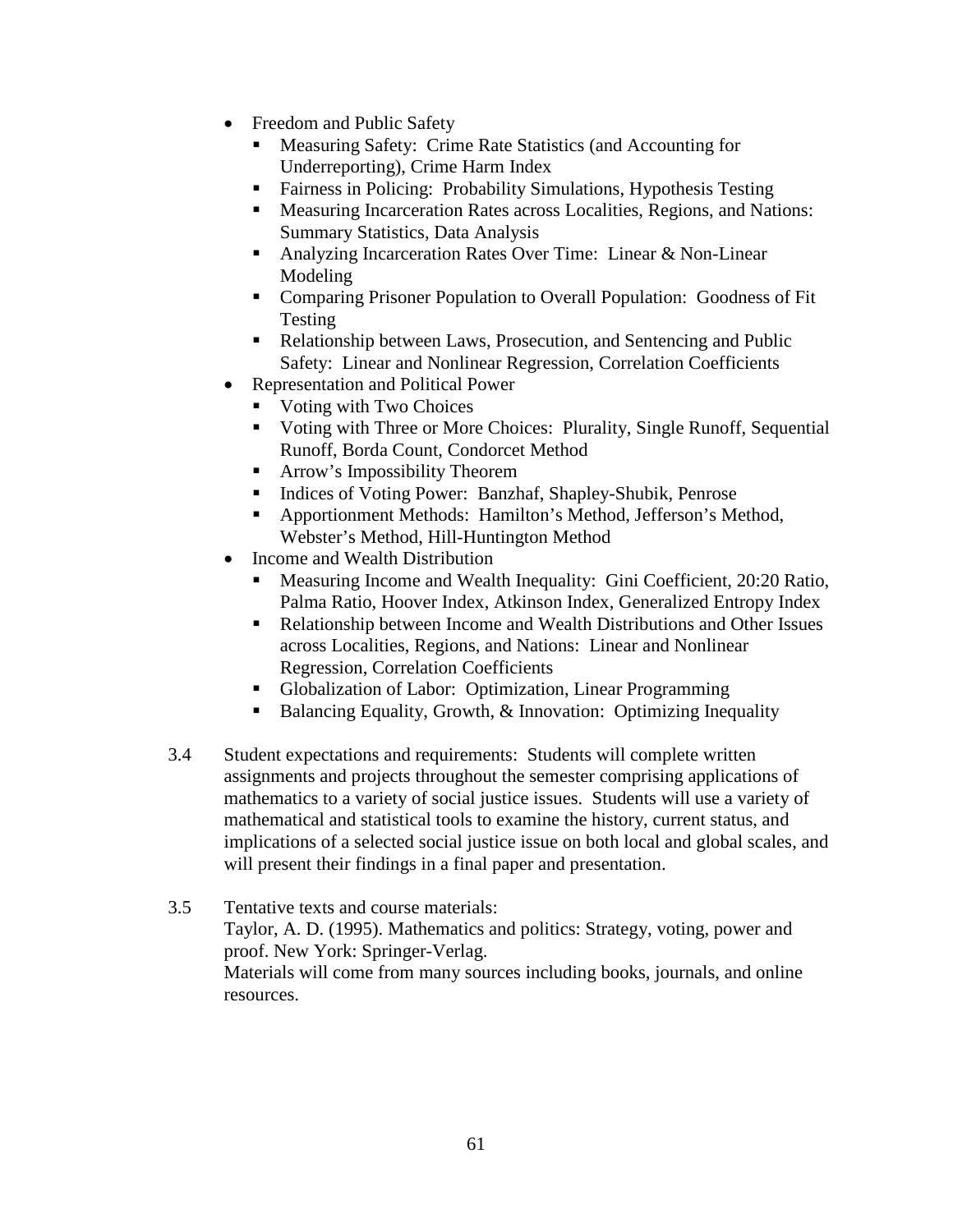#### **4. Resources:**

- 4.1 Library resources: See attached Library Resources Form.
- 4.2 Computer resources: Current resources are adequate.

#### **5. Budget implications:**

- 5.1 Proposed method of staffing: Current Mathematics Department Faculty
- 5.2 Special equipment needed: None
- 5.3 Expendable materials needed: None
- 5.4 Laboratory materials needed: None

# **6. Proposed term for implementation:** Spring 2018

| Department of Mathematics                    | 11/18/2016 |
|----------------------------------------------|------------|
| Ogden College Curriculum Committee           | 12/01/2016 |
| <b>Colonnade General Education Committee</b> |            |
| Undergraduate Curriculum Committee           |            |
| <b>University Senate</b>                     |            |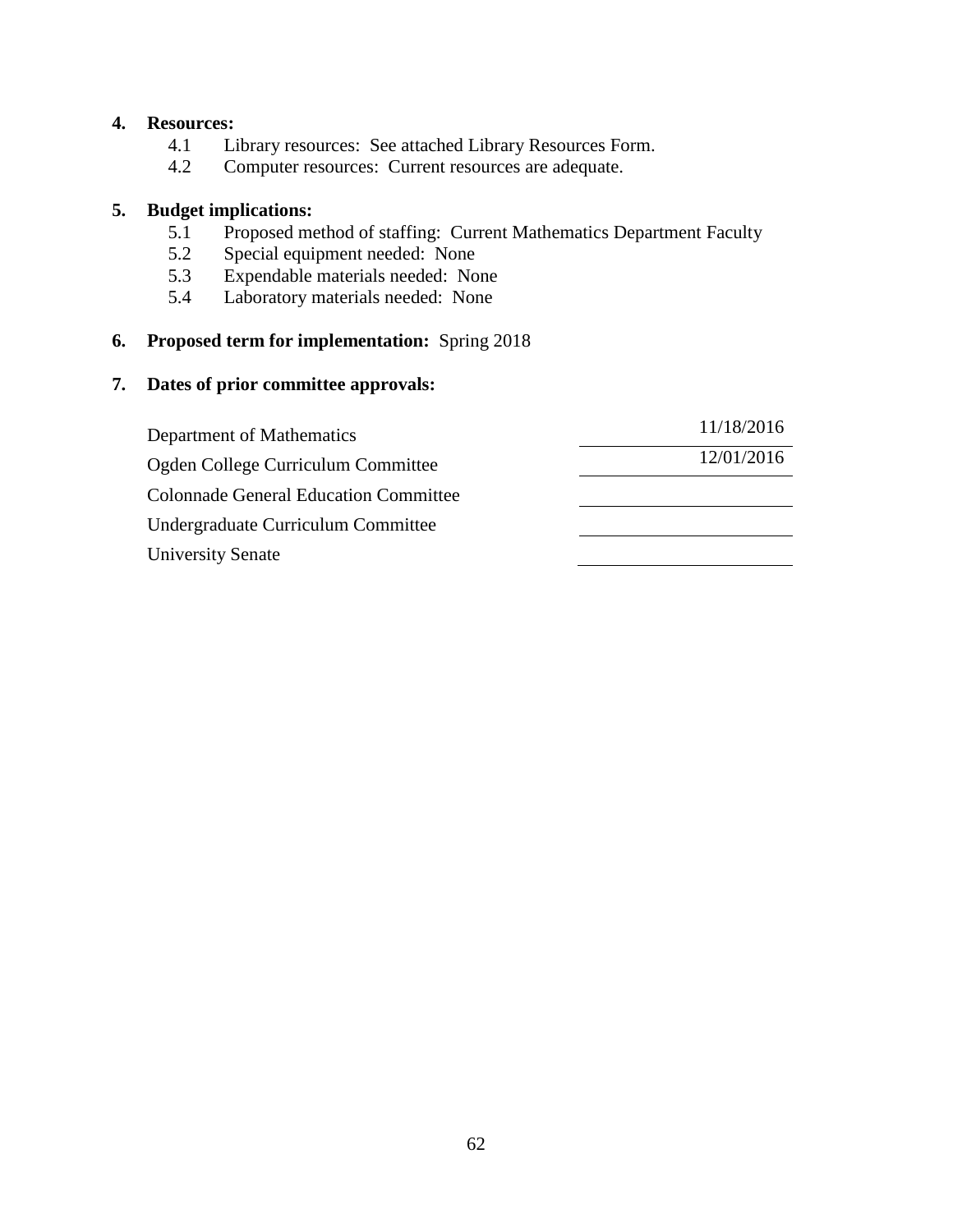#### Proposal Date: October 14, 2016

#### <span id="page-62-0"></span>**[College of Health and Human Services](#page-2-1)**

#### **Department of Family and Consumer Sciences Proposal to Revise Course Prerequisites/Corequisites (Consent Item)**

Contact Person: D'Lee Babb, [dlee.babb@wku.edu,](mailto:dlee.babb@wku.edu) 270-745-6943

#### **1. Identification of course:**

- 1.1 Course prefix and number: FACS 295
- 1.2 Course title: Curriculum Development for Infants and Toddlers

#### **2. Current prerequisites/corequisites/special requirements:** Prerequisites: FACS 294 Corequisites: none

#### **3. Proposed prerequisites/corequisites/special requirements:** Prerequisities: FACS 294 or instructor permission Corequisites: FACS 294 or instructor permission

#### **4. Rationale for the revision of prerequisites/corequisites/special requirements:**

To accommodate students needing to take FACS 294 with FACS 295 and to accommodate IECE's proposed program revisions and adjustment in course sequence, a change in both prerequisites is requested. Students can be successful in FACS 295 with FACS 294 content taken as a prerequisite or corequisite.

#### **5. Effect on completion of major/minor sequence:** not applicable

#### **6. Proposed term for implementation:** Fall 2017

| Department of Family and Consumer Sciences     | 3 November 2016 |
|------------------------------------------------|-----------------|
| <b>CHHS Undergraduate Curriculum Committee</b> | Nov. 18, 2016   |
| Professional Education Council                 | Dec. 7, 2016    |
| Undergraduate Curriculum Committee             |                 |
| <b>University Senate</b>                       |                 |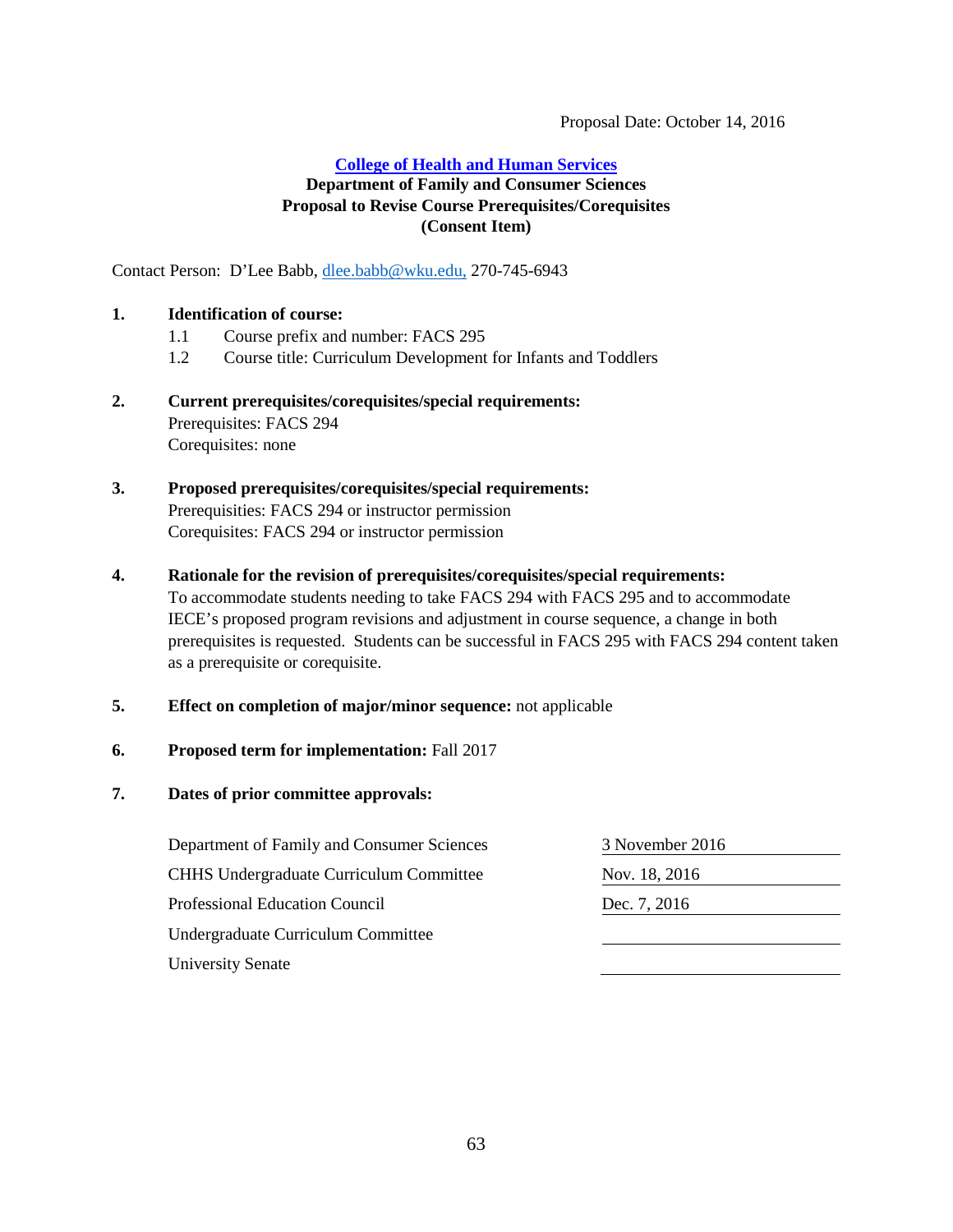#### Proposal Date: October 14, 2016

#### <span id="page-63-0"></span>**College [of Health and Human Services](#page-2-1) Department of Family and Consumer Sciences Proposal to Revise Course Prerequisites/Corequisites (Consent Item)**

Contact Person: D'Lee Babb, [dlee.babb@wku.edu,](mailto:dlee.babb@wku.edu) 270-745-6943

#### **1. Identification of course:**

- 1.1 Course prefix and number: FACS 296
- 1.2 Course title: Curriculum Development for Preschool and Kindergarten Children

#### **2. Current prerequisites/corequisites/special requirements:** Prerequisites: FACS 294 Corequisites: none

#### **3. Proposed prerequisites/corequisites/special requirements:** Prerequisities: FACS 294 or instructor permission Corequisites: FACS 294 or instructor permission

#### **4. Rationale for the revision of prerequisites/corequisites/special requirements:**

To accommodate students needing to take FACS 294 with FACS 296 and to accommodate IECE's proposed program revisions and adjustment in course sequence, a change in both prerequisites is requested. Students can be successful in FACS 296 with FACS 294 content taken as a prerequisite or corequisite.

#### **5. Effect on completion of major/minor sequence:** not applicable

#### **6. Proposed term for implementation:** Fall 2017

| Department of Family and Consumer Sciences | 3 November 2016 |
|--------------------------------------------|-----------------|
| <b>CHHS College Curriculum Committee</b>   | Nov. 18, 2016   |
| Professional Education Council             | Dec. 7, 2016    |
| Undergraduate Curriculum Committee         |                 |
| <b>University Senate</b>                   |                 |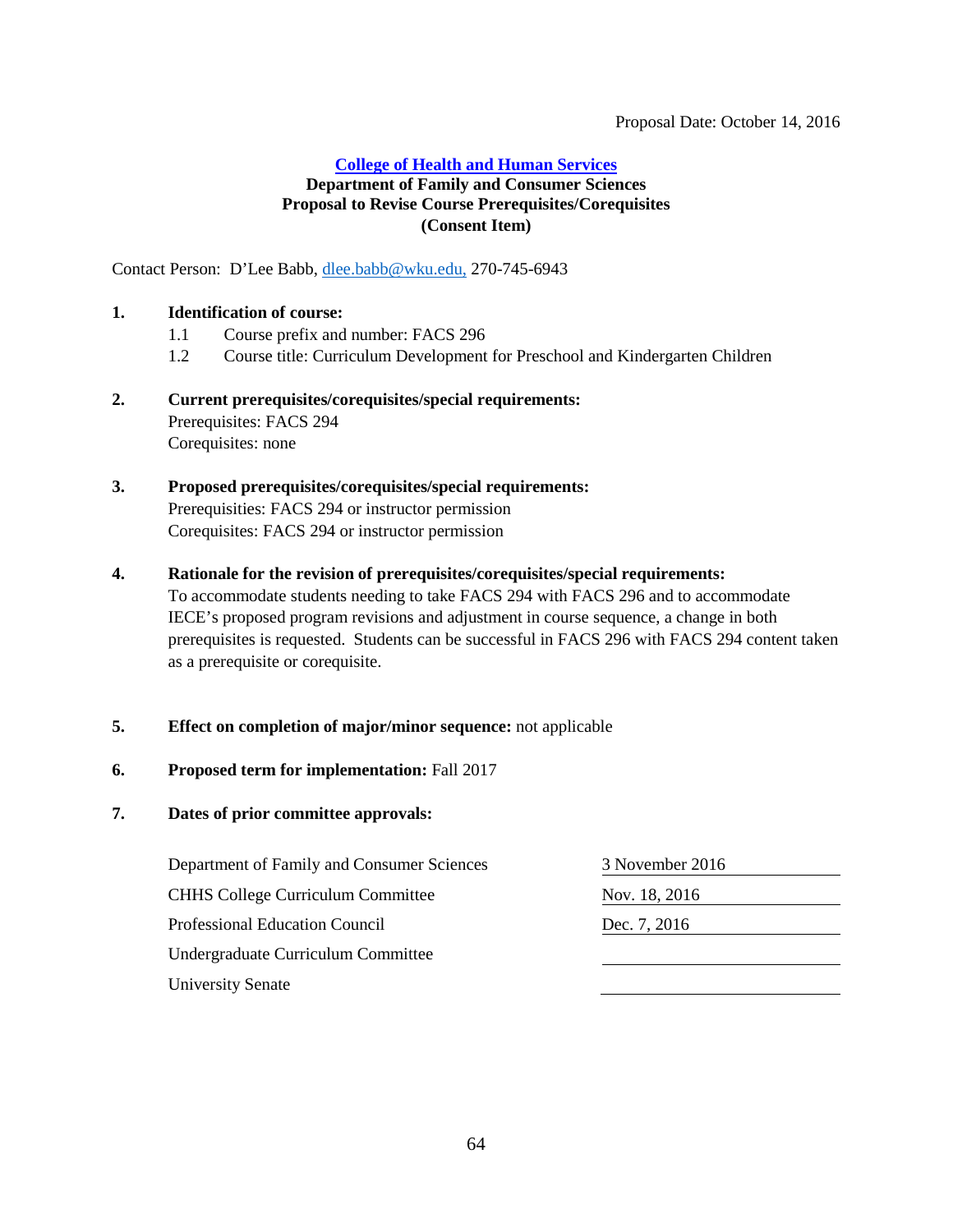#### <span id="page-64-0"></span>**[College of Health and Human Services](#page-2-1)**

# **Department of Family and Consumer Sciences Proposal to Revise Course Prerequisites/Corequisites (Consent Item)**

Contact Person: D'Lee Babb, D'Lee.Babb@wku.edu, 270-745-6943

Darbi Haynes-Lawrence, Darbi.Haynes-Lawrence@wku.edu, 270-745-2525

### **1. Identification of course:**

- 1.1 Course prefix (subject area) and number: FACS 299
- 1.2 Course title: Administration of Early Childhood Programs
- **2. Current prerequisites/corequisites/special requirements:**  Prerequisites: FACS 294 or permission of instructor
- **3. Proposed prerequisites/corequisites/special requirements:**  Prerequisites OR Corequisites: FACS 294 or permission of instructor

#### **4. Rationale for the revision of prerequisites/corequisites/special requirements:**

FACS 294 is taught online during Spring semester only. FACS 299 is only offered during Spring semester. Thus, we have many students who need to take the two classes together. Correcting FACS 294 to a co-requisite instead of a prerequisite will allow for easier enrollment in FACS 299 for both students and faculty. Students taking FACS 294 as a corequisite can be successful in both courses as the course content and learning outcomes complement one another.

**5. Effect on completion of major/minor sequence:** Students can be successful taking these courses as co-requisites.

#### **6. Proposed term for implementation:** Fall 2017

| Department of Family and Consumer Sciences | 3 November 2016 |
|--------------------------------------------|-----------------|
| <b>CHHS College Curriculum Committee</b>   | Nov. 18, 2016   |
| Undergraduate Curriculum Committee         |                 |
| <b>University Senate</b>                   |                 |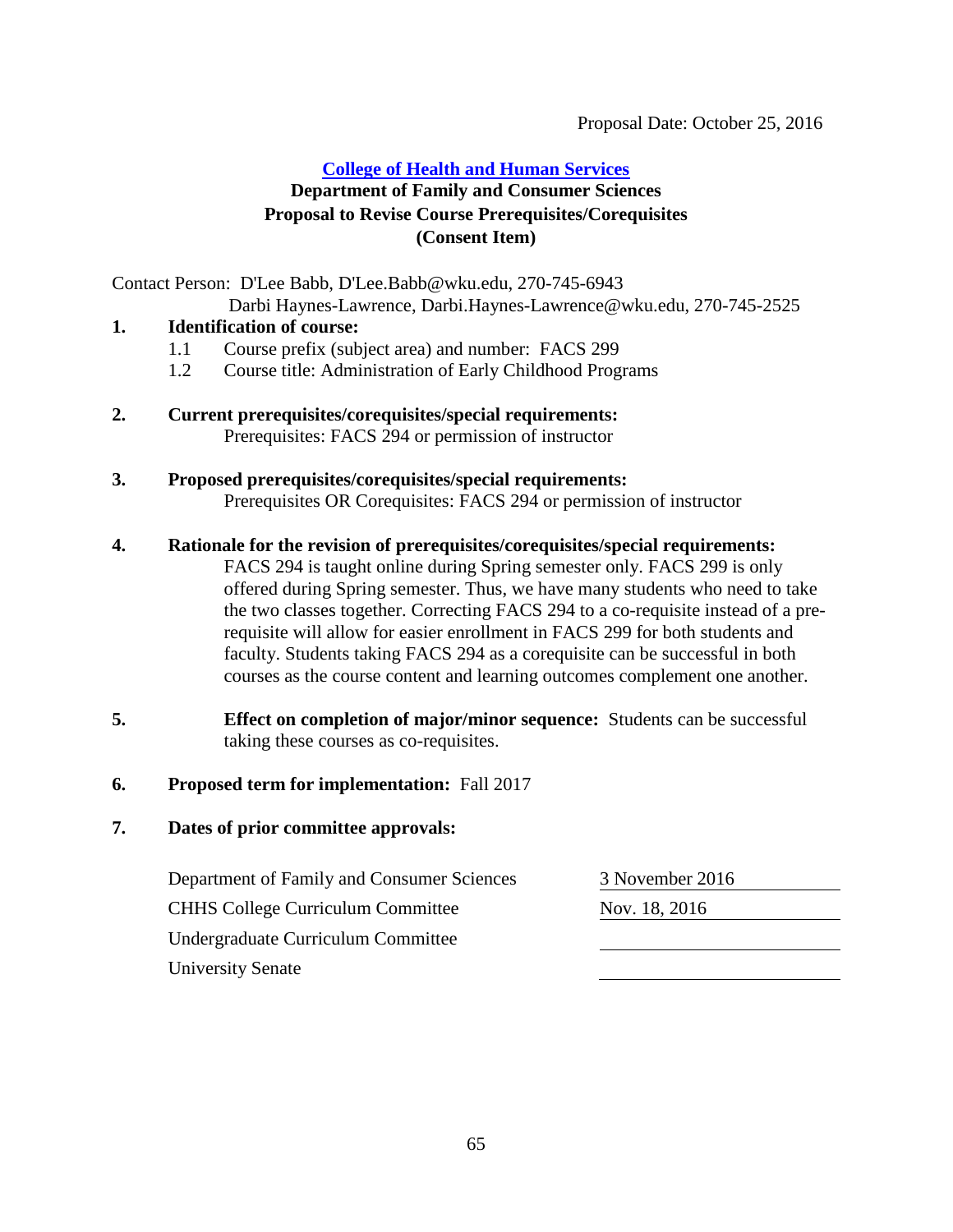# <span id="page-65-0"></span>**[College of Health and Human Sciences](#page-2-1) Family and Consumer Sciences Department Proposal to Create a New Course (Action Item)**

Contact Person: Doris Sikora, doris.sikora@wku.edu, 745-3993

#### **1. Identification of proposed course:**

- 1.1 Course prefix and number: FACS 282
- 1.2 Course title: Introduction to Family and Consumer Sciences Education
- 1.3 Abbreviated course title: Intro to FACS Ed
- 
- 1.4 Credit hours: 3 Variable credit (no)
- 1.5 Grade type: Standard Letter Grade
- 1.6 Prerequisites/corequisites: none
- 1.7 Course description: Introduction to the profession of Family and Consumer Sciences Education including examination of the role, responsibility and dispositions of effective teachers, characteristics of the teaching/learning environment and introductory methods. Participation in youth organizations and professional organizations will be included. Observations and Praxis Exam at student expense.

#### **2. Rationale:**

- 2.1 Reason for developing the proposed course: The Family and Consumer Sciences Education advisory board met in July 2016 and reviewed the current program identifying a major weakness in the program as limited depth in content which makes it difficult for students to be completely comfortable with content when they start their teaching career. FACS 180, an introduction to all family and consumer sciences careers, is therefore being replaced with FACS 282. This will better meet the needs of students as they learn to move from a student perspective to a teacher perspective through the examination of teaching, learning. Learning to teach is a lifelong process and this course will provide the context for the formal beginning of a career-long endeavor and thus it supports the mission of the university. This course is designed to assist students in thinking about what it means to be a Family and Consumer Sciences teacher. It will introduce them early in their education with the expectations of becoming a Family and Consumer Sciences teacher, starting with examining the Kentucky FACS Program of Studies (content to be taught), classroom observation opportunities, lesson planning, etc. Students will be required to take the Praxis Core Academic Skills for Educators at least once during this course to help ensure their timely completion of this requirement for admission to teacher education.
- 2.6 Projected enrollment in the proposed course: 10 -15
- 2.7 Relationship of the proposed course to courses now offered by the department: There are two other course that are introduction courses specific to a content area;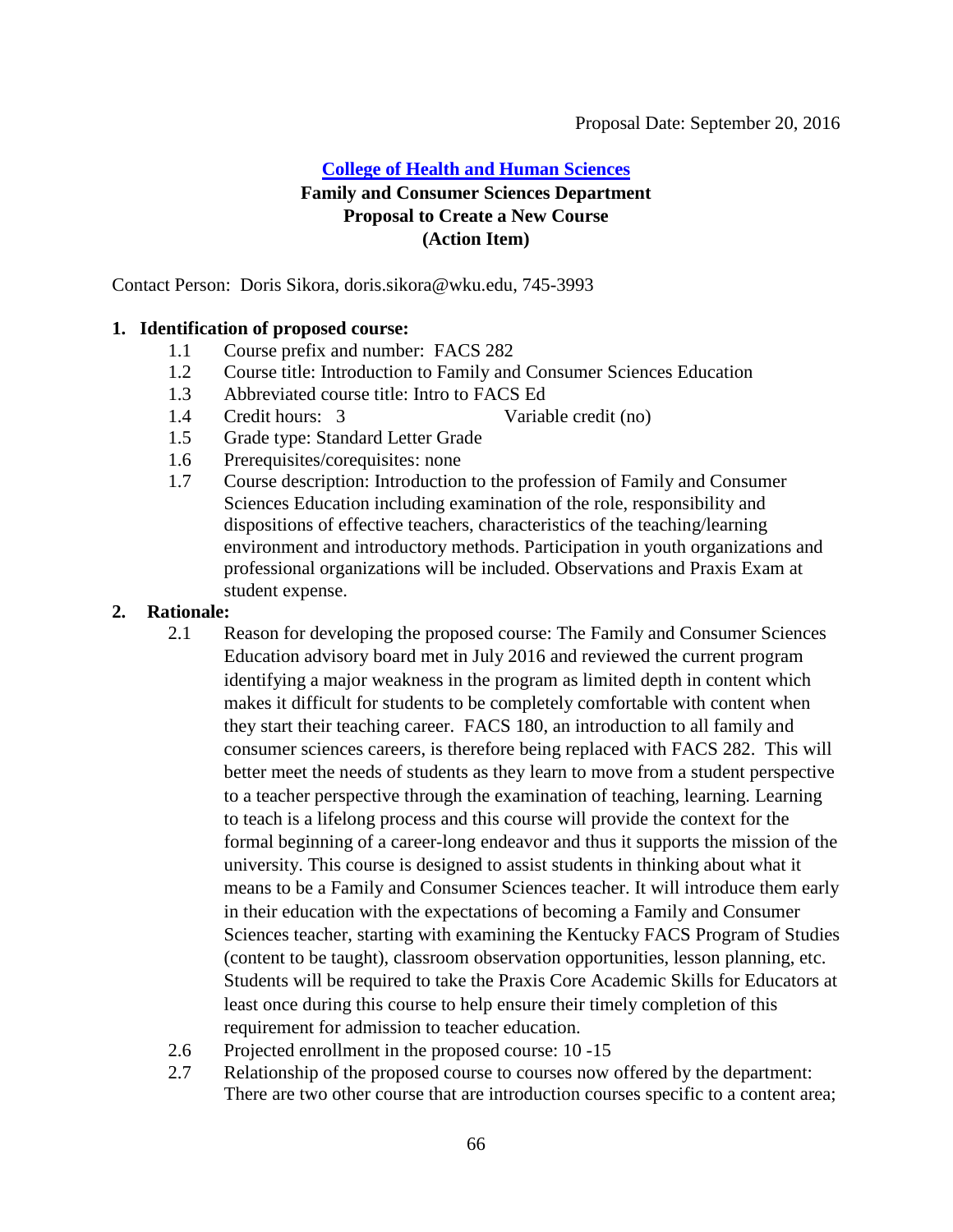HMD 171 Introduction to Management in Hospitality and IDFM 101 Foundations of Interior Design

- 2.8 Relationship of the proposed course to courses offered in other departments: There are numerous introduction and/or foundation courses across the university but more specifically the following teacher education programs have an introduction and/or foundation course specific to preparing teachers: AG 200 Foundations of Agriculture Education; ART 311, 411 & 413 Foundations of Art Education I, II and III; and PE 223 Introduction to Teaching Physical Education.
- 2.9 Relationship of the proposed course to courses offered in other institutions: Numerous programs include a course similar to this. I have included some in the following table. Benchmark schools are bold.

| Institution                      | Course                             |
|----------------------------------|------------------------------------|
| Purdue University                | EDCI 25000 Professional            |
|                                  | Development in Family and          |
|                                  | <b>Consumer Sciences Education</b> |
| <b>Appalachian State</b>         | FACS 1400 Professional             |
|                                  | Orientation if FACS Ed &           |
|                                  | Introduction to FACS Ed            |
| <b>Ball State University</b>     | FCS 103 FCS Body of Knowledge      |
|                                  | & Implications of FCS Ed of        |
|                                  | Programs                           |
| <b>East Carolina University</b>  | FACS 2123 Early Experience in      |
|                                  | <b>FCSED</b>                       |
| <b>Illinois State University</b> | FACS 111 Introduction to FCS       |
|                                  | Educator                           |

#### **3. Discussion of proposed course:**

- 3.1 Schedule type: L -- Lecture
- 3.2 Learning Outcomes:

Upon completion of this course, the student will be able to

- Articulate the foundations of family and consumer sciences education and the relationship to state and national curriculum standards.
- Evaluate personal skills, interests, values, and abilities related to a career as a family and consumer sciences educator.
- Collect professional resources related to all content areas in family and consumer sciences.
- Differentiate between youth organization for Family and Consumer Sciences students and the professional organizations related to the discipline.
- Describe and analyze the relationship between Family and Consumer Sciences, Career and Technical Education and Academics.
- Initiate the development of a professional portfolio.
- Write objectives tied to Blooms Taxonomy.
- Create complete lesson plans
- Design appropriate games for learning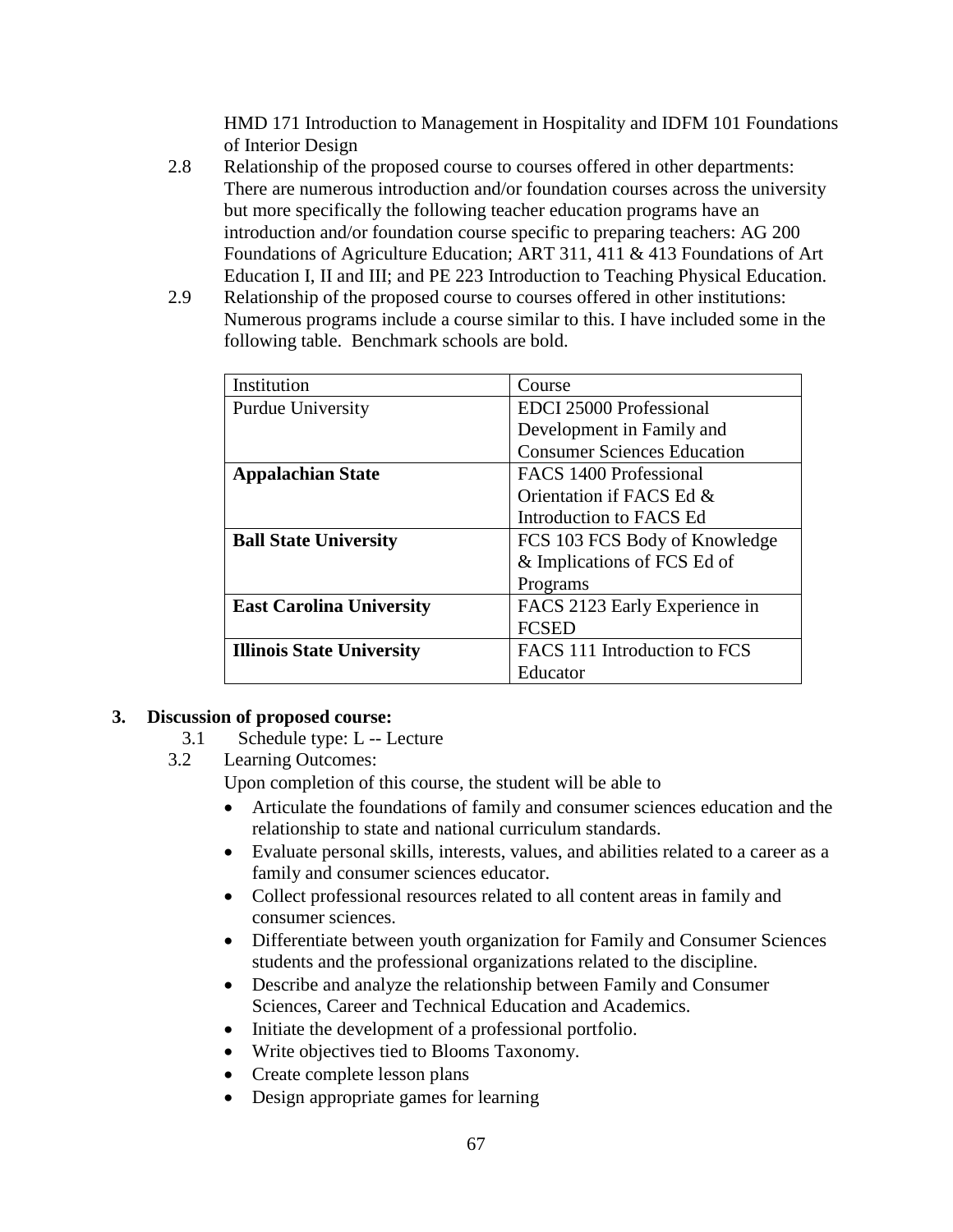3.3 Content outline:

The course will include the following topics:

- Family Career and Community Leaders of America (FCCLA)– student youth organization in FACS
- Students Taking Action with Recognition (STAR) event competitions
- Classroom Observations
- Writing objectives
- Creating appropriate hooks and motivators for learning
- Lesson plans
- State and National Family and Consumer Sciences standards
- FACS Program of Study
- Teacher Ed requirements (Praxis, observation hours etc.)
- Professional Organizations for FACS teachers
- Resource files
- Career and Technical Education
- Teacher Dispositions
- 3.4 Student expectations and requirements: Types of assignments will include documenting classroom observations, papers, resource file, lesson plan documents, professional organization membership and participation, Praxis Scores, final exam.
- 3.5 Tentative texts and course materials:

Chamberlain, V. M., & Cummings, M. N. (2003). Creative instructional methods for family & consumer sciences and nutrition & wellness. Peoria, IL: Glencoe/McGraw-Hill.

Hitch, E. J., & Youatt, J. P. (2002). Communicating family and consumer sciences: A guidebook for professionals. Tinley Park, IL: Goodheart-Willcox.

Johnson, J., & Fedje, C. (Eds). (1999). Family and consumer sciences curriculum: Toward a critical science approach. Family and Consumer Sciences Teacher Education Yearbook 19. Peoria, IL: Glencoe/McGraw-Hill.

Kato, S. L. (2008). Foundations of family and consumer sciences: Careers serving individuals, families, and communities. Tinley Park, IL: Goodheart-Willcox.

Vision and Mission statements in the National Association of State Administrators of Family and Consumer Sciences (NASAFACS) and American Association of Family & Consumer Sciences (AAFCS). (2008). National standards for family and consumer sciences.

http://www.doe.in.gov/octe/facs/NASAFACS/Intro.html

#### **4. Resources:**

- 4.1 Library resources: submitted
- 4.2 Computer resources: adequate

#### **5. Budget implications:**

5.1 Proposed method of staffing: to be taught within current faculty load